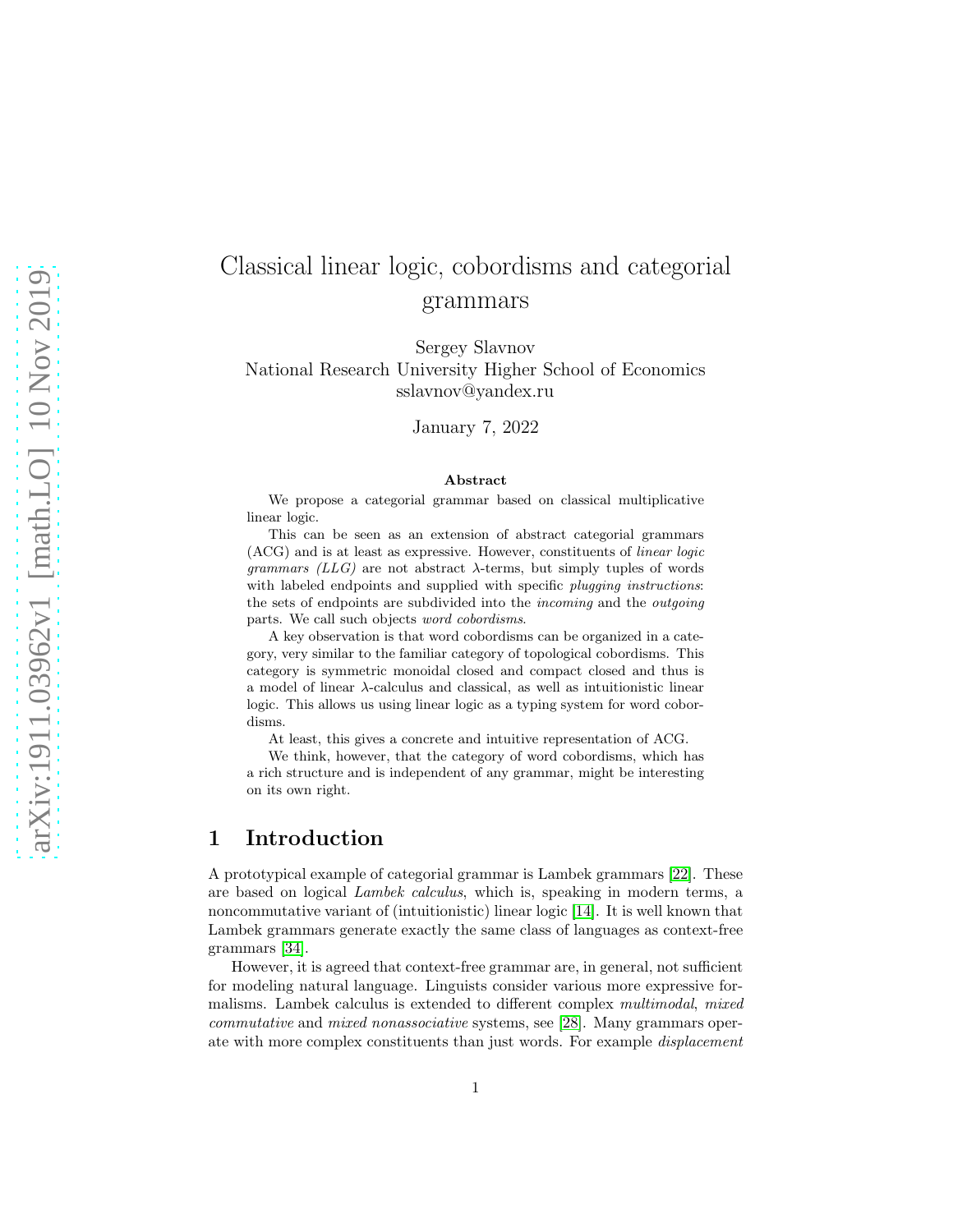grammars [\[32\]](#page-60-1), extending Lambek grammars, operate on discontinuous tuples of words.

Abstract categorial grammars  $(ACG)$  [\[12\]](#page-58-1), on the other hand, are based on a more intuitive and familiar commutative logic, namely, the implicational fragment of linear logic. There are also other, very close to ACG formalisms such as λ-grammars [\[33\]](#page-60-2) or linear grammars [\[27\]](#page-59-2) developed in this setting. (We should mention hybrid type logical grammars [\[21\]](#page-59-3) as well; these extend ACG, mixing them with Lambek grammars.)

ACG are very strong in their expressive power [\[42\]](#page-60-3) and show remarkable flexibility in many aspects. (Yet, they have their own deficiencies from the point of view of natural language modeling as well, see [\[30\]](#page-59-4)). However, in a striking difference from other formalisms, basic constituents of ACG used for syntax generation are just linear  $\lambda$ -terms. Unfortunately it is not so easy to identify  $\lambda$ -terms with any elements of language.

We should also mention another, very interesting approach based on commutative logic. It is the unifying approach of [\[29\]](#page-59-5). It turns out that many grammatical formalisms can be faithfully represented as fragments of first order multiplicative intuitionistic linear logic MILL1. This provides some common ground on which different systems can be compared.

In this work we propose one more categorial grammar based on a commutative system, namely on classical linear logic.

Linear logic grammars  $(LLG)$  of this paper can be seen as an extension of ACG to full multiplicative fragment. Although, the list of different formalisms is already sufficiently long, we think that our work deserves some interest at least for two reasons.

First, unlike the case of ACG, constituents of LLG are very simple. They are tuples of words with labeled endpoints, we call them multiwords. Multiwords are directly identified as basic elements of language, and apparently they are somewhat easier to deal with than abstract  $\lambda$ -terms. Each multiword of LLG is supplied with specific plugging instructions: the set of its endpoints is subdivided into the *incoming* and the *outgoing* parts (not to be confused with the subdivision into left and right endpoints). We call a multiword supplied with such a subdivision a *word cobordism*, and we usually abbreviate this title as cowordism, for a joke.

Word cobordisms can be composed by gluing outgoing parts (outputs) to the incoming ones (inputs). Word endpoints can also be moved from input to output and vice versa producing new word cobordisms; an operation directly corresponding to  $\lambda$ -abstraction.

ACG embed into LLG, so at least we give a concrete and intuitive representation of ACG. We don't know if LLG have stronger expressive power as ACG, or just the same. It can be observed though that the cowordism representation has been widely used in ACG anyway, but implicitly, under the title of proof-nets.

Second, we identify on the class of word cobordisms a fundamental algebraic structure, namely the structure of a category (in the mathematical, rather than linguistic sense of the word).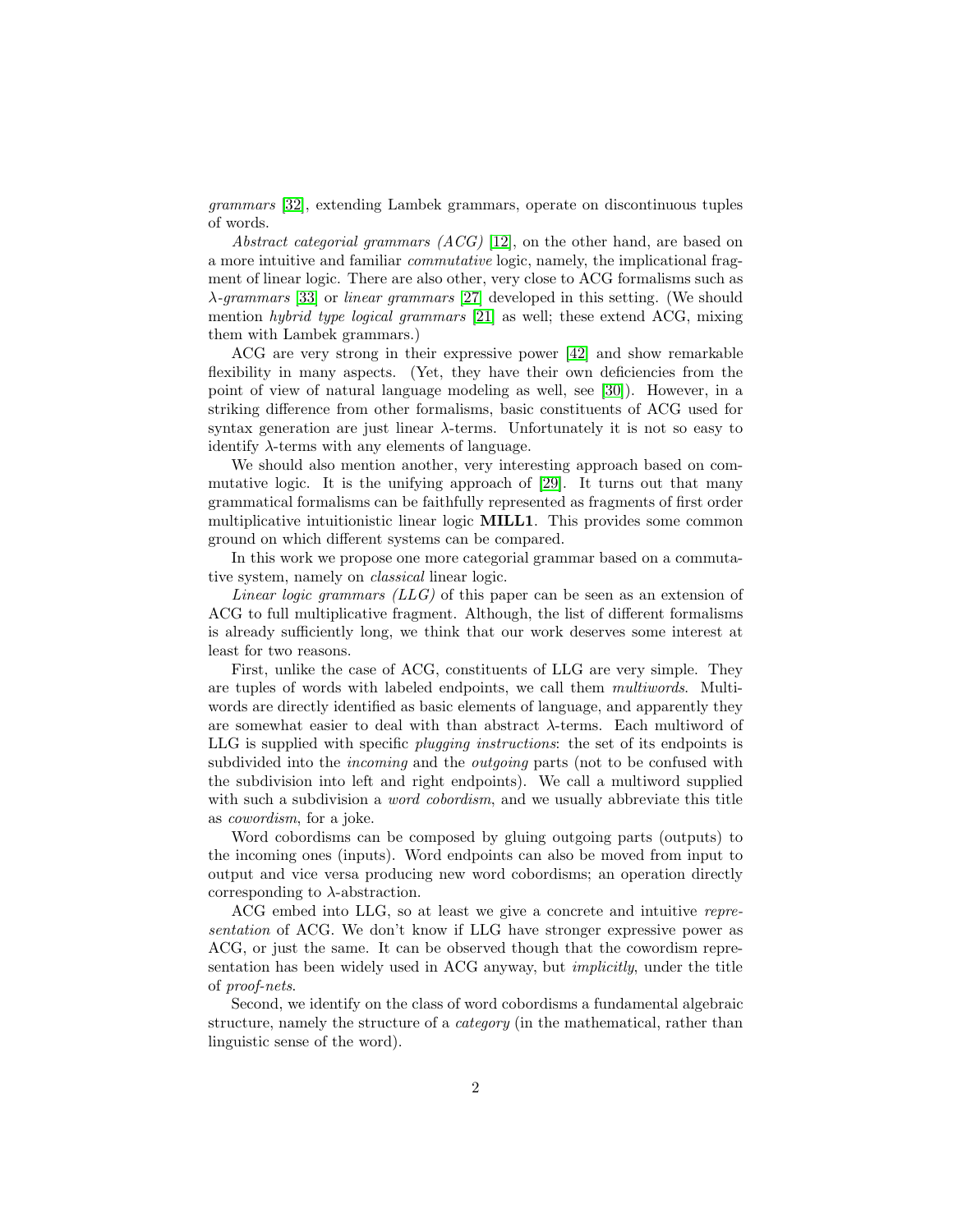## 1.1 Abstract algebra point of view

The algebraic structure underlying linguistic interpretations of Lambek calculus is that of a monoid: the set of words over a given alphabet is a free monoid under concatenation, and Lambek calculus can be interpreted as a logic of the poset of this monoid subsets (i.e. of formal languages).

When constituents of a grammar are more complicated, such as word tuples, there is no unique concatenation, since tuples can be glued together in many ways. Thus the algebra is more complex.

When the constituents are word cobordisms, the underlying algebraic structure is a *category* (in the mathematical, rather than linguistic sense of the word).

Word cobordisms, just like ordinary topological cobordisms [\[3\]](#page-57-0) form a category, which is symmetric monoidal closed and compact closed.

Thus, we shift from a non-commutative ("nonsymmetric") monoid of words to a symmetric ("commutative") monoidal category of cowordisms.

It is this categorical structure that allows us representing linear  $\lambda$ -calculus and ACG, as well as classical linear logic.

An LLG consists of the category of cowordisms, seen as a (degenerate) model of linear logic, supplied with a lexicon, which is a finite set of non-logical axioms, i.e. cowordisms together with their typing specifications.

Syntactic derivations from the lexicon directly translate to cowordisms generated by the grammar.

Comparing with Lambek calculus, we shift from a poset of formal languages to a category of cowordism types. If sequents in Lambek calculus simply represent inclusions between languages, typing judgements in LLG represent concrete cowordisms computed from syntactic derivations, in other words, nontrivial instructions how to glue (multi-)words together.

It should be observed that the category of cowordisms itself is independent of any grammar. Apparently, at least some other formalisms can be represented in this setting as well. Possibly, this can give some common reference for different systems. In this connection, it might be interesting to study relationship between LLG, as well as the category of cowordisms in general, and the first order linear logic framework for categorial grammars of [\[29\]](#page-59-5). (Apparently, cowordism endpoints correspond to first order variables and gluing, to variable unification.)

#### 1.2 Syntax vs. semantics

Somewhat ironically, the word "semantics" in the context of categorial grammars can have different semantics .

On one hand, we have denotational semantics of logical systems. For example, Lambek grammars generate denotational models for Lambek calculus, and LLG of this work are models of linear logic and linear  $\lambda$ -calculus.

On the other hand, we can have models for semantics of languages generated by a grammar.

One of the main features making categorial grammars interesting is that they allow a bridge between language syntax and language semantics (see [\[31\]](#page-60-4)).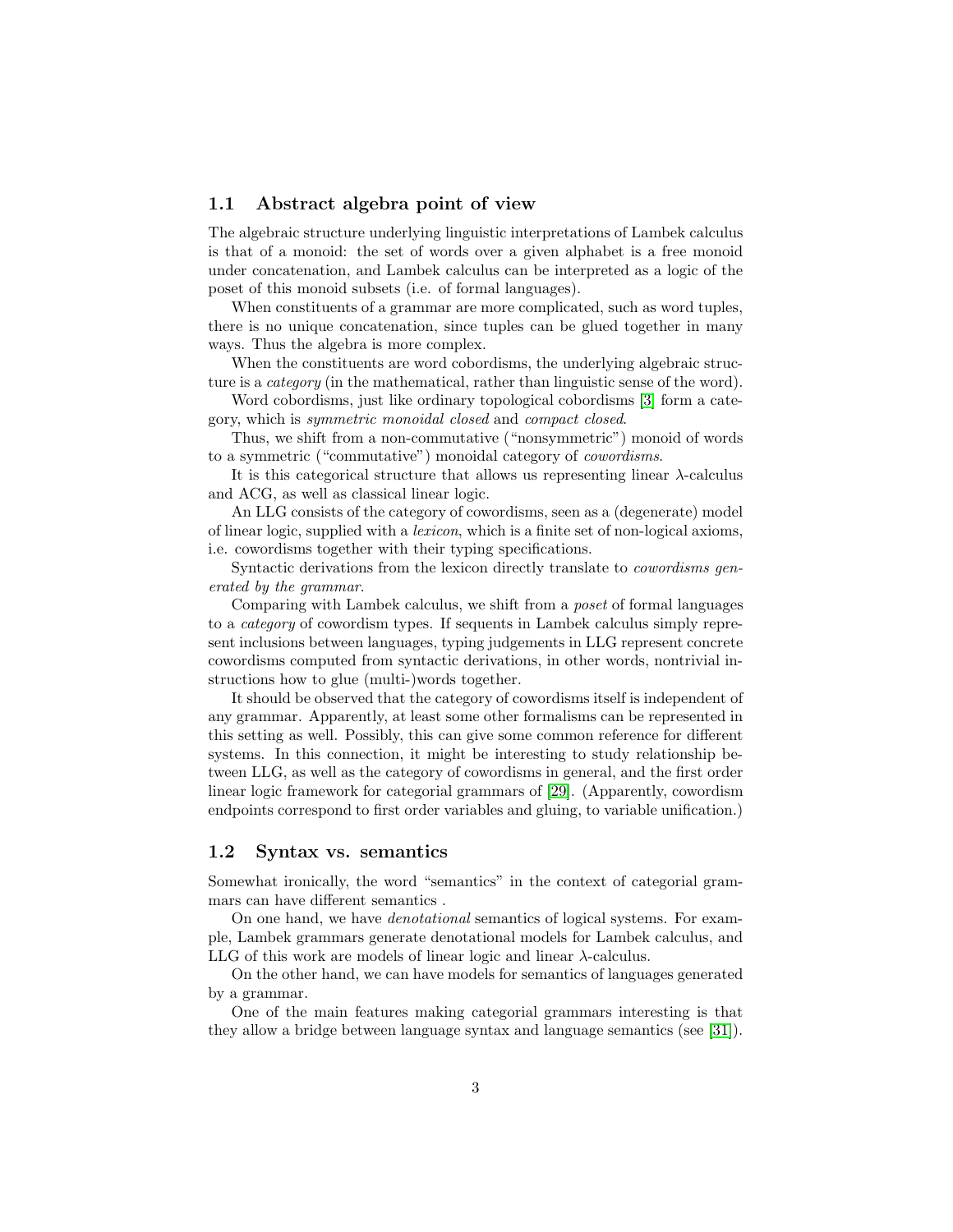In particular, ACG, apart from generating syntactic representation (which corresponds to string or tree object signatures), can also generate meaning representation by changing the object signature, provided that meaning is modeled by means of the same typing system, i.e., intuitionistic linear logic, as in [\[11\]](#page-58-2). (We do not discuss here the case of non-linear ACG.)

As for LLG, obviously, they do not generate any meaning representation. Word cobordisms are just specifically labeled tuples of words. (Speaking in more linguistic terms, LLG are related directly only to surface structures.) However, translating from ACG to LLG does not lead to any information loss: any semantic analysis of a language provided by an ACG remains available.

Indeed, ACG represent language generation in terms of  $\lambda$ -calculus typing derivations. These are mapped to a chosen meaning representation, thus providing a bridge with semantics. But ACG for syntactic representation translate to LLG isomorphically. All typing derivations are preserved and can be mapped to meaning representation equally well. LLG can be seen then as a simple and faithful representation of the syntactic ("surface") part of ACG

Since the category of word cobordisms is compact closed, we would like to mention an interesting approach to language semantics, where the meaning representation model is compact closed as well, moreover, compactness plays a crucial role.

In categorical compositional distributional models of meaning  $(DisCoCat)$ ) [\[9\]](#page-58-3), [\[10\]](#page-58-4) it is proposed to model and analyze language semantics by a functorial mapping ("quantization") of syntactic derivations in a categorial grammar to the (symmetric) compact closed category FDVec of finite-dimensional vector spaces. The approach has been developed so far mainly on the base of Lambek grammars or pregroup grammars (see [\[23\]](#page-59-6)), which are, from the categorytheoretical point of view, non-symmetric monoidal closed (non-symmetric compact closed, in the case of pregroups). On the other hand, the cowordism category is symmetric and compact closed, and in this sense it is a better mirror of FDVec. Thus it seems a more natural candidate for quantization. Possibly, cowordism representation may help to apply ideas of DisCoCat to LLG or ACG, thus going beyond context-free languages.

### 1.3 Background

We assume that the reader is familiar with  $\lambda$ -calculus (see [\[4\]](#page-58-5)) and has at least some basic idea of sequent calculus and cut-elimination (see, for example, [\[41\]](#page-60-5) or [\[16\]](#page-58-6) for introduction.)

We also assume some basic acquaintance with categories, in particular, with monoidal categories, see [\[24\]](#page-59-7) for background. However, we tried to separate concrete examples and definitions from general categorical discussion, so that the reader uncomfortable with "abstract nonsense" might hopefully still grasp what is going on. Categorical formalization is essential in order to guarantee soundness of our constructions without going through (rather routine) proofs by induction on syntactic derivations.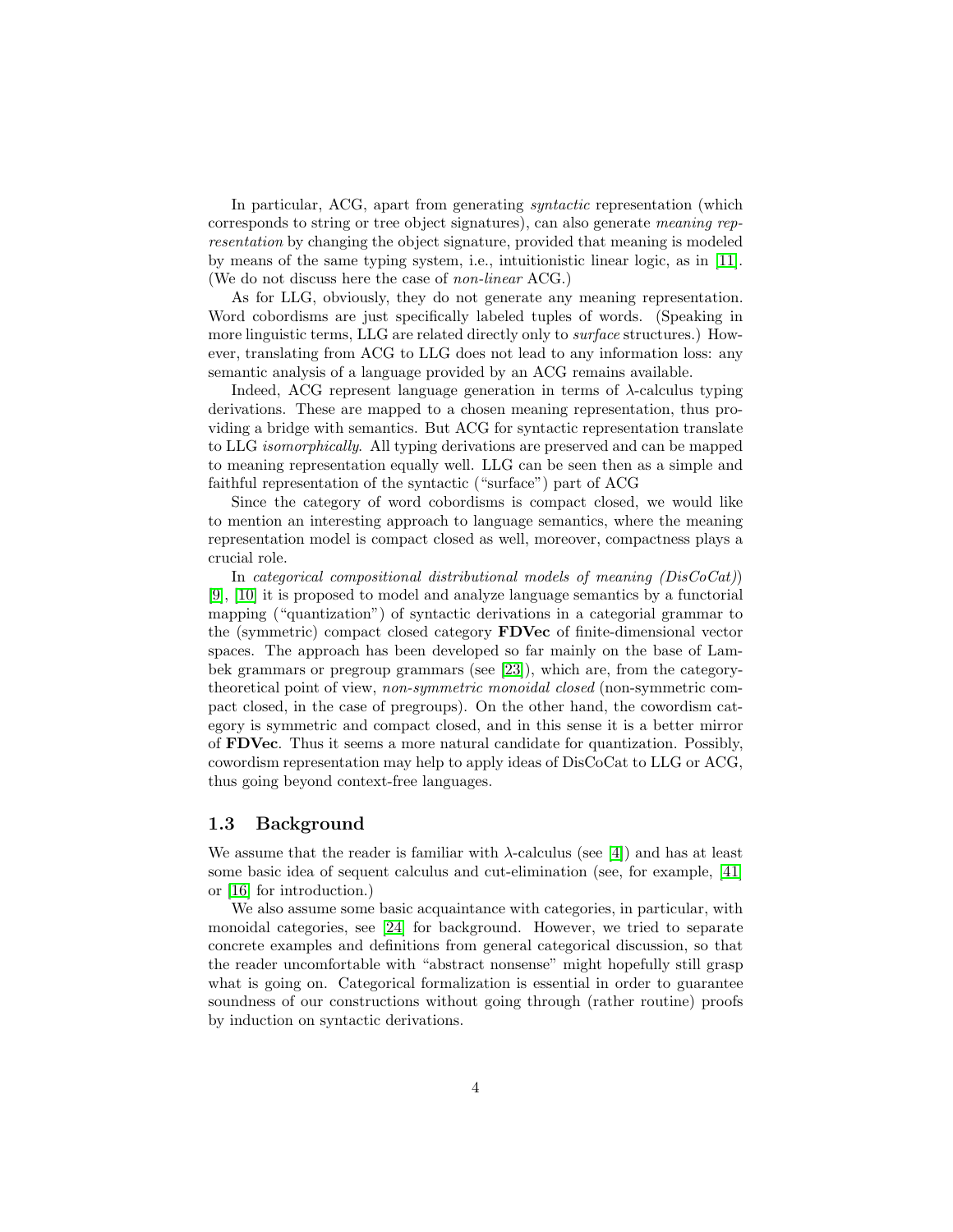## 2 Word cobordisms

## 2.1 Multiwords

Let T be a finite alphabet. We denote the set of all finite words in T as  $T^*$  and the empty word, as  $\epsilon$ .

We are going to define *multiwords* over  $T$  as oriented bipartite graphs with edges labeled with words in  $T^*$ .

First we define boundaries, which represent ordered vertex sets.

**Definition 1.** A *boundary*  $X$  is a list (i.e. a finite sequence) of arbitrary elements, called *vertex labels* or, simply, *vertices*, together with a sublist (a subsequence)  $X_l$  of x, called the *left boundary* of X.

The subsequence of all elements not in the left boundary is denoted  $X_r$  and called the right boundary of X.

Elements of  $X_l$  are called *left endpoints* of X and are said to have *left polarity*. Accordingly, elements of  $X_r$  are right endpoints of X and have right polarity.

It is implied that a boundary parameterizes vertices of a directed bipartite graph whose edges are directed from left to right.

A subboundary X' of a boundary  $X = (x_0, \ldots, x_n)$  is any list  $X' = (x_i, \ldots, x_j)$ ,  $0 \leq i \leq j \leq n$  of consecutive elements of X.

**Definition 2.** A regular multiword  $M$  with boundary  $X$  over an alphabet  $T$ is a directed graph, whose edges are labelled with words in  $T^*$  and vertices are parameterized by  $X$  in such a way that each element of  $X$  is adjacent to exactly one edge (so that it is a perfect matching), and each edge starts at a left endpoint of  $X$  and ends at a right endpoint of  $X$ .

A basic operation on multiwords will be gluing along subboundaries. Since, in principle, such gluing can be done cyclically, it can result in objects that are not graphs at all.

For consistency of definitions we will also have to consider *cyclic words* and singular multiwords.

We say that two words in  $T^*$  are *cyclically equivalent* if they differ by a cyclic permutation of letters. A cyclic word over  $T$  is an equivalence class of cyclically equivalent words in  $T^*$ .

For  $w \in T^*$  we denote the corresponding cyclic word as  $[w]$ .

**Definition 3.** A multiword M with boundary X over the alphabet  $T$  is a pair  $M = (M_0, M_c)$ , where  $M_0$ , the *regular* part, is a regular multiword with boundary X over T, and  $M_c$ , the *singular* or *cyclic* part, is a finite multiset of cyclic words over  $T$ .

A multiword is acyclic or regular if its singular part is empty. Otherwise it is singular.

A general multiword M can be pictured geometrically as the edge-labelled graph  $M_0$  and a disjoint union of isolated loops (i.e. closed curves) labeled with elements of  $M_c$ . The underlying geometric object is no longer a graph, but it is a topological space, even a topological manifold with boundary.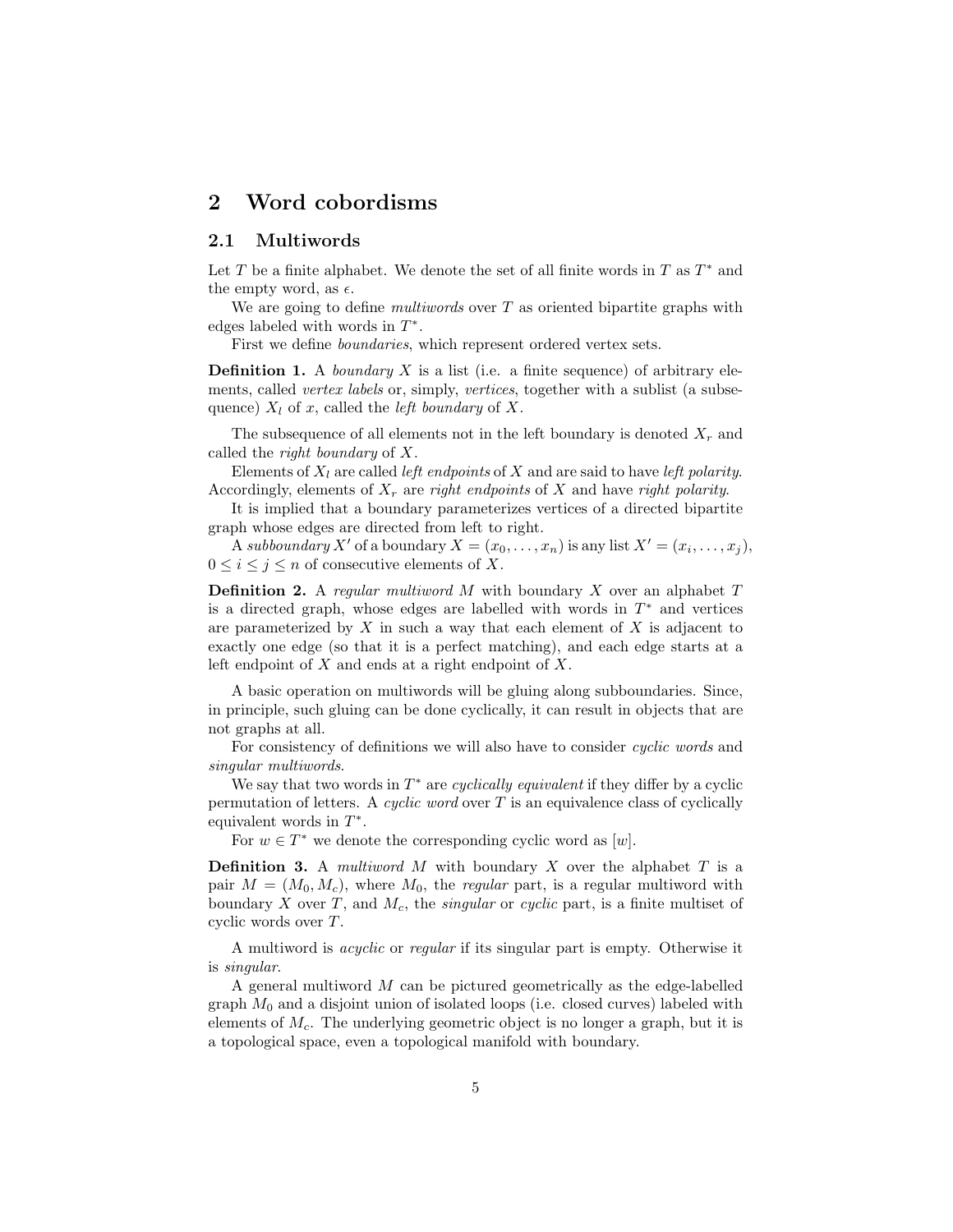#### 2.1.1 Contractions

Let M be a multiword with boundary X, and let  $x, y$  be two consecutive elements of X having opposite polarities.

We define the *elementary contraction*  $\langle M \rangle_{x,y}$  of x and y in M as a multiword obtained by gluing the edges adjacent to  $x$  and  $y$ .

Let us give an accurate definition.

Let X' be the list obtained from X by removing x and y. Put  $X'_l = X_l \cap X'$ . This makes  $X'$  a new boundary.

The new multiword is obtained as follows.

In the case when  $x, y$  are connected by an edge in  $M_0$ , let e be this edge and w be the word labeling e. We remove x, y and  $(x, y)$  from  $M_0$ , which gives us a new edge-labelled graph  $M'_0$ , and we add to  $M_c$  the cyclic word  $[w]$ , which gives us a new multiset  $M'_{c}$ . We put  $\langle M \rangle_{x,y} = (M'_{0}, M'_{c})$ .

In the case when x, y are not connected by an edge in  $M_0$ , and x is a right endpoint in X (hence y is a left endpoint), let  $z, t \in X$  be such that the edges  $(z, x)$  and  $(y, t)$  are in  $M_0$ . Let u be the word labeling  $(z, x)$  and v be the word labeling  $(y, t)$ . We construct a new edge-labelled graph  $M'_0$  by removing x and y together with their adjacent edges from  $M_0$  and drawing an edge from  $(z, t)$ . The new edge is labelled with the concatenation uv.

We put  $\langle M \rangle_{x,y} = (M'_0, M_c)$ .

In the case when x, y are not connected by an edge in  $M_0$ , and x is a left endpoint in  $X$ , the new multiword is constructed in the same way, with the roles of  $x$  and  $y$  interchanged.

Elementary contractions can be iterated.

Let us say that two subboundaries  $A = (a_0, \ldots, a_n), B = (b_0, \ldots, b_m)$  of the boundary X are *consecutive in* X if the elements  $a_n$  and  $b_0$  are consecutive in X.

Let us say that A and B have *opposite polarities* if they have the same length (i.e.  $n = m$ ), and for any  $i = 0, \ldots, n$  the elements  $a_{n-i}, b_i$  have opposite polarities.

Then for any multiword  $M$  with the boundary  $X$  and any two consecutive subboundaries  $A = (a_0, \ldots, a_n)$ ,  $B = (b_0, \ldots, b_n)$  of X with opposite polarities we define the *contraction*  $\langle M \rangle_{A,B}$  of A and B in M as

$$
\langle M \rangle_{A,B} = \langle \dots \langle M \rangle_{a_n,b_0} \dots \rangle_{a_0,b_n}.
$$

#### 2.1.2 Word cobordisms

We want to consider multiwords as morphisms between boundaries and compose them by gluing. So we want to organize multiwords in a category.

We remarked above that multiwords can be represented geometrically as very simple manifolds with boundary. Manifolds with boundary give rise to the category of cobordisms, see [\[3\]](#page-57-0). We will construct a similar category of word cobordisms. We find it amusing to abbreviate the latter term as cowordism, and we will do so.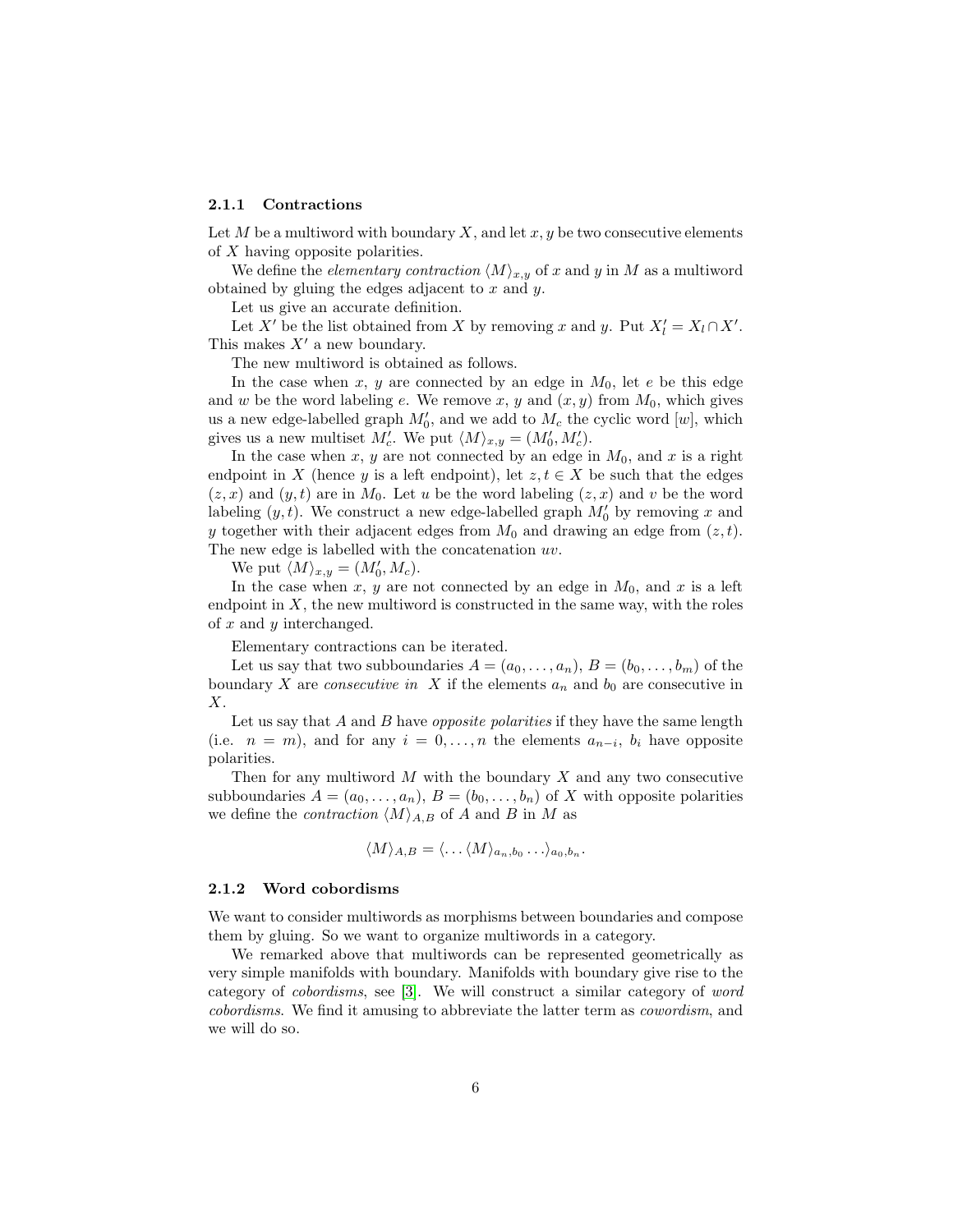In order to treat multiword as a morphism consistently, we need to subdivide its boundary into the *incoming* and the *outgoing* parts and to fix this subdivision. (It should not be confused with the subdivision into left and right endpoints.) A multiword equipped with such a subdivision will be called a cowordism.

Prior to giving a definition, it will be convenient to define some operations on boundaries.

Given two boundaries X and Y, we define the tensor product  $X \otimes Y$  by concatenation of lists:

$$
X \otimes Y = (X, Y), \quad (X \otimes Y)_l = (X_l, Y_l).
$$

Given a boundary  $X = (x_1, \ldots, x_n)$ , we define the *dual boundary*  $X^{\perp}$  of X as the boundary obtained by reversing the list  $X$ , and changing polarities of its elements:

$$
X^{\perp} = (x_n, \dots, x_1), \quad (X^{\perp})_l = X_r.
$$

Note that we have

<span id="page-6-0"></span>
$$
(X \otimes Y)^{\perp} = Y^{\perp} \otimes X^{\perp}.
$$
 (1)

Remark. A reader familiar with compact categories (which will be discussed shortly) or cyclic linear logic might anticipate from formula [\(1\)](#page-6-0) some sort of noncommutativity in the category of cowordisms. This is misleading. We will have a natural isomorphism between  $(A \otimes B)^{\perp}$  and  $A^{\perp} \otimes B^{\perp}$ , just not equality.

Tensor product readily extends from boundaries to multiwords.

Given two multiwords  $M = (M_0, M_c)$  and  $N = (N_0, N_c)$  with boundaries X and Y respectively, we define the *tensor product*  $M \otimes N$  as the disjoint union. Namely, the regular part  $(M \otimes N)_0$  is the disjoint union of edge-labeled graphs  $M_0$ ,  $N_0$ , and the singular part  $(M \otimes N)_c$  is the sum of multisets  $M_c$  and  $N_c$ . The vertices of  $(M \otimes N)_0$  are parameterized by  $X \otimes Y$  in the obvious way, so we get indeed a multiword with the boundary  $X \otimes Y$ .

**Definition 4.** Given two boundaries  $X, Y$ , a cowordism

$$
\sigma:X\to Y
$$

over an alphabet T from X to Y is a multiword over T with boundary  $Y \otimes X^{\perp}$ .

In the above setting we say that  $X^{\perp}$  is the *incoming boundary* of  $\sigma$ , and Y is the outgoing boundary.

We say that a cowordism is *regular* if its underlying multiword is regular. Otherwise the cowordism is singular.

Matching cowordisms are composed by gluing incoming and outgoing boundaries.

Given boundaries  $X, Y, Z$  and cowordisms

$$
\sigma: X \to Y, \quad \tau: Y \to Z,
$$

the composition

$$
\tau \circ \sigma : X \to Z
$$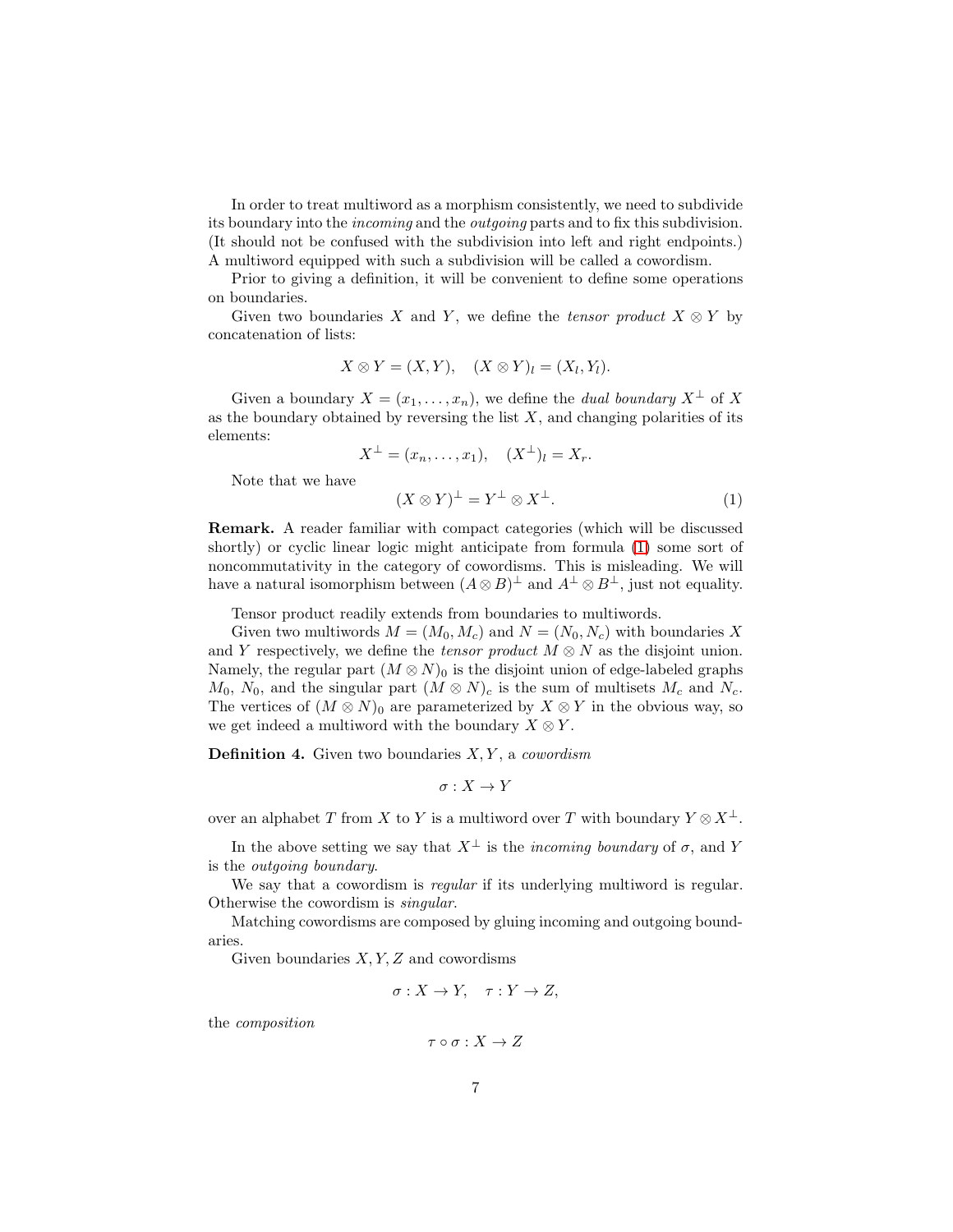of  $\tau$  and  $\sigma$  is the cowordism defined by the iterated contraction

$$
\tau\circ\sigma=\langle\tau\otimes\sigma\rangle_{Y^{\perp},Y}.
$$

The tensor product  $\tau \otimes \sigma$  in the above formula is the tensor product of the underlying multiwords, whose boundary  $B$ , by definition is

$$
Z\otimes Y^\perp\otimes Y\otimes X.
$$

Then the boundaries  $Y^{\perp}$ , Y are identified with subboundaries of B. It is easy to see that the subboundaries  $Y^{\perp}$  and Y are indeed consecutive and have opposite polarities in B, so the contraction is well-defined.

In order to discuss cowordisms in a greater detail it will be convenient to develop some systematic conventions for representing them geometrically. Indeed, cowordisms are, by definition, geometric objects, and a graphical language makes their properties very transparent.

## 3 Graphical language

When depicting a cowordism

<span id="page-7-0"></span>
$$
\sigma: X \to Y \tag{2}
$$

it is convenient to put the points of the boundary  $Y \otimes X^{\perp}$  on two parallel straight lines, reserving one line for the outgoing boundary  $Y$  and the other one for the incoming boundary  $X^{\perp}$ , and to place all edges and loops (if there is a singular part) that comprise  $\sigma$  between the two lines.

We will use either the *horizontal* or the *vertical* representation, the horizontal one being default.

In both cases we will depict left endpoints of the boundary of  $\sigma$  as small filled-in circles and right endpoints, as arrow heads.

In the horizontal representation we put the vertices of the outgoing boundary Y on one vertical line, with the order of list elements corresponding to the direction up, and we put the vertices of the incoming boundary  $X^{\perp}$  on a parallel line to the left, with the order of list elements corresponding to the direction down.

(Although, if we identify vertices of the incoming boundary  $X^{\perp}$  as vertices of X taken with opposite polarities, then the ordering on the incoming part is in the same direction as on the outgoing one.)

In the vertical representation we put the vertices of the outgoing boundary Y on one horizontal line, with the order of list elements corresponding to the direction *from right to left*, and we put the elements of the incoming boundary  $X^{\perp}$  on a parallel line below, with the order of list elements corresponding to the direction from left to right.

For example, if

<span id="page-7-1"></span>
$$
X = (x_1, x_2, x_3, x_4), X_L = \{x_2\}, Y = (y_1, y_2, y_3, y_4), Y_l = \{y_3\},
$$
 (3)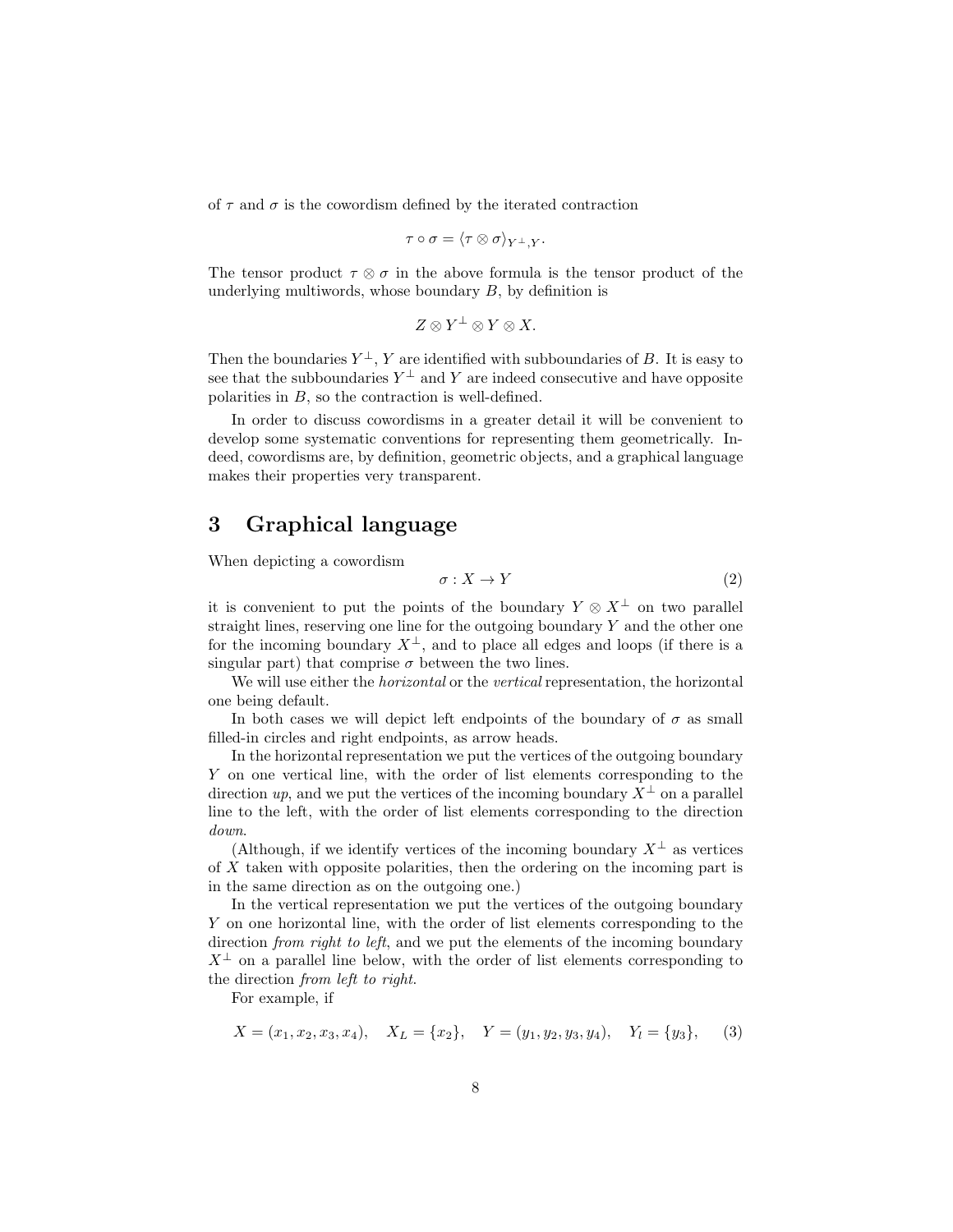then cowordism [\(2\)](#page-7-0) will be depicted as



in the horizontal representation, or as

$$
\begin{array}{c|cc}\ny_4 & y_3 & y_2 & y_1 \\
\uparrow & \uparrow & \uparrow \\
\hline\n\end{array}
$$
\n
$$
\begin{array}{c|c}\n\hline\n\end{array}
$$
\n
$$
\begin{array}{c|c}\n\hline\n\end{array}
$$
\n
$$
\begin{array}{c|c}\n\hline\n\end{array}
$$
\n
$$
x_4 & x_3 & x_2 & x_1
$$

in the vertical representation.

Note that putting labels on vertices in the picture is redundant. For example, if  $X, Y$  are as in  $(3)$ , then the cowordism defined by edges

$$
(x_1,y_4), (x_3,x_2), (x_4,y_1), (y_3,y_2)
$$

labeled, respectively, with words  $b, a, \epsilon, \epsilon$  is unambiguously represented in the following picture.

$$
X \bigoplus_{i=1}^n \bigtimes \bigodot_{i=1}^n Y
$$

In general, when the detailed structure of the boundary is not important, we "squeeze" parallel edges into one and represent [\(2\)](#page-7-0) schematically as a box with an incoming wire labeled with  $X$  and an outgoing wire labeled with  $Y$ .

$$
\sigma: X \longrightarrow \sigma \longrightarrow Y
$$

## 3.1 Composition

It is easy to see that, with our conventions, the composition of cowordisms

$$
\sigma: X \to Y, \quad \tau: Y \to Z
$$

corresponds to the following schematic picture.

$$
\sigma: X \xrightarrow{\sigma} Y \qquad \tau: Y \xrightarrow{\tau} Z
$$

$$
\tau \circ \sigma: X \xrightarrow{\sigma} T \xrightarrow{\tau} Z
$$

We get a detailed, "full" picture by expanding each edge into as many parallel edges as there are points in the corresponding boundary.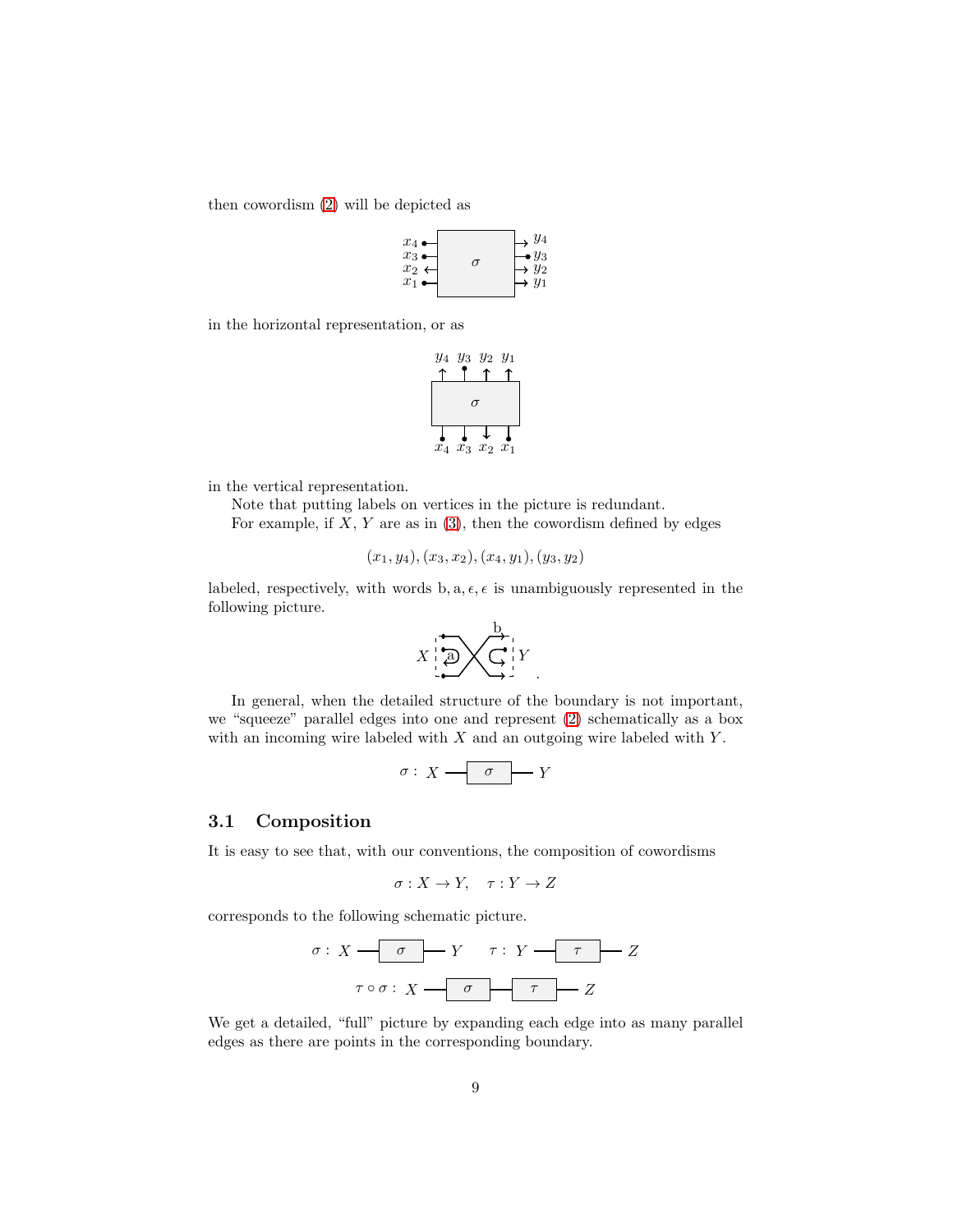For example, if  $X, Y$  are as in [\(3\)](#page-7-1), then the above picture translates to the following.



Proposition 1. Composition of cowordisms is associative.

Proof. Evident from geometric representation.

 $\Box$ 

 $\Box$ 

### 3.1.1 Identities

In order to have a category of cowordisms, we also need identities The identity cowordism

$$
\mathrm{id}_X:X\to X
$$

is defined as follows.

Let  $X = (x_0, \ldots, x_n)$ .

We write the list  $X \otimes X^{\perp}$  as

$$
X\otimes X^{\perp}=(x_0,\ldots,x_n,x_n',\ldots,x_0').
$$

A prime, obviously, denotes a copy of an element of  $X$  equipped with opposite polarity.

For each  $i = 0, \ldots, n$  we draw an edge  $(x_i, x'_i)$ . This gives us a cowordism from  $X$  to  $X$ .

In a schematic, "squeezed" picture, the identity cowordism corresponds to a single wire.

$$
\mathrm{id}_{\mathbf{X}}:\ X \longrightarrow\hspace{-3mm} X
$$

In the full picture there are as may parallel wires as there are points in  $X$ .

If  $X$  is as in [\(3\)](#page-7-1), then the full picture is as follows.

$$
\mathrm{id}_{X}:\;X\Big|\xrightarrow[\bullet]{\begin{array}{c}\bullet\longrightarrow\\\bullet\end{array}}X
$$

**Proposition 2.** For all boundaries Y and cowordisms  $\sigma : X \to Y$  and  $\tau : Y \to Y$ X we have

 $\sigma \circ id_X = \sigma$ ,  $id_X \circ \tau = \tau$ .

Proof. Evident from geometric representation.

We say that a cowordism  $\sigma: X \to Y$  is *invertible* if there exists a cowordism  $\tau: Y \to X$  such that

$$
\tau \circ \sigma = \mathrm{id}_{X}, \quad \sigma \circ \tau = \mathrm{id}_{Y}.
$$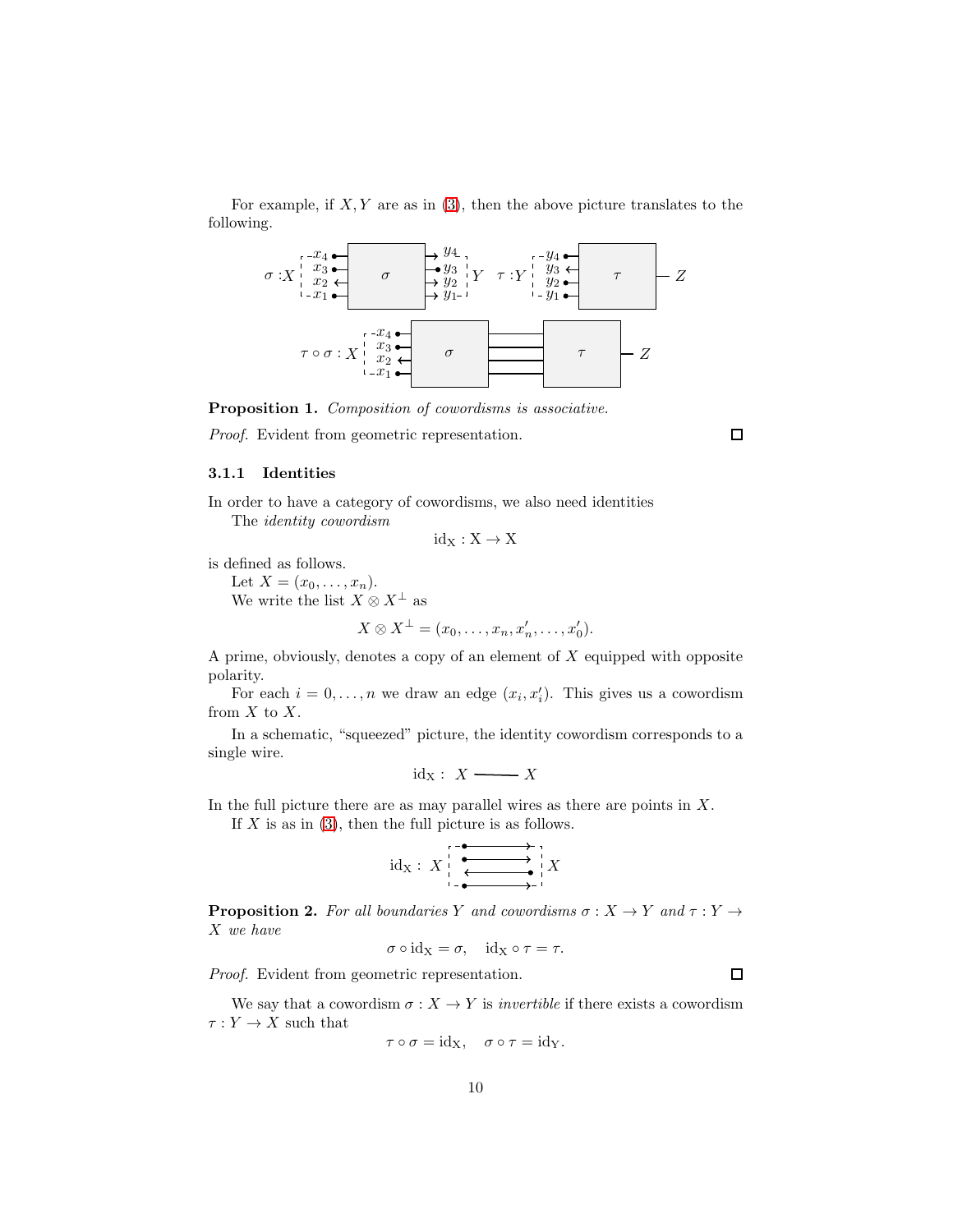## 3.2 Tensor product

We have already defined tensor product on boundaries (and multiwords). Now we are going to establish conventions for depicting tensor product in the graphical language and then to extend it consistently to cowordisms.

Given boundaries

$$
X_1,\ldots,X_n,Y_1,\ldots Y_m,
$$

we represent a cowordism

<span id="page-10-0"></span>
$$
\sigma: X_1 \otimes \ldots \otimes X_n \to Y_1 \otimes \ldots \otimes Y_m \tag{4}
$$

schematically as a box whose n incoming wires are labeled with  $X_i$ 's and m outgoing wires, labeled with  $Y_i$ 's.

$$
\sigma: \begin{array}{c|c} X_n & \cdots & \tau \\ X_1 & \cdots & Y_n \end{array} \longrightarrow Y_m
$$

Note that the above "squeezed" picture is consistent with the full picture. If we "expand" each edge into parallel edges adjacent to points in the corresponding subboundary, we obtain a detailed picture of [\(4\)](#page-10-0) according to our conventions.

The case when  $n \text{ or } m$  in the above picture is 0 also makes sense.

Definition 5. The *unit boundary* 1 is the empty list.

Note 1. For any boundary X we have  $X \otimes 1 = 1 \otimes X = X$ .  $\Box$ 

When depicting a cowordism  $\sigma: \mathbf{1} \to X$ , respectively,  $\tau: X \to \mathbf{1}$  we do not have wires on the left, respectively, right.

Now let us define tensor product of cowordisms.

Let boundaries  $X, Y, Z, T$  and cowordisms

$$
\sigma: X \to Y, \quad \tau: Z \to T
$$

be given.

Let us write  $\sigma_0$ , respectively,  $\tau_0$  for the regular part of (the underlying multiword of)  $\sigma$ , respectively  $\tau$ , and let us write  $\sigma_c$ ,  $\tau_c$  for the respective singular parts.

Let  $S = (Y \otimes T) \otimes (X \otimes Z)^{\perp} = Y \otimes T \otimes Z^{\perp} \otimes X^{\perp}.$ 

Vertices of  $\sigma_0$  are parameterized by the disjoint union of Y and  $X^{\perp}$ , and vertices of  $\tau_0$ , by the disjoint union of T and  $Z^{\perp}$ . Since the boundaries  $Y, X^{\perp}, T, Z^{\perp}$ are obviously identified as pairwise disjoint subboundaries of S, the vertices in the disjoint union of edge-labelled graphs  $\sigma_0$  and  $\tau_0$  are parameterized by S, which gives us a regular multiword  $(\sigma \otimes \tau)_0$ .

The singular part  $(\sigma \otimes \tau)_c$  is defined as the sum of multisets  $\sigma_c$  and  $\tau_c$ . This gives us a multiword  $\sigma \otimes \tau$  with the boundary  $S,$  i.e. a cowordism

$$
\sigma \otimes \tau : X \otimes Z \to Y \otimes T.
$$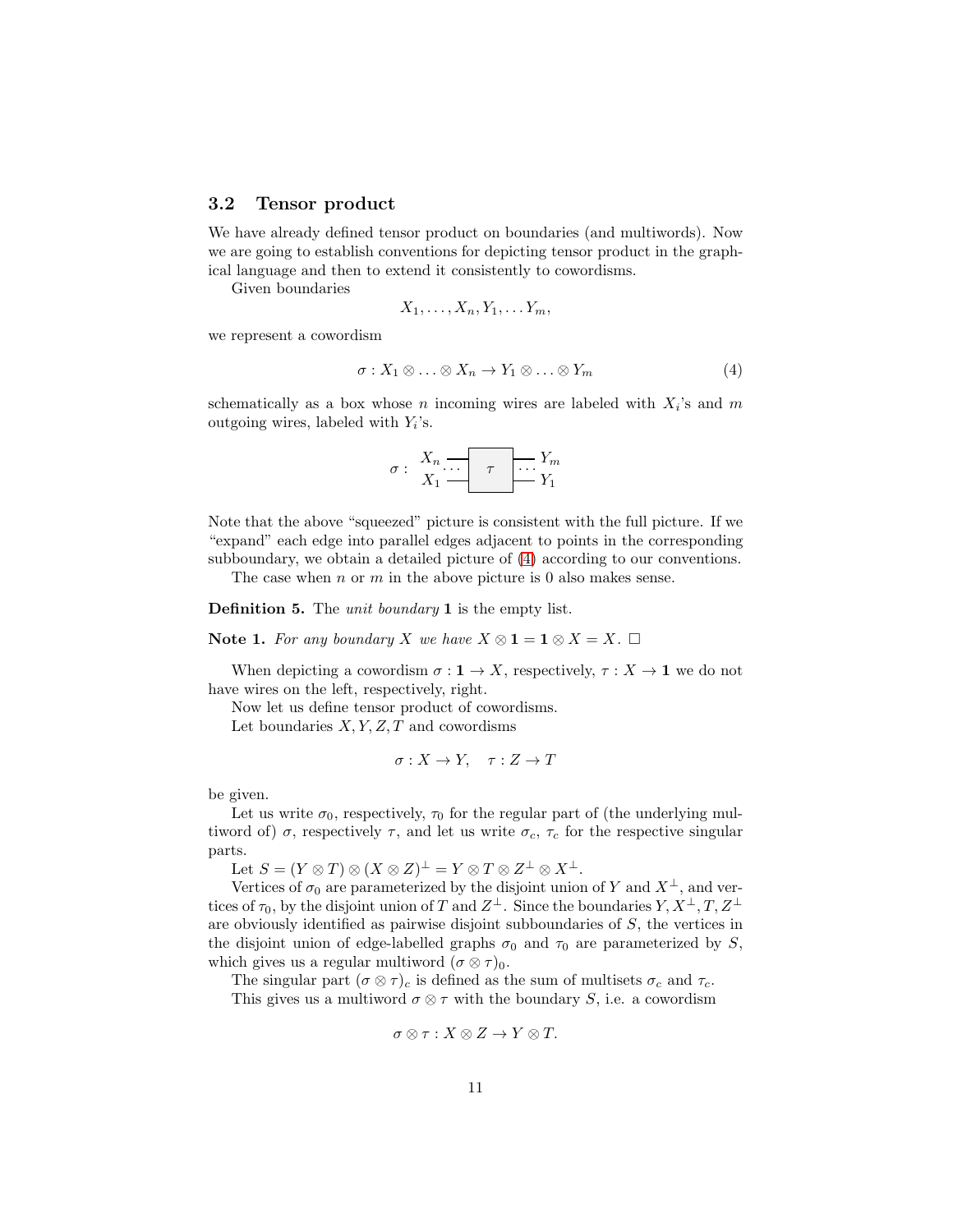In the graphical language, tensor product of cowordisms corresponds simply to putting two boxes side by side.



Proposition 3. Tensor product of cowordisms is functorial:

 $(\tau_1 \otimes \tau_2) \circ (\sigma_1 \otimes \sigma_2) = (\tau_1 \circ \sigma_1) \otimes (\tau_2 \circ \sigma_2)$ 

for all boundaries  $X_i, Y_i, Z_i$  and cowordisms

$$
\sigma_i: X_i \to Y_i, \quad \tau_i: Y_i \to Z_i, \quad i = 1, 2.
$$

Proof. Evident from geometric representation.

### 3.2.1 Symmetries

Finally, let us define the symmetry cowordism

$$
s_{X,Y}: X \otimes Y \to Y \otimes X
$$

for boundaries  $X, Y$ .

Let  $X = (x_0, \ldots, x_n), Y = (y_0, \ldots, y_m).$ We write

$$
(X\otimes Y)\otimes (Y\otimes X)^{\perp}=(x_0,\ldots,x_n,y_0,\ldots,y_m,x'_n,\ldots,x'_0,y'_m,\ldots,y'_0),
$$

just as we did in the definition of the identity cowordism above.

For each  $i = 0, \ldots, n$  we draw an edge  $(x_i, x'_i)$  and for each  $i = 0, \ldots, m$  we draw an edge  $(y_i, y'_i)$ . This gives us a cowordism form  $X \otimes Y$  to  $Y \otimes X$ .

The schematic picture of  $s_{X,Y}$  is transparent.

$$
s_{XY}: \quad \underset{X}{\cancel{Y}} \longrightarrow \underset{Y}{\underbrace{\smile}} \underset{Y}{\cancel{X}}
$$

<span id="page-11-0"></span>**Proposition 4.** For all boudaries  $X, Y$ , the symmetry cowordism is invertible, with  $s_{Y,X} \circ s_{X,Y} = id_{X \otimes Y}.$ 

Proof. Obvious.

 $\Box$ 

 $\Box$ 

#### 3.3 Duality

We have already defined the operation of duality on boundaries. Now we extend it to cowordisms.

Let X, Y be boundaries, and let  $\sigma: X \to Y$  be a cowordism. Let  $X = (x_0, ..., x_n)$  and  $Y = (y_0, ..., y_m)$ .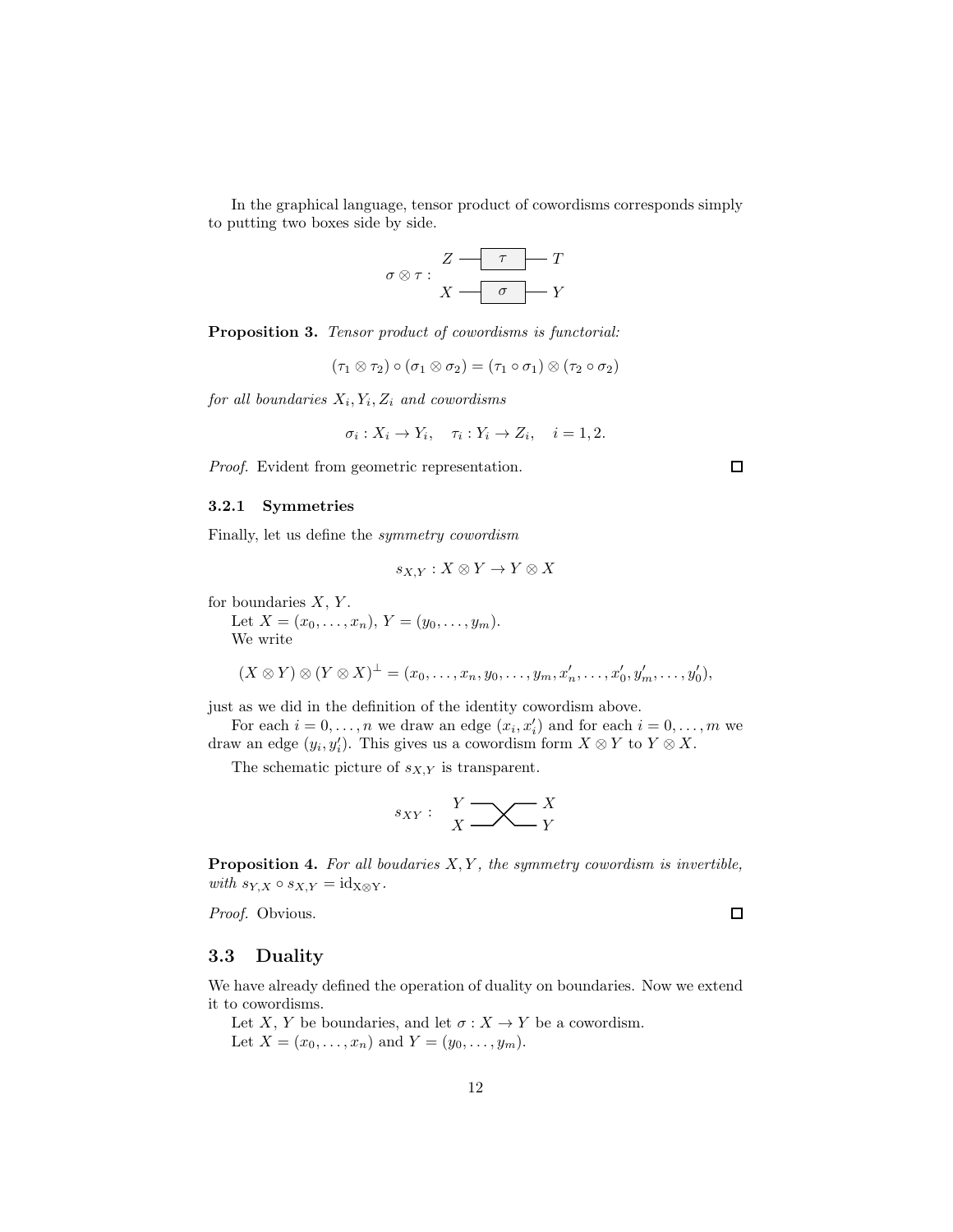The boundary of  $\sigma$  is  $Y \otimes X^{\perp} = (y_0, \ldots, y_m, x_n, \ldots, x_0)$ . We want to define the dual cowordism

$$
\sigma^{\perp}: Y^{\perp} \to X^{\perp}.
$$

Then the boundary of  $\sigma^{\perp}$  must be

$$
X^{\perp} \otimes Y^{\perp \perp} = X^{\perp} \otimes Y = (x_n, \ldots, x_0, y_0, \ldots, y_m).
$$

We see that the two boundaries differ only by a cyclic permutation. Reparameterizing vertices of the regular part of  $\sigma$  we get the desired cowordism.

In a schematic picture, duality looks as follows.



The full picture, again, can be recovered by expanding every wire into a parallel cluster.

For example, if  $X, Y$  are as in [\(3\)](#page-7-1), the above picture translates to the following.

σ : X x1 x2 x3 x4 y1 y2 y3 y4 σ Y Y ⊥ X<sup>⊥</sup> σ ⊥ : x1 x2 x3 x4 σ y1 y2 y3 y4

Remark. We defined duality on boundaries as not only flipping left endpoints with right endpoints, but also reversing the list of boundary elements precisely in order to have this consistency with "parallel wires substitution" in the graphical language. The price to pay for that is the twist of tensor factors in formula [\(1\)](#page-6-0).

Proposition 5. Formula [\(1\)](#page-6-0) holds for cowordisms as well. For all cowordisms  $\sigma, \tau$  we have  $(\sigma \otimes \tau)^{\perp} = \tau^{\perp} \otimes \sigma$ .

Proof. Evident from geometric representation.

**Proposition 6.** Duality is a contravariant functor: for all boundaries  $X, Y, Z$ and cowordisms

$$
\sigma: X \to Y, \quad \tau: Y \to Z
$$

we have  $(\tau \circ \sigma)^{\perp} = \sigma^{\perp} \circ \tau^{\perp}$ .

Proof. Evident from geometric representation.

 $\Box$ 

 $\Box$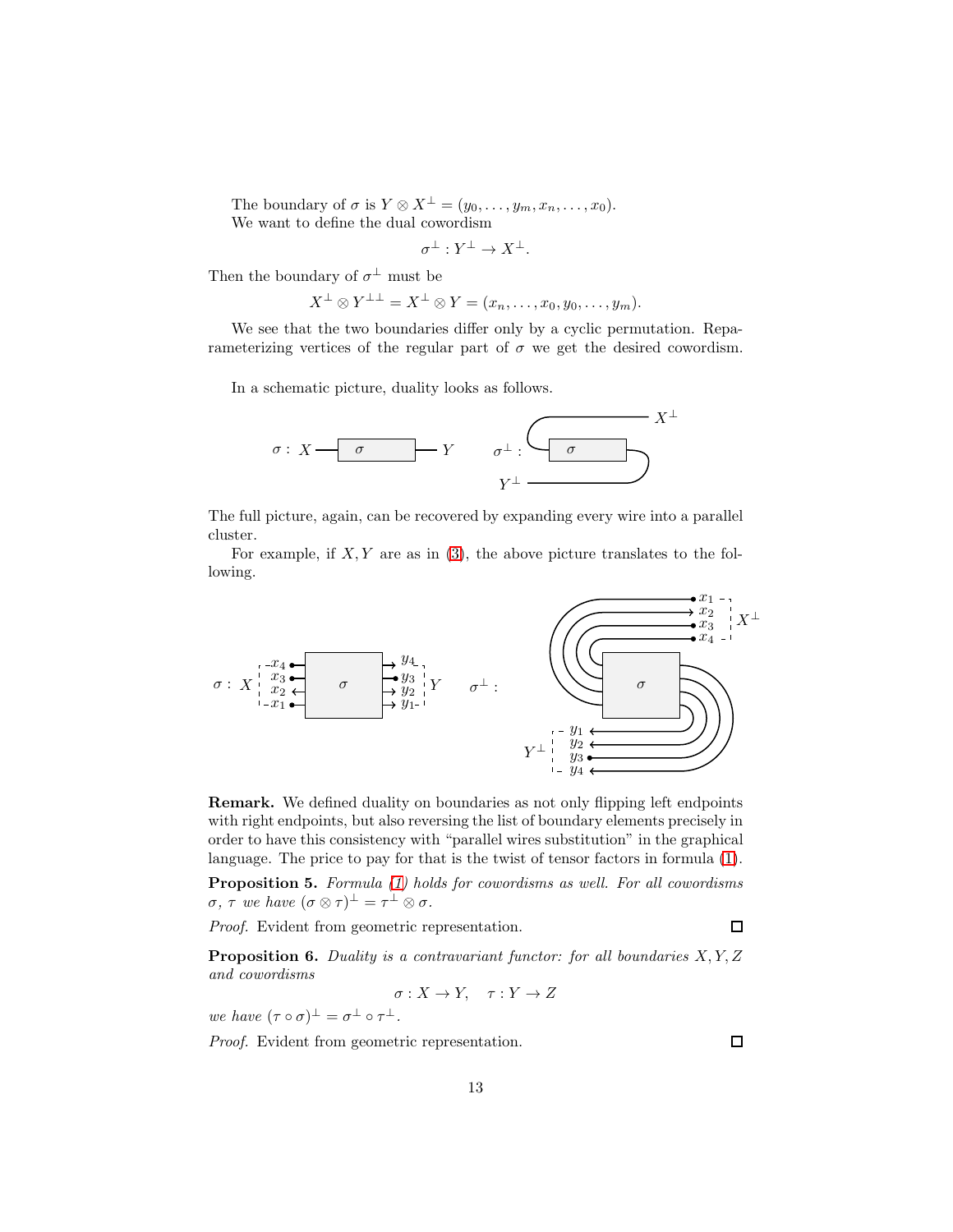## 4 Structure of cowordisms category

Since composition of cowordisms is associative and there are identities, as shown in the preceding section, it follows that cowordisms and boundaries form a category.

**Definition 6.** The *category*  $\mathbf{Cow}_T$  of cowordisms over an alphabet T has boundaries as objects and cowordisms over T as morphisms.

## 4.1 Over the empty alphabet

Even when the alphabet  $T$  is empty, the category of cowordisms is nontrivial.

In fact, it becomes equivalent to the category of oriented 1-dimensional topological cobordisms.

In the sequel we will use the term cobordism for a cowordism over the empty alphabet, and denote

 $\mathbf{Cow}_{\emptyset} = \mathbf{Cob}.$ 

Given two boundaries X, Y and a cowordism  $\sigma: X \to Y$  over some alphabet T, we define the pattern of  $\sigma$  as the cobordism from X to Y obtained by erasing from  $\sigma$  all letters. Note that pattern is a functor (from cowordisms to cobordisms).

The category of cobordisms equipped with tensor product and duality has a rich structure, and this structure is inherited by categories of cowordisms over non-empty alphabets.

In particular, categories of cowordisms are *symmetric monoidal closed*, <sup>\*-</sup> autonomous, and compact closed. This makes them models of linear  $\lambda$ -calculus and of classical multiplicative linear logic, which is most relevant for our discussion.

Now we discuss this structure in a greater detail.

## 4.2 Zoo of monoidal closed categories

Recall that a *monoidal category*  $C$  is a category equipped with a *tensor product* bifunctor

$$
\otimes : \mathbf{C} \times \mathbf{C} \to \mathbf{C}
$$

together with a tensor unit 1 and natural associativity transformations (see [\[24\]](#page-59-7) for details).

A monoidal category is symmetric if there exists a natural symmetry transformation

$$
s_{X,Y}: X \otimes Y \to Y \otimes X
$$

satisfying

$$
s^2 = \mathrm{id}.
$$

A symmetric monoidal category is closed if it is equipped with a bifunctor ⊸, contravariant in the first entry and covariant in the second entry, such that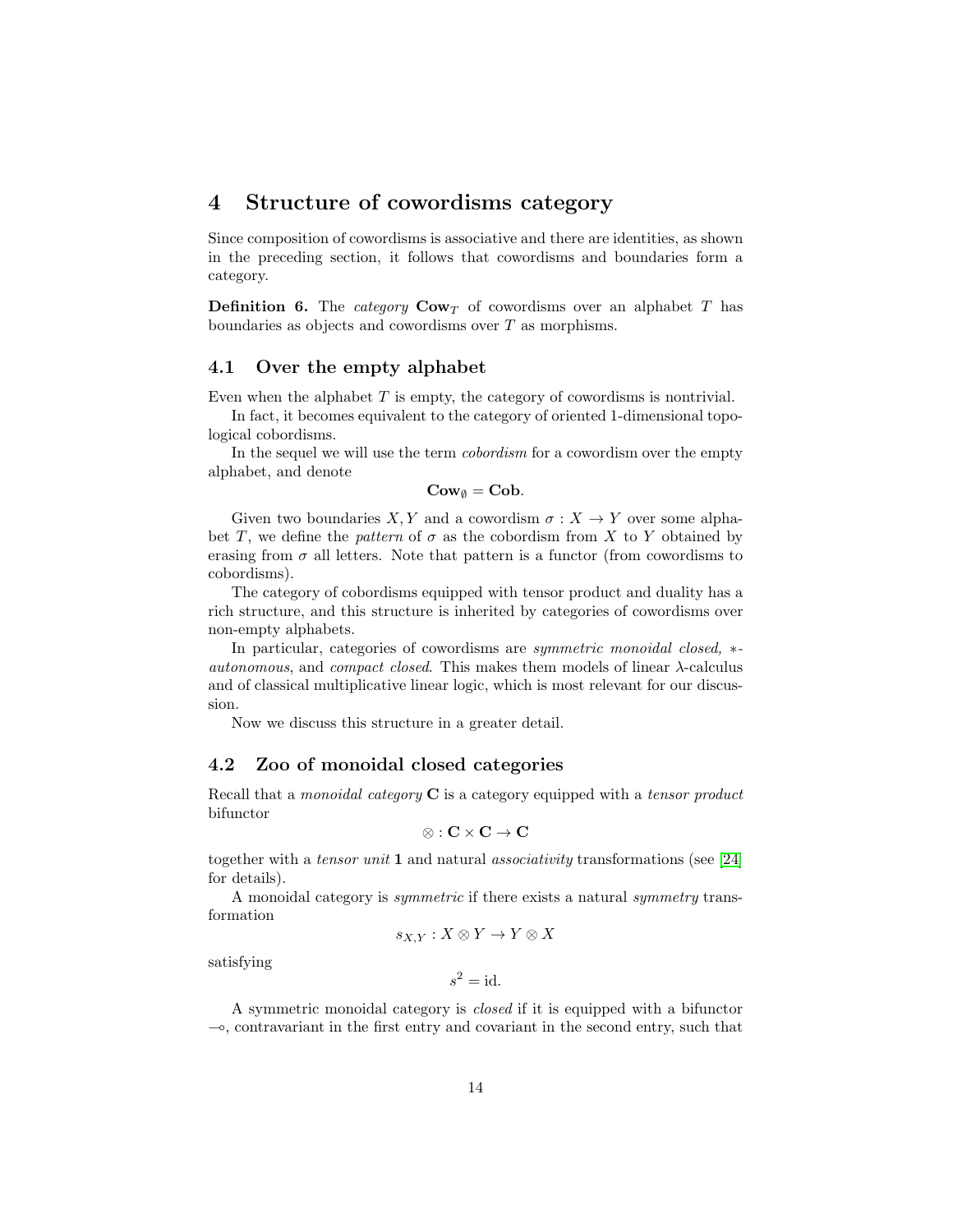there exists a natural bijection

<span id="page-14-0"></span>
$$
Hom(X \otimes Y, Z) \cong Hom(X, Y \multimap Z). \tag{5}
$$

The functor  $\multimap$  in the above definition is called *internal homs functor*.

A ∗-autonomous category [\[5\]](#page-58-7) is a symmetric monoidal category equipped with a contravariant functor  $(.)^{\perp}$ , such that there is a natural isomorphism

$$
A^{\perp\perp} \cong A
$$

and a natural bijection

<span id="page-14-1"></span>
$$
Hom(X \otimes Y, Z) \cong Hom(X, (Y \otimes Z^{\perp})^{\perp}).
$$
\n(6)

Duality  $(.)^{\perp}$  equips a  $*$ -autonomous category with a second monoidal structure. The *cotensor product*  $\wp$  is defined by

<span id="page-14-2"></span>
$$
X \wp Y = (X^{\perp} \otimes Y^{\perp})^{\perp}.
$$
 (7)

The neutral object for the cotensor product is

$$
\bot = \mathbf{1}^\perp.
$$

Any ∗-autonomous category is monoidal closed. The internal homs functor is defined by

<span id="page-14-3"></span>
$$
X \multimap Y = X^{\perp} \wp Y. \tag{8}
$$

A compact closed or, simply, compact category is a ∗-autonomous category for which duality commutes with tensor, i.e. such that there exist natural isomorphisms

$$
X\wp Y\cong X\otimes Y,\quad \mathbf{1}\cong\bot.
$$

Remark. Compact categories were defined in [\[20\]](#page-59-8). For the definition used above and its equivalence to the original definition of [\[20\]](#page-59-8) see [\[2\]](#page-57-1).

A prototypical example of a compact category is the category of finitedimensional vector spaces with the usual tensor product and algebraic duality. Note, however, that in this case, as, in general, in the algebraic setting, duality is denoted as a star  $(.)^*$ .

The category of topological cobordisms is another widely used example of a compact category.

Compact categories are relevant for our discussion, because categories of cowordisms are compact, and compact structure provides a lot of important maps and constructions. A short and readable introduction into this subject can be found, for example, in [\[2\]](#page-57-1). We emphasize that our graphical language for cowordisms is adapted from the general pictorial language customarily used for general compact categories, see [\[38\]](#page-60-6).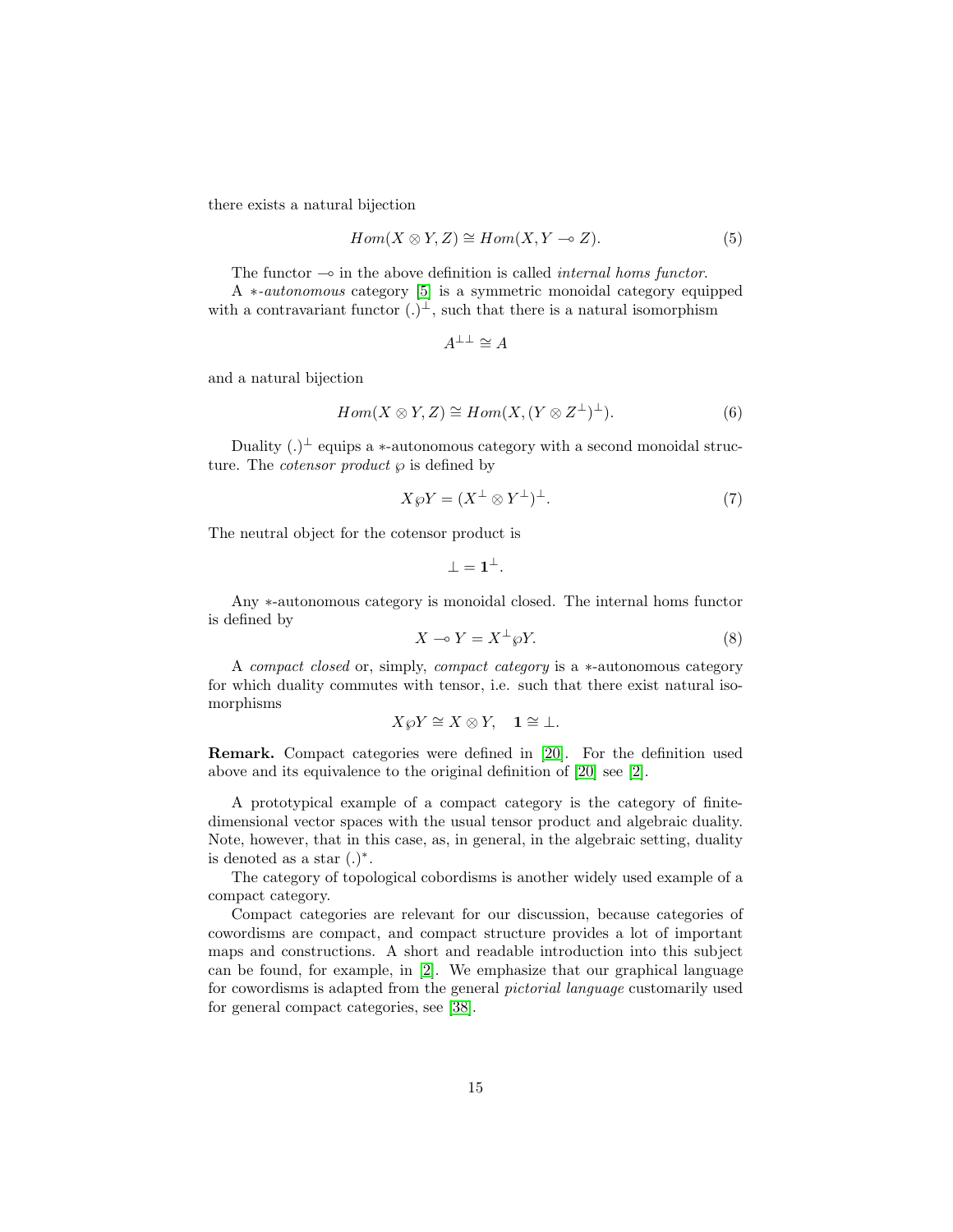## 4.3 Cowordisms as a compact category

Tensor product equips the category of cowordisms with a monoidal structure, which is symmetric.

Indeed, tensor product is functorial and *strictly* associative, i.e.

$$
(X \otimes Y) \otimes Z = X \otimes (Y \otimes Z),
$$

moreover, the empty boundary 1 is a *strict* tensor unit.

The symmetry transformation  $s_{X,Y}$  discussed in the preceding section is obviously natural and it squares to the identity (Proposition [4\)](#page-11-0), as required.

**Proposition 7.** Duality  $(.)^{\perp}$  equips the category of cowordisms with a compact closed (hence monoidal closed and ∗-autonomous) structure.

*Proof.* The set of cowordisms from  $X \otimes Y$  to Z is by definition the set of multiwords with the boundary  $Z \otimes (X \otimes Y)^{\perp} = Z \otimes Y^{\perp} \otimes X^{\perp}$ .

The set of cowordisms from X to  $(Y \otimes Z^{\perp})^{\perp}$  is easily seen to be precisely the same set.

Thus formula [\(5\)](#page-14-0) holds and the category of cowordisms is ∗-autonomous.

Also, the symmetry transformation gives us a natural isomorphism

$$
s_{Y^{\perp},X^{\perp}}:(X\otimes Y)^{\perp}\to X^{\perp}\otimes Y^{\perp},
$$

so the category of cowordisms is compact closed.

The geometric meaning of bijection [\(6\)](#page-14-1) is transparent.



Since the category of cowordisms is also ∗-autonomous, it has the cotensor product and internal homs defined by [\(7\)](#page-14-2) and [\(8\)](#page-14-3).

It is easy to see that, in the category of cowordisms, we have

$$
X\wp Y = Y \otimes X, \quad X \multimap Y = Y \otimes X^{\perp}.
$$

This formula will be much used in the sequel.

As for the cotensor unit  $\bot$ , we have  $\bot = \mathbf{1}^{\bot} = \mathbf{1}$ .

Anticipating (linear) logic interpretation, we note that correspondence [\(6\)](#page-14-1) together with the above picture simply express the possibility of moving formulas of a sequent between the right and the left sides of the turnstile.

We now discuss important constructions determined by the compact structure.

 $\Box$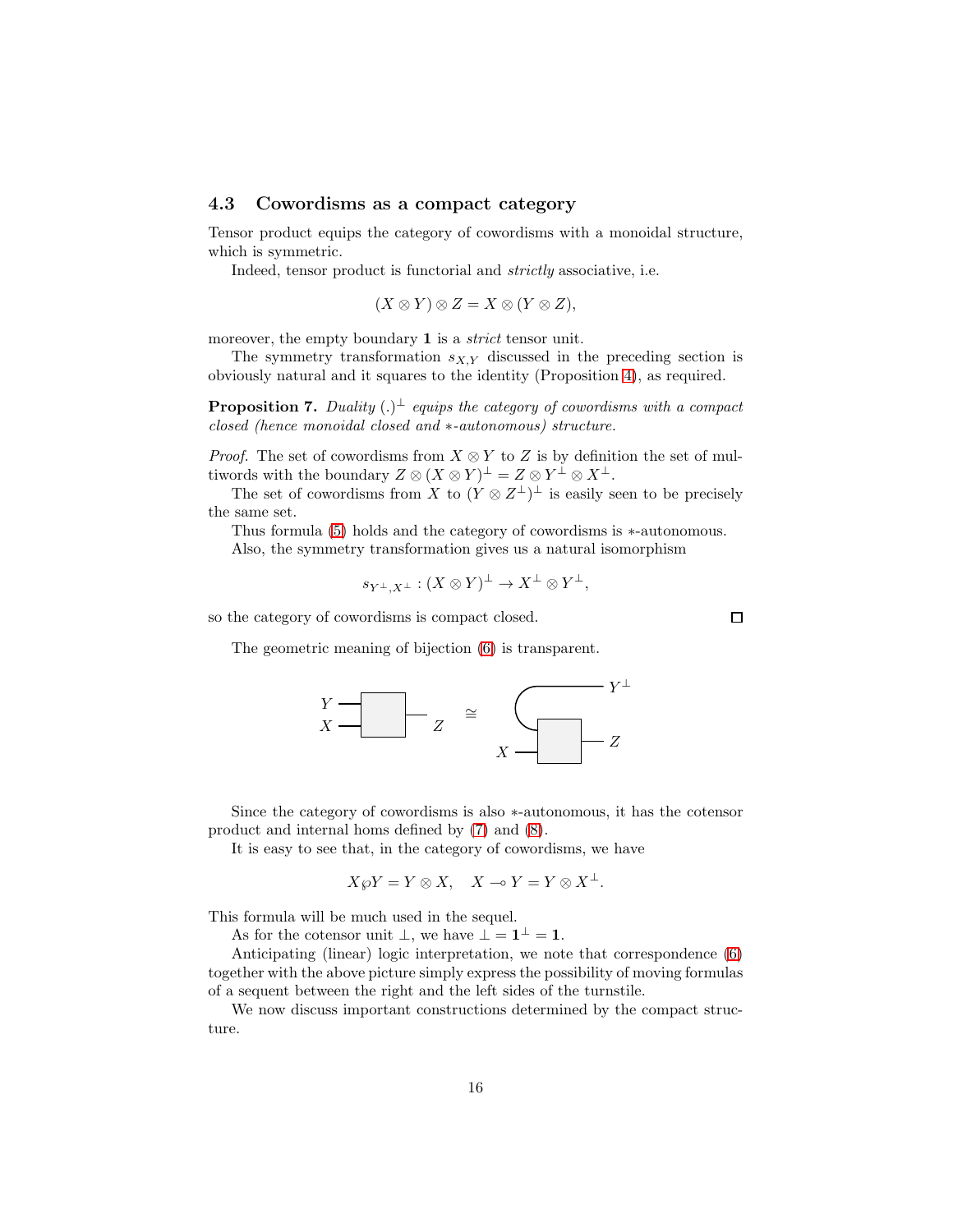#### 4.3.1 Names and conames

In any ∗-autonomous category there are operations of naming and conaming (the first one exists also in any monoidal closed category).

Let  $\sigma: X \to Y$  be a morphism in a monoidal closed category **C**.

Correspondence [\(5\)](#page-14-0) together with the isomorphism

$$
X\cong \mathbf{1}\otimes X
$$

yields the morphism

$$
\ulcorner \sigma \urcorner : \mathbf{1} \to X \multimap Y,
$$

called the *name* of  $\sigma$ .

If C is furthermore  $*$ -autonomous, then the name  $\lceil \sigma \rceil$  can be written as a morphism

$$
\ulcorner \sigma \urcorner : \mathbf{1} \to X^\perp \wp Y,
$$

and the *coname*  $\text{\ensuremath{\llcorner}} \sigma \text{\ensuremath{\lrcorner}}$  of  $\sigma$  is the morphism

$$
\llcorner \sigma \lrcorner : X \otimes Y^\perp \to \bot,
$$

defined by  $\mathsf{L}\sigma\mathsf{L} = (\ulcorner \sigma^{\perp} \urcorner)^{\perp}$ .

In the case of cowordisms, the name and the coname of a cowordism  $\sigma$ :  $X \rightarrow Y$  are represented by the following picture.

$$
\sigma: X \longrightarrow \sigma \longrightarrow Y \quad \tau_{\sigma}^{-1}: \longrightarrow X^{\perp} \quad \downarrow \tau \perp \longrightarrow X^{\perp} \quad \downarrow \tau \longrightarrow X^{\perp} \longrightarrow X^{\perp} \longrightarrow X^{\perp} \longrightarrow Y^{\perp} \longrightarrow Y^{\perp} \longrightarrow Y^{\perp} \longrightarrow Y^{\perp} \longrightarrow Y^{\perp} \longrightarrow Y^{\perp} \longrightarrow Y^{\perp} \longrightarrow Y^{\perp} \longrightarrow Y^{\perp} \longrightarrow Y^{\perp} \longrightarrow Y^{\perp} \longrightarrow Y^{\perp} \longrightarrow Y^{\perp} \longrightarrow Y^{\perp} \longrightarrow Y^{\perp} \longrightarrow Y^{\perp} \longrightarrow Y^{\perp} \longrightarrow Y^{\perp} \longrightarrow Y^{\perp} \longrightarrow Y^{\perp} \longrightarrow Y^{\perp} \longrightarrow Y^{\perp} \longrightarrow Y^{\perp} \longrightarrow Y^{\perp} \longrightarrow Y^{\perp} \longrightarrow Y^{\perp} \longrightarrow Y^{\perp} \longrightarrow Y^{\perp} \longrightarrow Y^{\perp} \longrightarrow Y^{\perp} \longrightarrow Y^{\perp} \longrightarrow Y^{\perp} \longrightarrow Y^{\perp} \longrightarrow Y^{\perp} \longrightarrow Y^{\perp} \longrightarrow Y^{\perp} \longrightarrow Y^{\perp} \longrightarrow Y^{\perp} \longrightarrow Y^{\perp} \longrightarrow Y^{\perp} \longrightarrow Y^{\perp} \longrightarrow Y^{\perp} \longrightarrow Y^{\perp} \longrightarrow Y^{\perp} \longrightarrow Y^{\perp} \longrightarrow Y^{\perp} \longrightarrow Y^{\perp} \longrightarrow Y^{\perp} \longrightarrow Y^{\perp} \longrightarrow Y^{\perp} \longrightarrow Y^{\perp} \longrightarrow Y^{\perp} \longrightarrow Y^{\perp} \longrightarrow Y^{\perp} \longrightarrow Y^{\perp} \longrightarrow Y^{\perp} \longrightarrow Y^{\perp} \longrightarrow Y^{\perp} \longrightarrow Y^{\perp} \longrightarrow Y^{\perp} \longrightarrow Y^{\perp} \longrightarrow Y^{\perp} \longrightarrow Y^{\perp} \longrightarrow Y^{\perp} \longrightarrow Y^{\perp} \longrightarrow Y^{\perp} \longrightarrow Y^{\perp} \longrightarrow Y^{\perp} \longrightarrow Y^{\perp} \longrightarrow Y^{\perp} \longrightarrow Y^{\perp} \longrightarrow Y^{\perp} \longrightarrow Y^{\perp} \longrightarrow Y^{\perp} \longrightarrow Y^{\perp} \longrightarrow Y^{\perp} \longrightarrow Y^{\perp} \longrightarrow Y^{\perp} \longrightarrow Y^{\perp} \longrightarrow Y^{\perp} \longrightarrow Y^{\perp} \longrightarrow Y^{\perp} \longrightarrow Y^{\perp} \longrightarrow Y^{\perp} \longrightarrow Y^{\perp} \
$$

Again, in anticipation of linear logic interpretation, we note that naming and conaming of a morphism correspond simply to putting all formulas of a sequent to one side of the turnstile.

Especially important are the name and the coname of the identity, respectively, the pairing

$$
\mathsf{Lid}_{X} \lrcorner : X^{\perp} \otimes X \to \bot,\tag{9}
$$

and the copairing maps

<span id="page-16-0"></span>
$$
\ulcorner id_X \urcorner : \mathbf{1} \to X^\perp \wp X \tag{10}
$$

(existing in any ∗-autonomous category).

In the category of cowordisms these are represented by the following picture (note that wires are depicted in the correct order!).

$$
\ulcorner \mathrm{id}_{X} \urcorner \colon \left( \begin{matrix} & & X^{\perp} & & X \\ & & \mathrm{Lid}_{X^{\perp}} \colon & \\ & X & & X^{\perp} \end{matrix} \right)
$$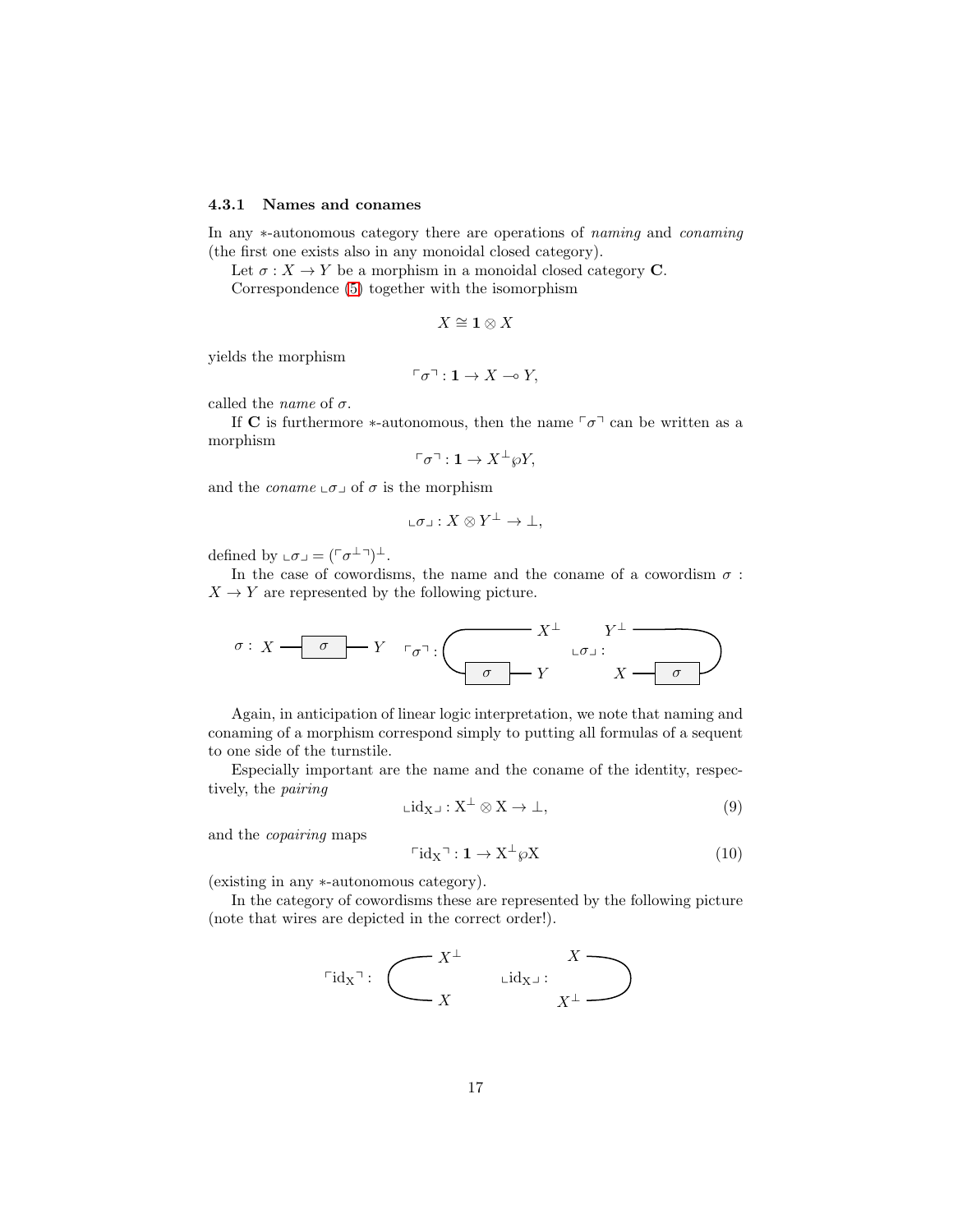#### 4.3.2 Evaluation and linear distributivity

In any monoidal closed category there exists a natural *evaluation* map

<span id="page-17-1"></span>
$$
ev_{X,Y} : (X \multimap Y) \otimes X \to Y \tag{11}
$$

obtained by correspondence [\(5\)](#page-14-0) from  $id_{X\rightarrow Y}$ .

In the category of cowordisms evaluation is represented by the following picture.

$$
\text{ev}_{X,Y}: \underset{Y}{X^{\perp}} \underset{Y}{\longrightarrow} Y
$$

Furthermore there is a natural map

$$
(X \multimap Y) \otimes Z \to X \multimap (Y \otimes Z)
$$

obtained from  $ev_{X,Y} \otimes id_Z$  using symmetries and [\(5\)](#page-14-0), which, in the case when the category is ∗-autonomous, gives rise to the linear distributivity map [\[8\]](#page-58-8)

$$
\delta_{X,Y,Z} : (X\wp Y) \otimes Z \to X\wp (Y \otimes Z) \tag{12}
$$

(substituting X for  $X^{\perp}$ ).

Linear distributivity by compositions with itself and symmetries gives rise to the internal tensor

<span id="page-17-0"></span>
$$
\delta_{X,Y,Z,T}: (X\wp Y) \otimes (Z\wp T) \to X\wp (Y \otimes Z)\wp T. \tag{13}
$$

and the internal cotensor

<span id="page-17-2"></span>
$$
\epsilon_{X,Y,Z,T} = \delta^{\perp}_{X^{\perp},Y^{\perp},Z^{\perp},T^{\perp}} : X \otimes (Y \otimes Z) \otimes T \to (X \otimes Y) \otimes (Z \otimes T) \tag{14}
$$

maps.

In the case of cowordisms, where cotensor and tensor differ only by factors ordering, all three maps are just permutation maps obtained as compositions of symmetries.

#### 4.3.3 Generalized compositions

Any ∗-autonomous category, and the category of cowordisms in particular, has a number of operations that can be considered as generalized composition in disguise.

First, in any monoidal category, given morphisms

$$
\sigma: X \to Y, \quad \tau: Y \otimes T \to Z,
$$

we can construct the partial composition of  $\sigma$  and  $\tau$  over T

$$
\tau\circ_Y\sigma:X\otimes T\to Z,
$$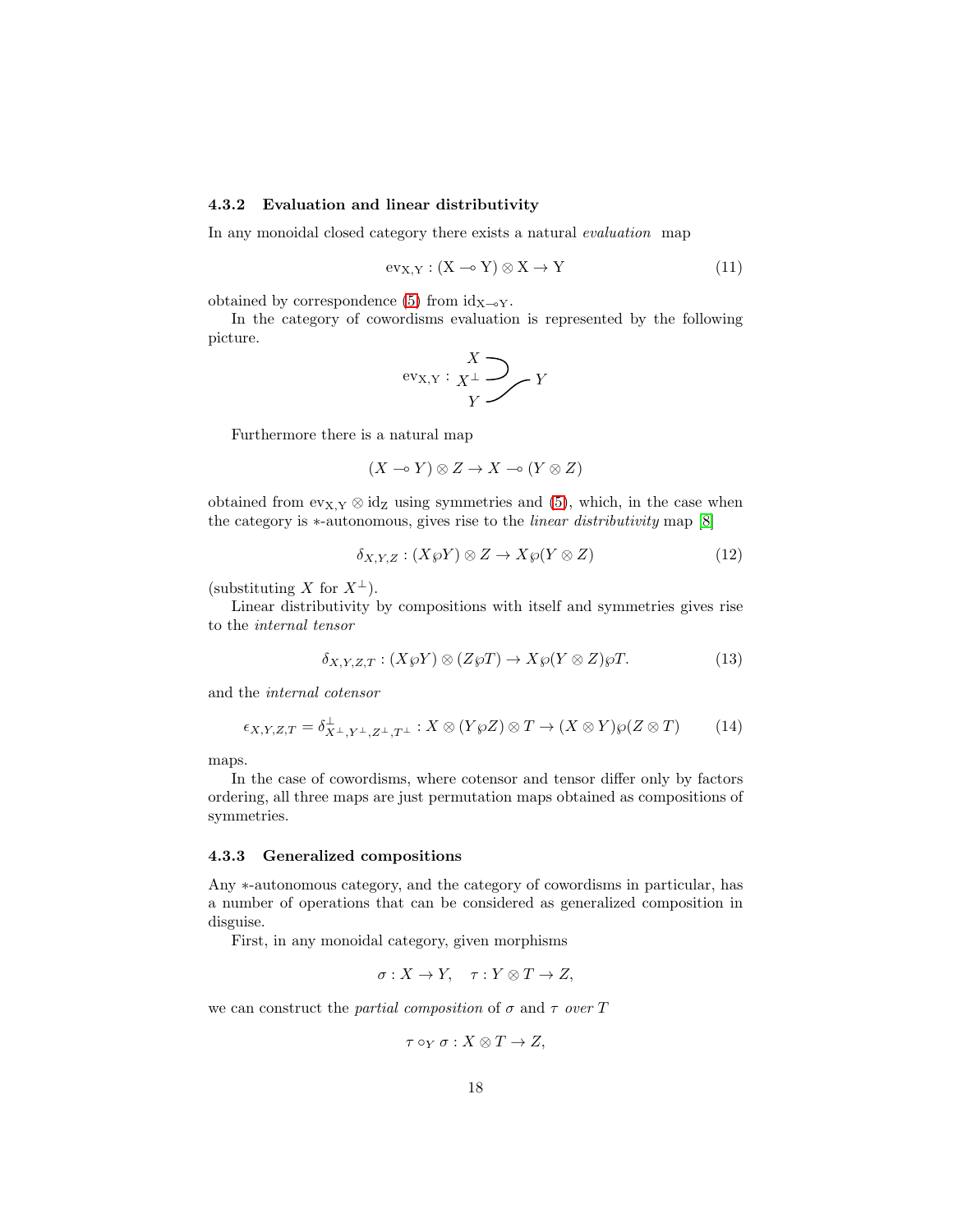given as

$$
\tau\circ_Y\sigma=\tau\circ(\sigma\otimes\mathrm{id}_\mathrm{T}).
$$

In the case of cowordisms, partial composition is represented by the following picture.

$$
\sigma: X \xrightarrow{\sigma} Y \qquad \tau: \frac{T}{Y} \xrightarrow{\tau} Z
$$

$$
\tau \circ_Y \sigma: \frac{T}{X} \xrightarrow{\sigma} \frac{T}{Y} \xrightarrow{\tau} Z
$$

Note that usual composition is a particular case:  $\tau \circ \sigma = \tau \circ_1 \sigma$ . If the category is furthermore ∗-autonomous, then, given two morphisms

$$
\sigma: \mathbf{1} \to X \wp Y, \quad \tau: \mathbf{1} \to Y^{\perp} \wp Z,
$$

we can define the partial pairing or the cut

$$
\langle \sigma, \tau \rangle_Y : \mathbf{1} \to X \wp Z
$$

of  $\sigma$  and  $\tau$  over Y by

$$
\langle \sigma, \tau \rangle_Y = (id_X \wp(\text{L} id_Y \text{L}) \wp id_Z) \circ \delta_{X,Y,Y^{\perp},Z} \circ (\sigma \otimes \tau).
$$

In the case of cowordisms, cut is pictured as follows.



Partial pairing or cut can be understood as generalized composition in disguise because of the following observation.

<span id="page-18-0"></span>Proposition 8. For any two cowordisms

$$
\sigma: X \to Y, \quad \tau: Y \to Z,
$$

it holds that

$$
\ulcorner \tau \circ \sigma \urcorner = \langle \ulcorner \sigma \urcorner, \ulcorner \tau \urcorner \rangle_Y. \square
$$

Proof. Evident from geometric representation.

From (linear) logic point of view, partial composition corresponds to a cut between two-sided sequents, and partial pairing, to a cut between one-sided sequents. The above proposition expresses basic relation between one-sided and two-sided sequent calculus formulations.

 $\Box$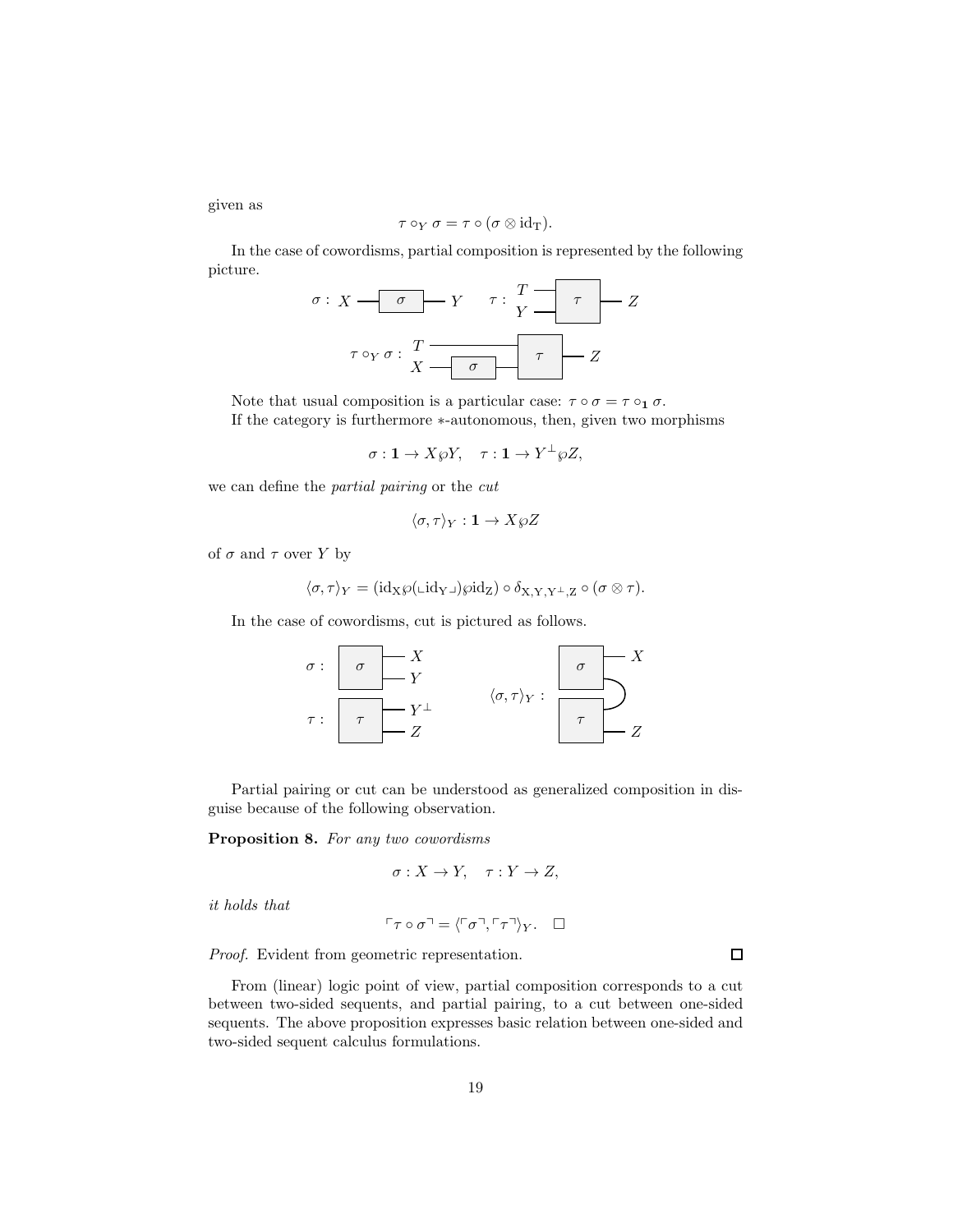Remark. Propositions of this section are, of course, true for any ∗-autonomous, let alone compact, category. In fact, it can be shown that graphical reasoning is valid for any compact category, see [\[38\]](#page-60-6). However, in the case of cowordisms, which are *defined* as geometric objects, graphical representation is *literal* and does not require further justification.

Also, in the end of this abstract section it might be reasonable to try to put our category of cowordisms into the general abstract context of compact categories.

It is easy to see that labeling and ordering boundary vertices is purely decorative; it allows us having better pictures. Eventually, if we define the size of a boundary X as a pair consisting of the size of the left part  $X_l$  and of the right part  $X_r$ , then it is the only invariant: all boundaries with the same size are (canonically) isomorphic.

Thus, up to equivalence of categories, we can consider boundaries to be just pairs of natural numbers. It can be shown then that the category of cowordisms over an alphabet  $T$  is equivalent to the *free compact category* (using definition in [\[1\]](#page-57-2)) generated by the free monoid  $T^*$ , where  $T^*$  is considered as a category with one object.

## 5 Linear logic grammars

### 5.1 Linear logic

Strictly speaking, the system discussed below is multiplicative linear logic, a fragment of full linear logic. However, since we do not consider other fragments, the prefix "multiplicative" will be omitted. A more detailed introduction to linear logic can be found in [\[14\]](#page-58-0), [\[15\]](#page-58-9).

Given a set N of positive literals, we define the set  $N^{\perp}$  of negative literals as

$$
N^{\perp} = \{ X^{\perp} | X \in N \}.
$$

Elements of  $N \cup N^{\perp}$  will be called *literals*.

The set  $Fm(N)$  of LL formulas (over the alphabet N) is defined by the following induction.

- Any  $X \in N \cup N^{\perp}$  is a formula;
- if X, Y are formulas, then  $X \otimes Y$  and  $X \otimes Y$  are formulas;

Connectives  $\otimes$  and  $\varphi$  are called respectively *times* (also *tensor*) and par (also cotensor).

*Linear negation*  $A^{\perp}$  of a formula A is defined inductively as

$$
(P^{\perp})^{\perp} = P, \text{ for } P \in N,
$$

$$
(A \otimes B)^{\perp} = A^{\perp} \wp B^{\perp}, \quad (A \wp B)^{\perp} = A^{\perp} \otimes B^{\perp}.
$$

It should be understood that linear negation  $(.)^{\perp}$  is not a connective of linear logic, but a shorthand notation for formulas, i.e. it belongs to the metalanguage.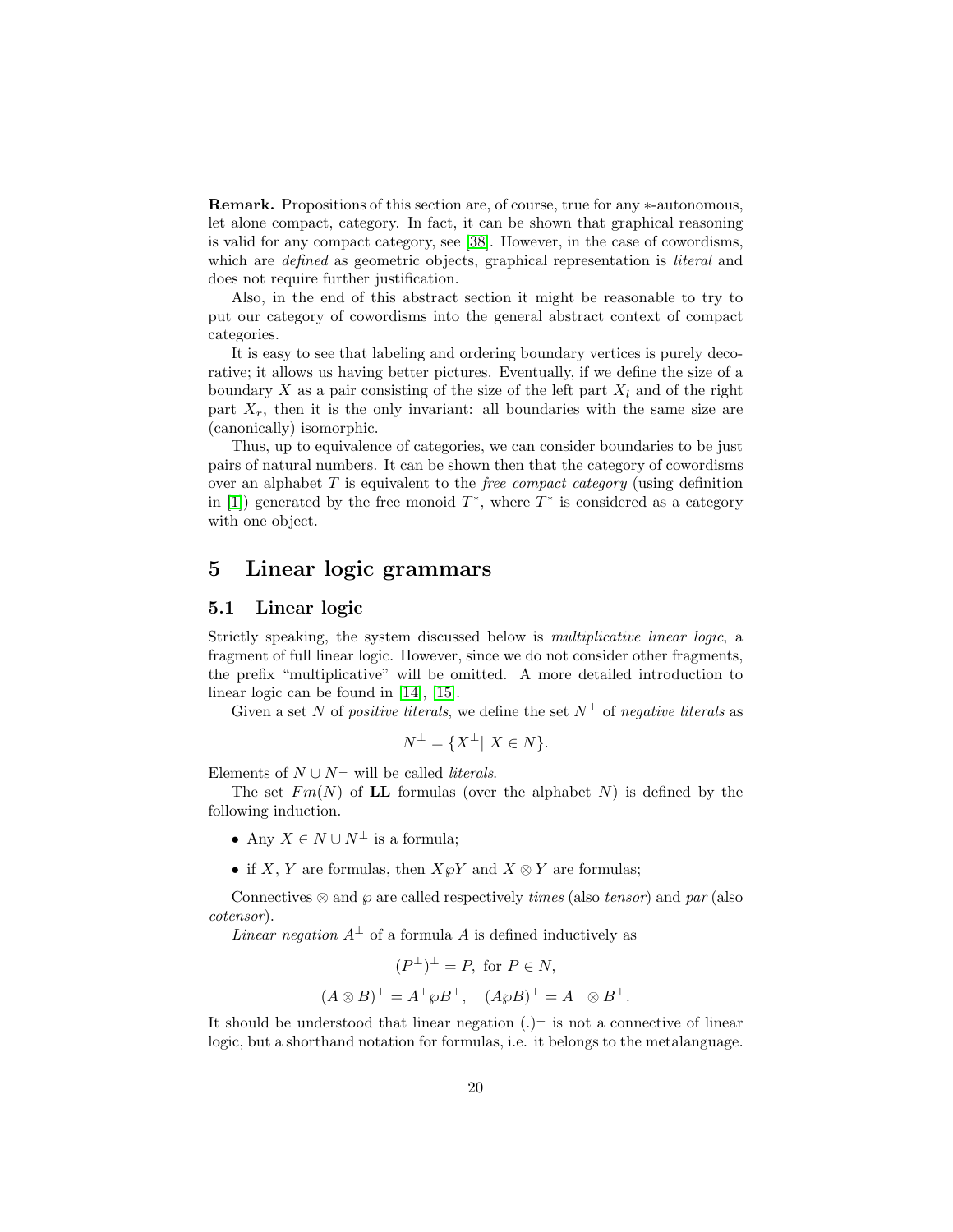Linear implication is defined as

<span id="page-20-0"></span>
$$
A \multimap B = A^{\perp} \wp B. \tag{15}
$$

Linear implication is not a connective either.

An LL sequent (over the alphabet  $N$ ) is a finite sequence of LL formulas (over  $N$ ).

The *sequent calculus* for **LL** is given by the following rules:

$$
\vdash X^{\perp}, X \text{ (Id)}, \quad \frac{\vdash \Gamma, X \quad \vdash X^{\perp}, \Delta}{\vdash \Gamma, \Delta} \text{ (Cut)},
$$
\n
$$
\frac{\vdash \Gamma, X, Y, \Delta}{\vdash \Gamma, Y, X, \Delta} \text{ (Ex)},
$$
\n
$$
\frac{\vdash \Gamma, X, Y}{\vdash \Gamma, X \wp Y} \text{ (\wp)} \quad \frac{\vdash \Gamma, X \quad \vdash Y, \Delta}{\vdash \Gamma, X \otimes Y, \Delta} \text{ (\otimes)}.
$$

The tensor and cotensor introduction rules, respectively  $(\otimes)$  and  $(\varphi)$  are called logical rules. Other rules are structural.

Notation (Ex) in the name of a rule stands for Exchange.

Linear logic enjoys the fundamental property of cut-elimination: any proof with cuts can be transformed to its *cut-free* form; cut-elimination is algorithmic and always terminates. This allows computational and categorical interpretations in the proofs-as-programs or proofs-as-functions paradigm.

## 5.2 Semantics

Categorical interpretation of proof theory is based on the idea that formulas should be understood as objects, and proofs as morphisms in a category, while composition of morphisms corresponds to cut-elimination.

In a two-sided sequent calculus, formulas are interpreted as objects in a monoidal category, and a proof of the sequent

$$
X_1,\ldots,X_n\vdash X
$$

is interpreted as a morphism of type

$$
X_1 \otimes \ldots \otimes X_n \to X.
$$

This includes the case  $n = 0$ , with the usual convention that the tensor of the empty collection of objects is the monoidal unit 1.

Then the Cut rule corresponds to (partial) composition. A crucial requirement is that the interpretation should be invariant under cut-elimination; a proof and its cut-free form are interpreted the same.

In the case of linear logic, whose sequents are one-sided, the appropriate setting for categorical interpretation is ∗-autonomous categories [\[36\]](#page-60-7), [\[26\]](#page-59-9).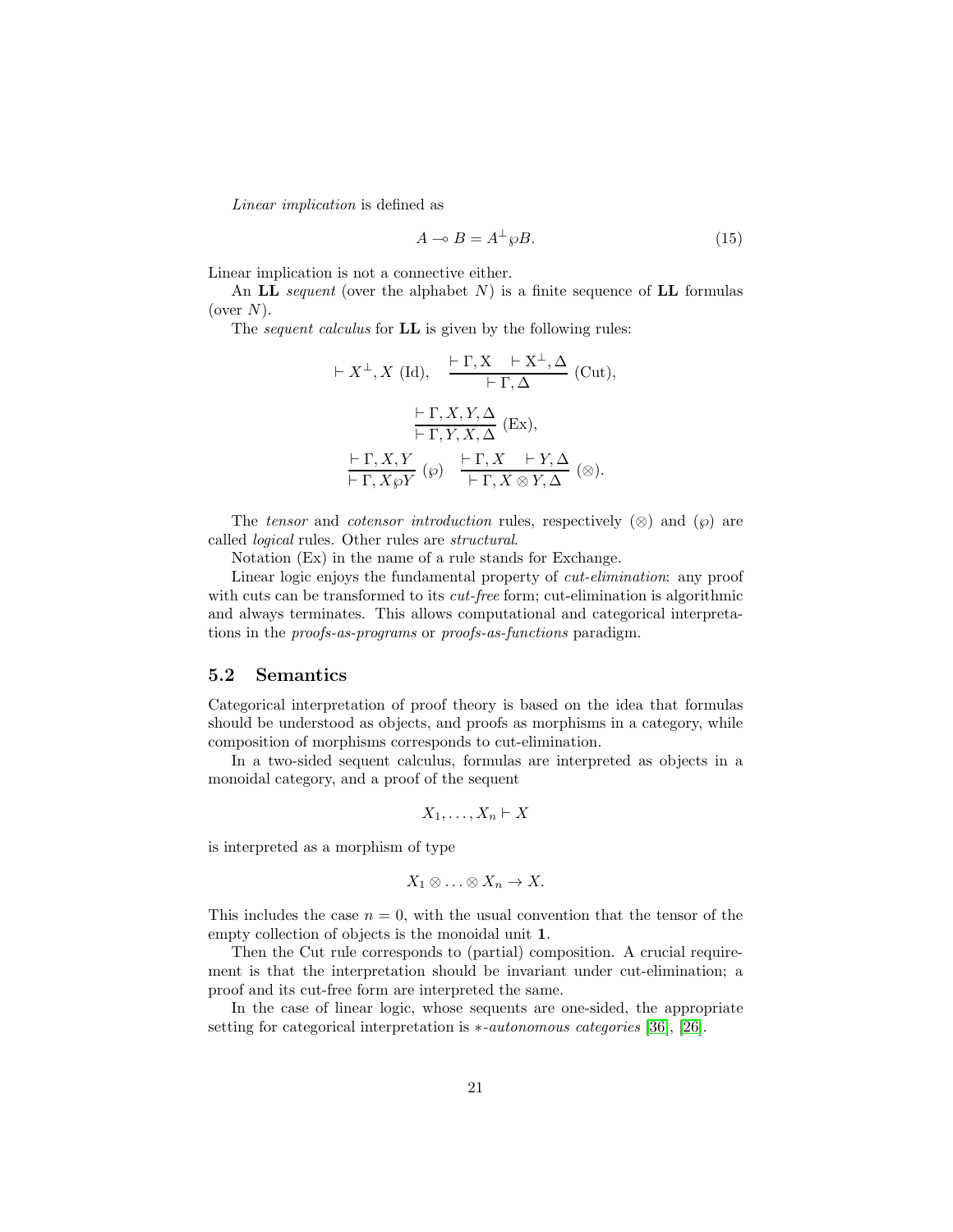In this setting, a proof of the sequent

$$
\vdash X_1,\ldots,X_n
$$

is interpreted as a morphism of type

$$
1 \to X_1 \wp \dots \wp X_n.
$$

The Cut rule corresponds to partial pairing, which can be understood as a symmetrized composition (Proposition [8\)](#page-18-0).

We first describe interpretation of LL in a general ∗-autonomous category and then give explicit rules for the case of cowordisms.

Given a  $*$ -autonomous category **C** and an alphabet N of positive literals, an interpretation of  $LL$  in  $C$  consists in assigning to any positive literal  $A$  an object [A] of **C**. The assignment of objects extends to all formulas in  $Fm(N)$ by the obvious induction

$$
[A \otimes B] = [A] \otimes [B], \quad [A^{\perp}] = [A]^{\perp}.
$$

A sequent  $\Gamma = A_1, \ldots, A_n$  is interpreted as the object  $[\Gamma] = [A_1] \wp \ldots \wp[A_n].$ 

Given interpretation of formulas, proofs are interpreted by induction on the rules so that a proof  $\pi$  of the sequent  $\Gamma$  is interpreted as a morphism  $[\pi]$  of the type  $1 \rightarrow |\Gamma|$ .

The axiom  $\vdash A^{\perp}, A$  is interpreted as copairing map [\(10\)](#page-16-0)

$$
\ulcorner \mathrm{id}_{[A]} \urcorner : \mathbf{1} \to [A]^\perp \wp[A]
$$

The Cut rule corresponds to partial pairing, as stated above.

The Exchange rule corresponds to a symmetry transformation.

The  $(\wp)$  rule does strictly nothing. A proof of the sequent  $\vdash \Gamma, A, B$  has already been interpreted as a morphism of the type  $\mathbf{1} \to [\Gamma] \wp[A] \wp[B]$ , and this serves as the interpretation of the obtained proof of  $\vdash \Gamma$ ,  $A\wp B$  as well.

The  $(\otimes)$  rule is interpreted using internal tensor [\(13\)](#page-17-0). Namely, given proofs  $\pi$  and  $\rho$  of sequents  $\vdash \Gamma$ , A and  $\vdash B$ ,  $\Delta$  respectively, the proof of  $\vdash \Gamma$ ,  $A \otimes B$ ,  $\Delta$ obtained from  $\pi$  and  $\rho$  is interpreted as  $\delta_{\Gamma,A,B,\Delta} \circ \pi \otimes \rho$ .

In general, it is quite customary in the literature to omit square brackets and denote a formula and its interpretation by the same expression, and we will follow this practice when convenient.

#### 5.2.1 Interpretation in the category of cowordisms

We now specialize to the case of the  $*$ -autonomous category  $\mathbf{Cow}_T$  of cowordisms over an alphabet T .

A proof  $\sigma$  of the sequent  $\vdash A_1, \ldots, A_n$  is interpreted as a cowordism

<span id="page-21-0"></span>
$$
\sigma: \mathbf{1} \to A_1 \wp \dots \wp A_n = A_n \otimes \dots \otimes A_1 \tag{16}
$$

(we use the common convention that a formula or a proof is denoted same as its interpretation).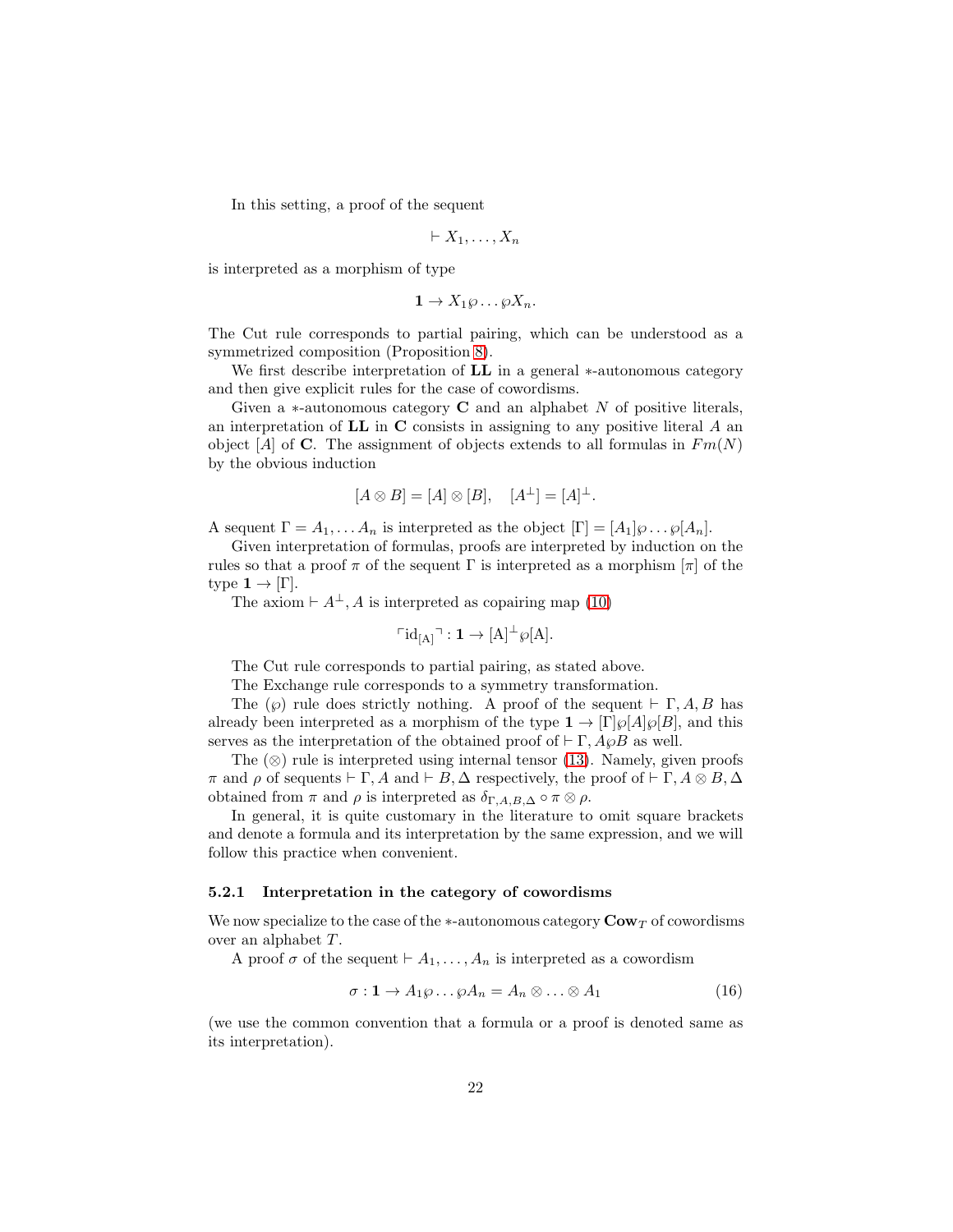We will use *vertical* representation for depicting  $\sigma$ , with inputs below, and outputs above. Since there are no inputs,  $\sigma$  will be a box with only outgoing wires. Since, in the vertical representation, vertices of the outgoing boundary are depicted in the order from right to left, the wires to  $A_1, \ldots, A_n$  will be depicted in the same order as in the sequent, as is evident from [\(16\)](#page-21-0).

Rules for interpreting proofs in the category of cowordisms can be easily computed from the general prescription described above, using graphical representations of various natural maps computed in the preceding section. The result is represented in four pictures below. (No picture for the  $(\wp)$  rule, because it does not do anything, as noted above.)



(Note that the order of wires on the righthand side of the (⊗) rule picture is correct. The outgoing boundary is  $\Gamma \wp(A \otimes B)\wp \Delta = \Delta \otimes (A \otimes B) \otimes \Gamma$ , and according to our convention tensor factors are depicted in the opposite order.)

Observe that interpretations of proofs do not depend on the alphabet T at all. So it would be more honest to say that this is an interpretation in the category Cob of cobordisms. The alphabet comes into play if we add new axioms to the logic, which gives us a linear logic grammar.

Remark. It is important to note that the model of linear logic in the category of cowordisms, as well as in any other compact category, is degenerate. It identifies (up to a natural isomorphism) tensor and cotensor.

## 5.3 Adding lexicon

An LL grammar is an interpretation of LL in a category of cowordisms supplied with a set of axioms together with cowordisms representing their "proofs".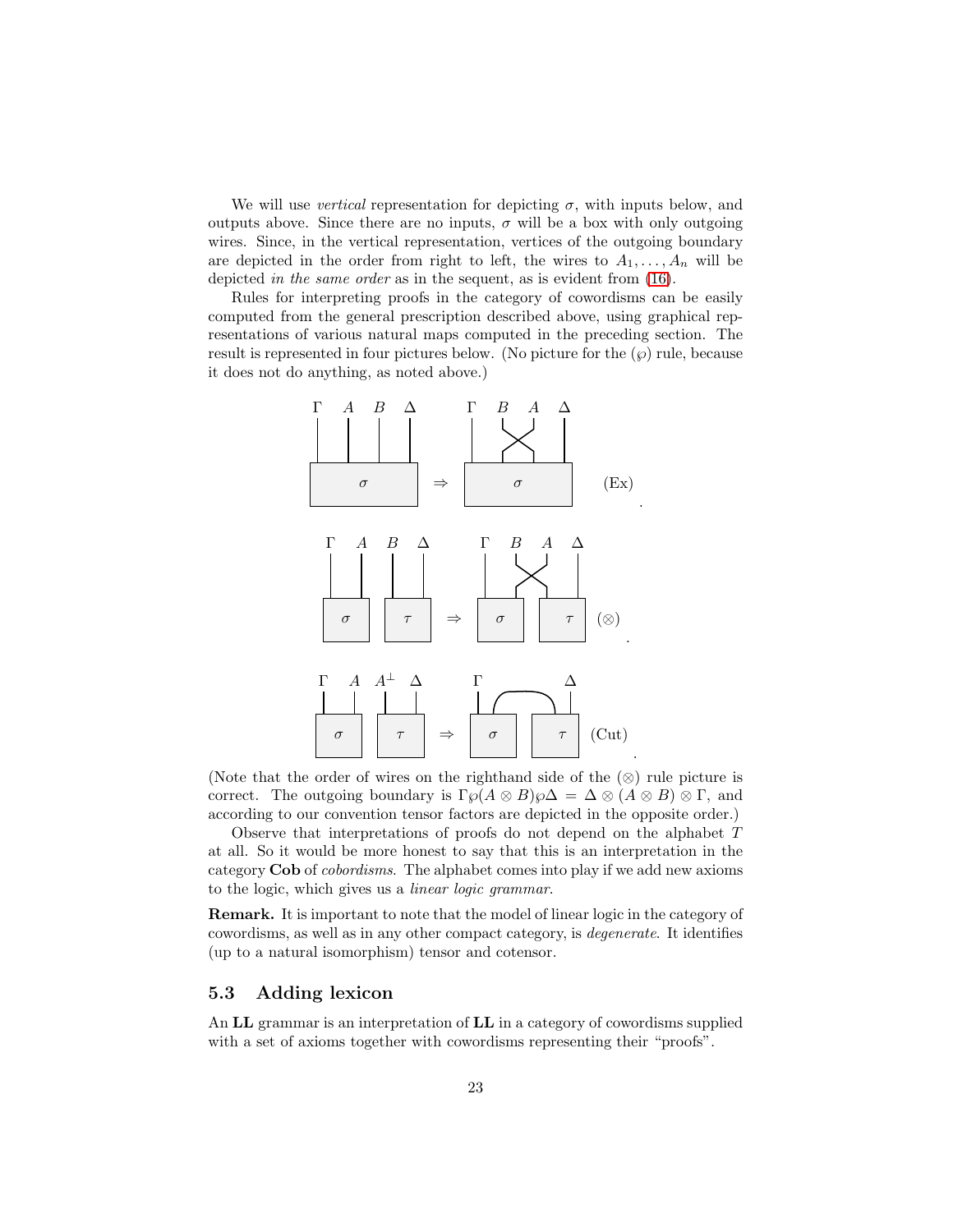So assume that an interpretation of LL in a category of cowordisms over an alphabet  $T$  is given. We will use the common convention that a formula, a sequent or a proof is denoted the same as its interpretation.

Let us say that a *cowordism typing judgement* (over  $N$  and  $T$ ) is an expression of the form

$$
\frac{o}{\vdash F},
$$

where  $F$  is an LL sequent (over the alphabet  $N$ ), and

$$
\sigma:{\bf 1}\to F
$$

is a cowordism over  $T$ .

**Definition 7.** A cowordism signature  $\Sigma$  is a tuple  $\Sigma = (N, T, \Xi)$ , where

- $\bullet$  N is a finite set of positive literals interpreted as boundaries;
- $T$  is a finite alphabet;
- $\Xi$  is a set of cowordism typing judgements over N and T, called *signature* axioms or, simply, axioms.

Given a cowordism signature  $\Sigma$ , any **LL** derivation from signature axioms gets an interpretation in the category of cowordisms by induction on the rules.

Let  $\Gamma$  be an LL sequent (or formula), and let  $\sigma : \mathbf{1} \to \Gamma$  be a cowordism.

We say that the cowordism typing judgement

$$
\frac{\sigma}{\vdash \Gamma}
$$

is derivable in  $\Sigma$ , or that  $\Sigma$  generates cowordism  $\sigma$  of type  $\Gamma$  if there exists a derivation of  $\vdash \Gamma$  from axioms of  $\Sigma$  whose interpretation is  $\sigma$ . The cowordism type  $\Gamma$  generated by  $\Sigma$ , or, simply, the cowordism type  $\Gamma$  of  $\Sigma$ , is the set of all cowordisms of type  $\Gamma$  generated by  $\Sigma$ .

It is convenient to have an alternative characterization of derivability in an LLG.

For a sequent  $\Gamma = A_1, \ldots, A_n$  let  $\Gamma^{\perp}$  denote the formula  $\Gamma^{\perp} = A_1^{\perp} \otimes \ldots \otimes A_n^{\perp}$ . Then we have the following.

<span id="page-23-0"></span>**Proposition 9.** Let  $\Sigma$  be a cowordism signature.

A typing judgement

$$
\frac{\sigma}{\vdash \Gamma}
$$

is derivable in  $\Sigma$  iff there exist axioms

$$
\frac{\sigma_1}{\vdash \Gamma_1}, \ldots, \frac{\sigma_k}{\vdash \Gamma_k}
$$

of  $\Sigma$  and an LL proof  $\pi$  (not using axioms of  $\Sigma$ ) of the sequent

 $\vdash \Gamma_1^{\perp}, \ldots, \Gamma_k^{\perp}, \Gamma$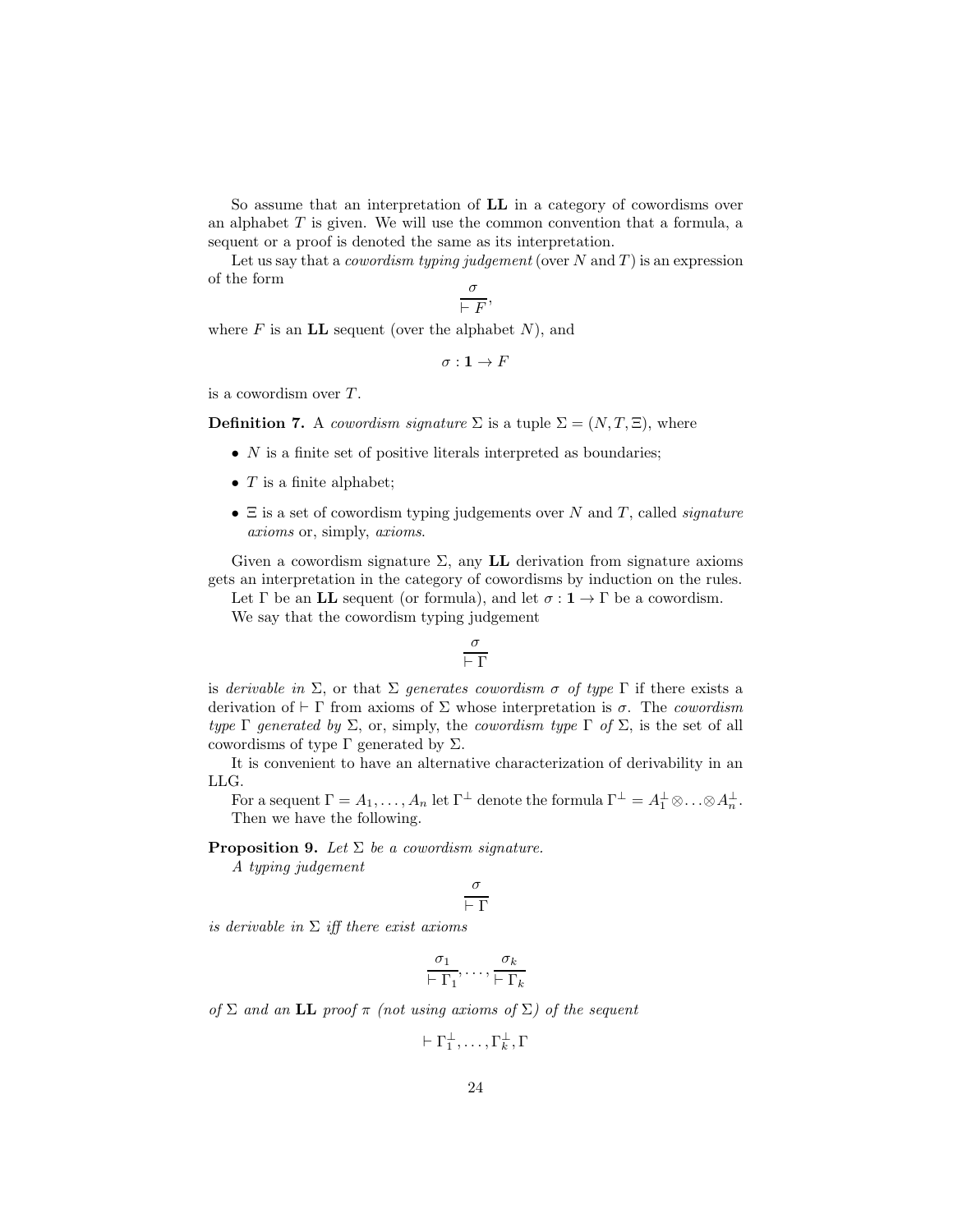such that

$$
\sigma = \pi \circ (\sigma_1 \otimes \ldots \otimes \sigma_k)
$$

(where  $\pi$  is identified with the corresponding cowordism).

Proof. By induction on derivation.

<span id="page-24-1"></span>**Corollary 1.** If  $\Sigma = (N, T, \Xi)$  is a cowordism signature and there is an axiom in  $\Xi$  of the form

<span id="page-24-0"></span>
$$
\frac{\sigma}{\vdash \Gamma, A \wp B, \Delta},\tag{17}
$$

 $\Box$ 

then we have a well-defined cowordism signature  $\Sigma'$  obtained from  $\Sigma$  by replacing  $(17)$  with

$$
\frac{\sigma}{\vdash \Gamma, A, B, \Delta},
$$

which generates same cowordism types as  $\Sigma$ .  $\Box$ 

**Definition 8.** A linear logic grammar (LLG) G is a tuple  $G = (N, T, Lex, S)$ , where  $(N, T, Lex)$  is a cowordism signature, and  $S \in N$ , the *standard type*, is a literal interpreted as a boundary with exactly one left and one right endpoint.

The set Lex of the underlying signature axioms of  $G$  is called the lexicon of G.

We say that a typing judgement, respectively, cowordism type is generated by G if it is generated by the underlying cowordism signature.

Now, any regular cowordism of the standard type  $S$  generated by  $G$  is an edge-labeled graph containing a single edge labeled with a word over  $T$ . Thus the set of type  $S$  regular cowordisms can be identified with a set of words in  $T^*$ .

The language  $L(G)$  generated by G is the set of words labeling type S regular cowordisms generated by G.

Remark. We noted above that the model of linear logic in the category of cowordisms is degenerate.

However, given an LLG (or just a cowordism signature)  $G$ , we can consider a refined category of cowordisms, whose objects are types of G and morphisms are cowordisms generated by G. (More accurately, a morphism between types A and B is a cowordism  $\sigma: A \to B$  such that the name  $\lceil \sigma \rceil$  is in the type  $A \multimap B$ of  $G.$ )

This gives us another model, which, in a generic case, will be nondegenerate.

Thus, from the point of view of LL model theory, an LLG (or a cowordism signature) is a way of refining compact closed structure in order to remove degeneracy of the model. This approach to constructing models is very common, see, for example, [\[40\]](#page-60-8), [\[17\]](#page-58-10).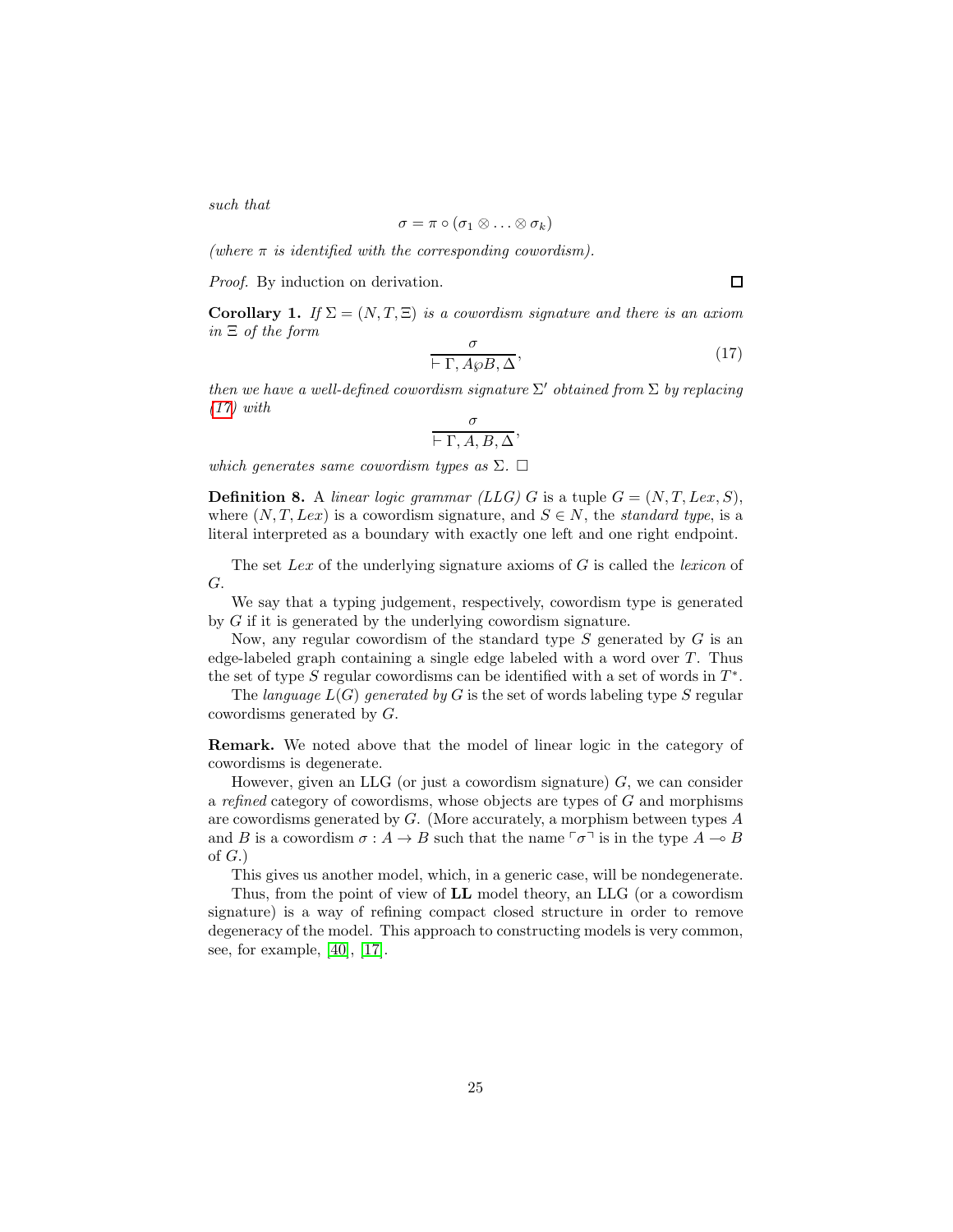## 5.3.1 Example

Consider the following alphabets  $N$ ,  $T$  of literals and terminal symbols respectively:

$$
T = \{\text{John}, \text{Mary}, \text{leaves}, \text{loves}, \text{madly}, \text{who}\}, \quad \mathcal{N} = \{\text{NP}, \text{S}\}.
$$

We interpret both nonterminal symbols as the boundary  $(r, l)$  with the only left endpoint l.

Then we introduce the following lexicon:

$$
\left\{\frac{JOHN}{\vdash NP},\frac{MARY}{\vdash NP},\frac{LEAVES}{\vdash NP^{\bot},S}, \right. \\ \left. \frac{LOVES}{\vdash NP^{\bot}, NP^{\bot},S},\frac{MADLY}{\vdash NP \otimes S^{\bot}, NP^{\bot},S},\frac{WHO}{\vdash NP \otimes S^{\bot}, NP^{\bot}, NP}, \right\}.
$$

Cowordisms or the lexicon are depicted below.





(Note that, if we identify a sequent with the cotensor of its formulas, then types in the above lexicon can be written using only linear implication [\(15\)](#page-20-0):  $NP, NP \rightarrow S, NP \rightarrow NP \rightarrow S, (NP \rightarrow S) \rightarrow NP \rightarrow S$  etc.)

This data defines an LLG.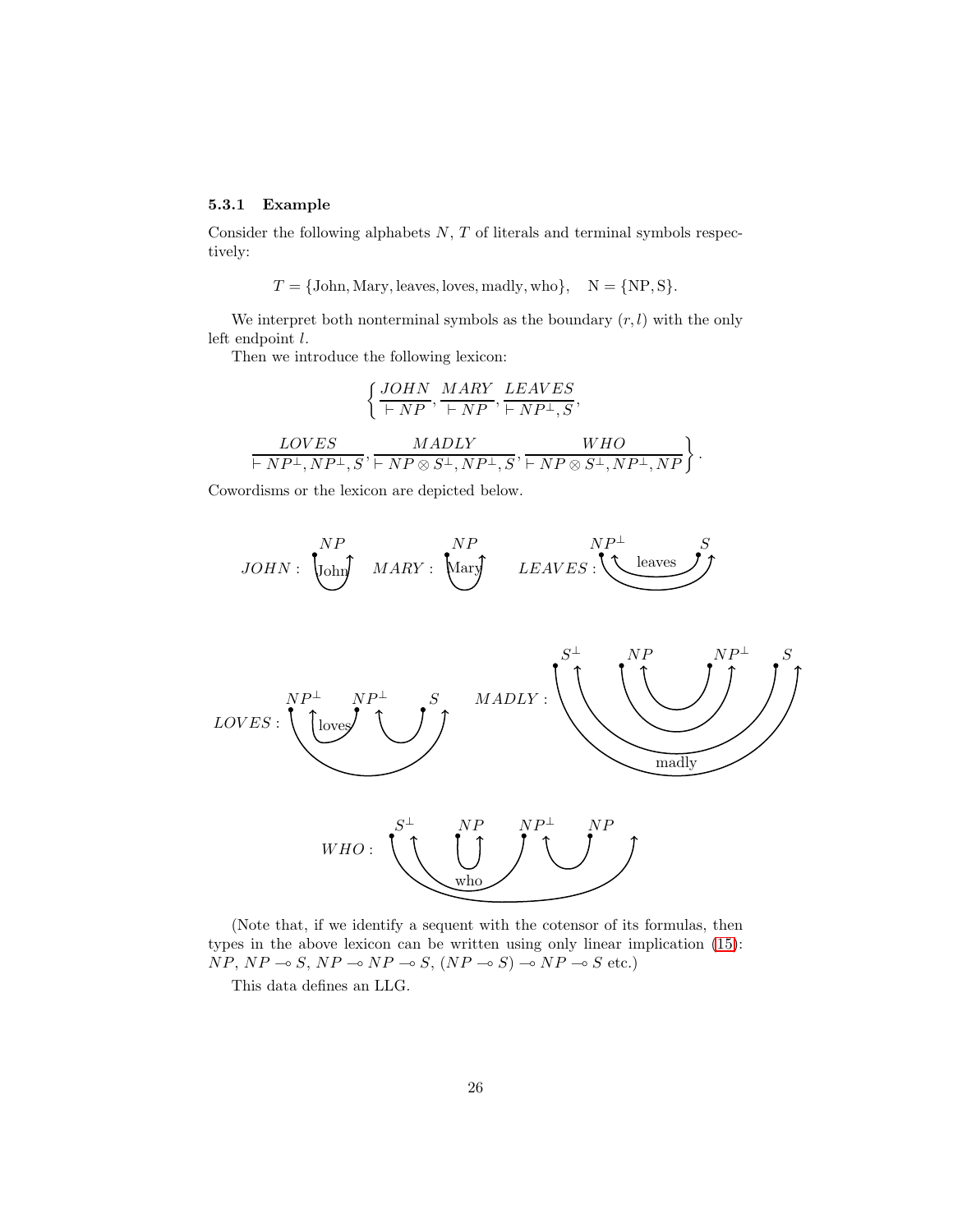Let us go through some derivation. We chose the following one.

|             |                                                                   |             | <b>LOVES</b>                                                                                                                                                                              |                        |      |
|-------------|-------------------------------------------------------------------|-------------|-------------------------------------------------------------------------------------------------------------------------------------------------------------------------------------------|------------------------|------|
|             |                                                                   |             | <b>MADLY</b><br>$\vdash$ NP <sup><math>\perp</math></sup> , NP <sup><math>\perp</math></sup> ,                                                                                            |                        |      |
|             |                                                                   |             | $\vdash$ NP <sup><math>\perp</math></sup> , NP <sup><math>\perp</math></sup><br>$\vdash$ NP $\otimes$ S <sup><math>\perp</math></sup> , NP <sup><math>\perp</math></sup> , S<br>$'$ (Cut) |                        |      |
|             | <b>WHO</b>                                                        | JOHN        | $\vdash NP^{\perp}, NP^{\perp}, S$                                                                                                                                                        | $\rm [Ex]$             |      |
|             | $\vdash NP^{\perp} \otimes S, NP^{\perp}, NP$<br>(EX)             | $\vdash$ NP | $\vdash NP^{\perp}, NP^{\perp}, S$                                                                                                                                                        | (Cut)                  |      |
|             | $\overline{\vdash NP^{\perp}, NP \otimes S^{\perp}, NP'}$<br>(Ex) |             | $\vdash$ NP <sup><math>\perp</math></sup> , S                                                                                                                                             |                        |      |
| <b>MARY</b> | $\vdash NP^{\perp}, NP, NP \otimes S^{\perp}$                     |             | $\vdash NP^{\perp} \wp S$                                                                                                                                                                 | .(၄)<br>(Cut)          |      |
| $\vdash NP$ |                                                                   |             | $\vdash NP^{\perp}, NP$                                                                                                                                                                   | <b>LEAVES</b><br>(Cut) |      |
|             |                                                                   |             | $\vdash NP$                                                                                                                                                                               | $\vdash NP^{\perp}, S$ | 'Cut |
|             |                                                                   |             | $\vdash S$                                                                                                                                                                                |                        |      |

We start from axioms corresponding to  $LOVES$  and  $MADLY$ .

Then the first step is a cut between these two. This is interpreted by partial pairing, and the picture is the following.



The result can be simplified.



Applying to this the Exchange rule and cutting with JOHN, we get the follow-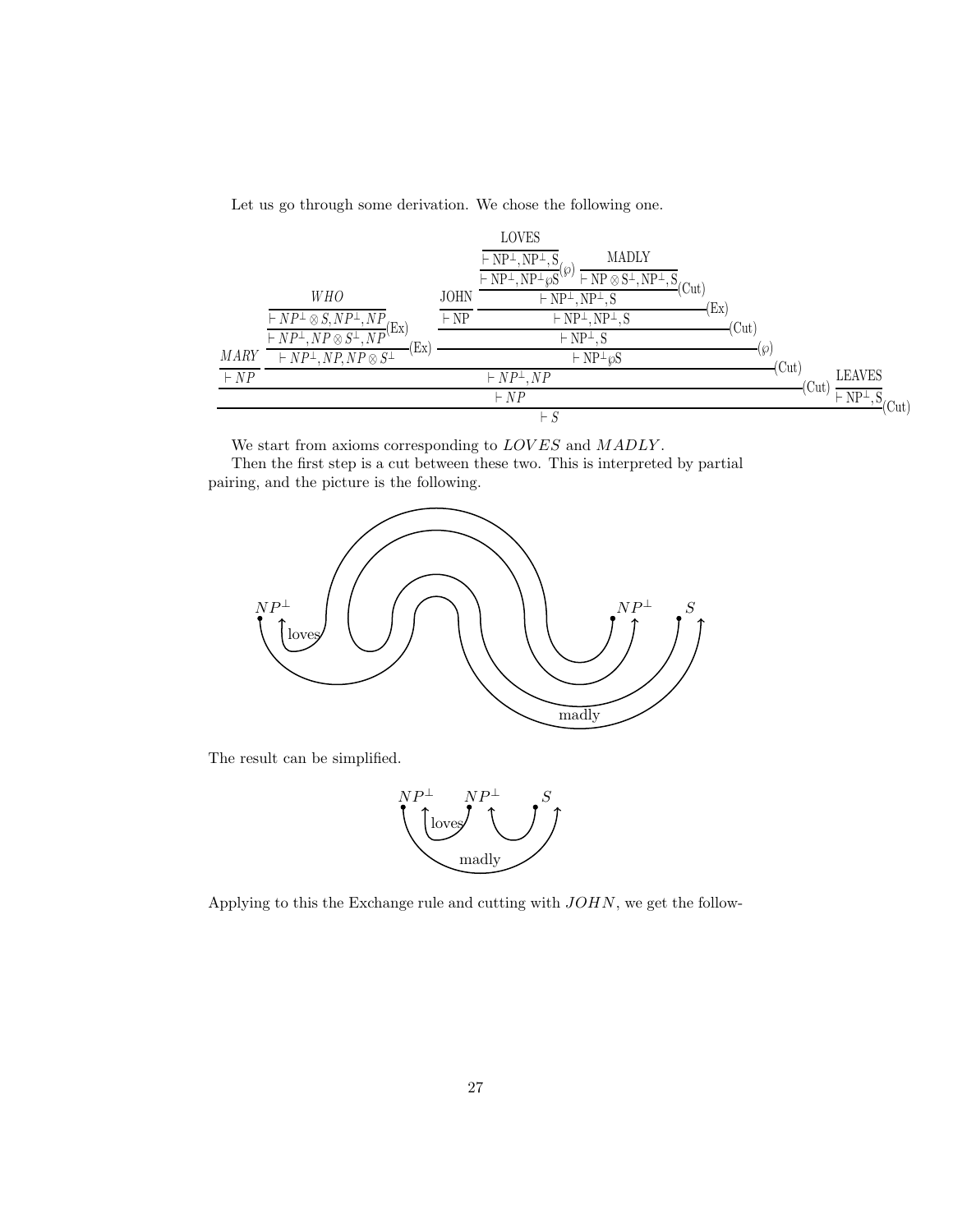

<span id="page-27-0"></span>Now we apply the series of Exchange rules to  ${\cal WHO}.$ 



Then we cut the result with [\(18\)](#page-27-0).



The result has a rather simple shape.



Now it must be clear that after remaining steps we obtain the string

Mary who John loves madly leaves.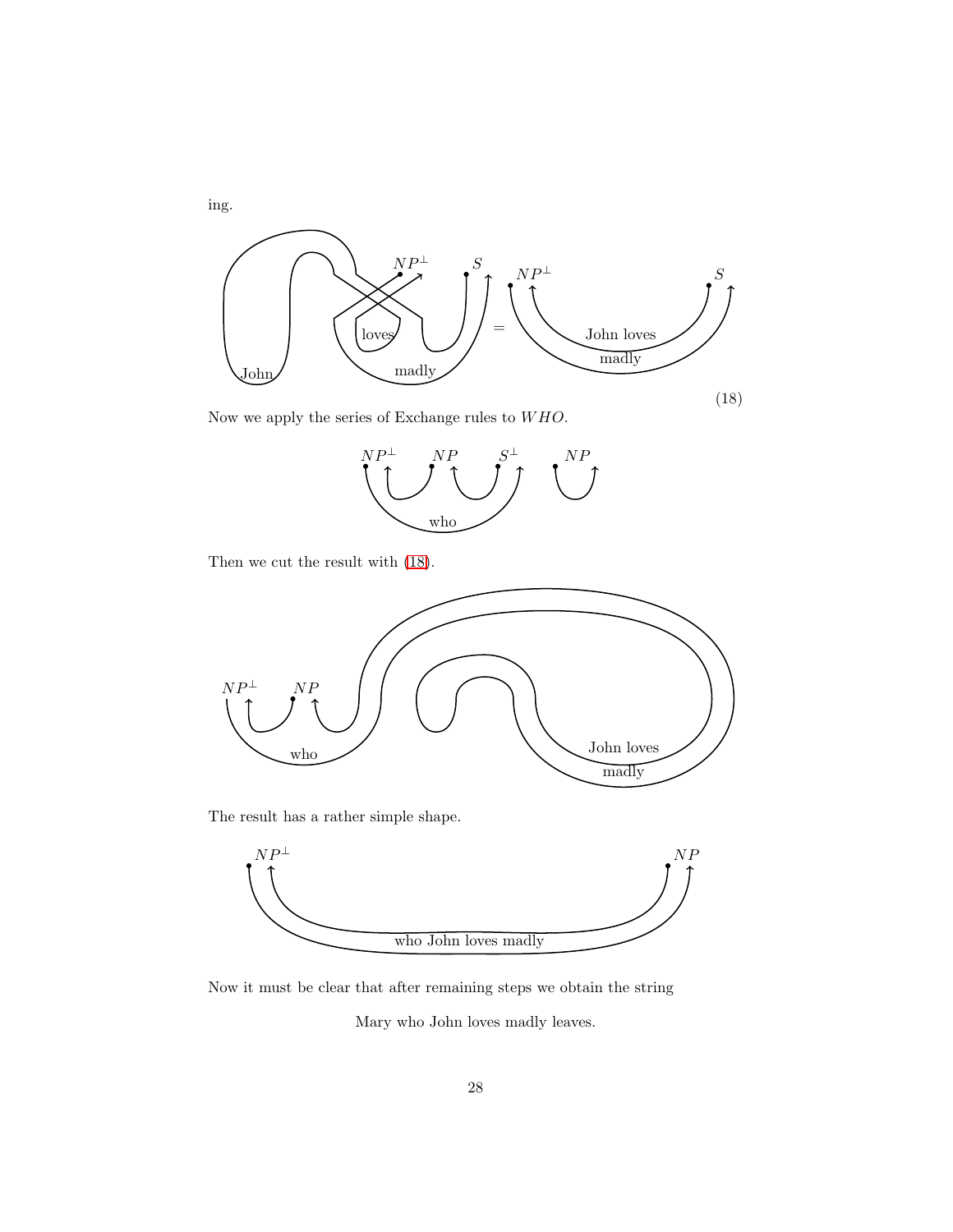Remark. We deliberately chose a rather non-optimal derivation in order to show symmetry transformations. The same string could be generated in the same grammar with fewer Exchange rules. Also, we chose types for lexicon entries which appear as translations of linear implicational types. If, on the other hand, we had, as the type for the transitive verb (i.e.  $LOVES$ ), the sequent  $\vdash NP^{\perp}, S, NP^{\perp}$ , the analogous derivation would be shorter as well.

## 6 Encoding multiple context-free grammars

In this section, as an example, we establish a relationship between LLG and multiple context-free grammars.

## 6.1 Multiple context-free grammars

Multiple context-free grammars were introduced in [\[37\]](#page-60-9). We follow (with minor variations in notation) the presentation in [\[19\]](#page-59-10).

**Definition 9.** A multiple context free grammar (MCFG) G is a tuple  $G =$  $(N, T, S, P)$  where

- $N$  is a finite alphabet of nonzero arity predicate symbols called *nontermi*nal symbols or nonterminals;
- $\bullet$  T is a finite alphabet of *terminal symbols* or *terminals*;
- $S \in N$ , the *start symbol*, is unary;
- $\bullet$  P is a finite set of sequents, called *productions*, of the form

<span id="page-28-0"></span>
$$
B_1(x_1^1, \ldots, x_{k_1}^1), \ldots, B_n(x_1^n, \ldots, x_{k_n}^n) \vdash A(s_1, \ldots, s_k), \tag{19}
$$

where

- (i)  $n \geq 0$  and  $A, B_1, \ldots, B_n$  are nonterminals with arities  $k, k_1, \ldots, k_n$ respectively;
- (ii)  $\{x_i^j\}$  are pairwise distinct variables not from T;
- (iii)  $s_1, \ldots, s_k$  are words built of terminals and  $\{x_i^j\}$ ;
- (iv) each of the variables  $x_i^j$  occurs exactly once in exactly one of the words  $s_1, \ldots s_k$ .

Remark Productions are often written in the opposite order in the literature; with A on the left and  $B_1, \ldots, B_n$  on the right.

Also, our "non-erasing" condition (iv) in the definition of an MCFG, namely, that all  $x_i^j$  occurring on the left occur exactly once on the right, is too strong compared with original definitions in [\[37\]](#page-60-9), [\[19\]](#page-59-10). Usually it is required only that each  $x_i^j$  should occur at most once on the right. However, it is known [\[37\]](#page-60-9) that adding the non-erasing condition does not change the expressive power of MCFG, in the sense that the class of generated languages (see below) remains the same.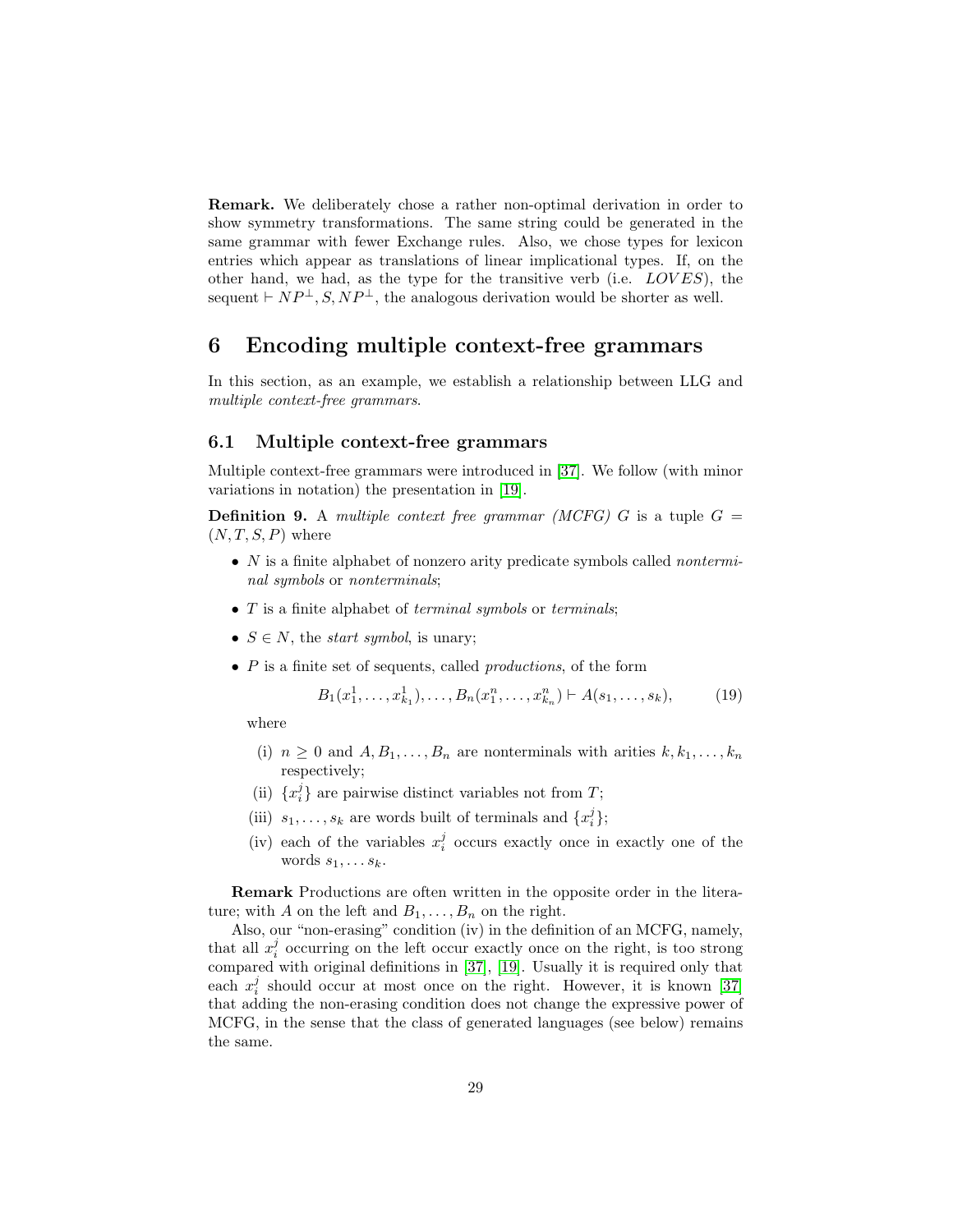**Definition 10.** The set of *predicate formulas derivable in G* is defined by the following induction.

- (i) If a production  $\vdash A(s_1,\ldots,s_k)$  is in P, then  $A(s_1,\ldots,s_k)$  is derivable.
- (ii) For every production  $(19)$  in P, if
	- $B_1(s_1^1, \ldots, s_{k_1}^1), \ldots, B_n(s_1^n, \ldots, s_{k_n}^n)$  are derivable,
	- $t_m$  is the result of substituting the word  $s_i^j$  for every variable  $x_i^j$  in  $s_m$ , for  $m = 1, \ldots, k$ ,

then the formula  $A(t_1, \ldots, t_k)$  is derivable.

**Remark.** Technically, condition (i) above is a particular case of (ii) when  $n = 0$ .

We use notation  $\vdash_G F$  to express that F is derivable in G.

**Definition 11.** The *language generated* by an MCFG  $G$  is the set of words  $w$ for which  $\vdash_G S(w)$ .

Multiple context-free language is a language generated by some MCFG.

When all predicate symbols in  $N$  are unary, the above definition reduces to the more familiar case of a context free grammar (CFG).

#### 6.2 Cowordism representation of MCFG

#### 6.2.1 Productions as cowordisms

<span id="page-29-1"></span>**Definition 12.** Let C be a predicate symbol of arity  $k > 0$ .

The *carrier*  $[C]$  of C is the boundary

$$
[C] = (l_1^C, r_1^C, \dots, l_k^C, r_k^C), \text{ with } [C]_l = (l_1^C, \dots, l_k^C). \tag{20}
$$

The pattern  $Pat(C)$  of C is the cobordism

$$
Pat(C): \mathbf{1} \to [C]
$$

with edges  $e_i^C = (l_i^C, r_i^C), i = 1, ..., k$ . If

<span id="page-29-0"></span>
$$
C(s_1, \ldots, s_k), \tag{21}
$$

is a predicate formula, where  $s_1, \ldots, s_k$  are words over some alphabet T, then the cowordism

$$
[C(s_1,\ldots,s_k)]:\mathbf{1}\to [C]
$$

over T representing formula [\(21\)](#page-29-0) is obtained from  $Pat(C)$  by labeling each edge  $e_i^C$  with  $s_i$ ,  $i = 1, \ldots, k$ .

The above definition allows representing predicate formulas with variables as well. If some of  $s_1, \ldots, s_k$  in [\(21\)](#page-29-0) are not words, but variables from some set V, we simply consider the set  $T \cup V$  as a new alphabet.

Now assume that we are given an MCFG  $G = (N, T, S, P)$ .

We are going to represent productions of  $G$  as cowordisms as well.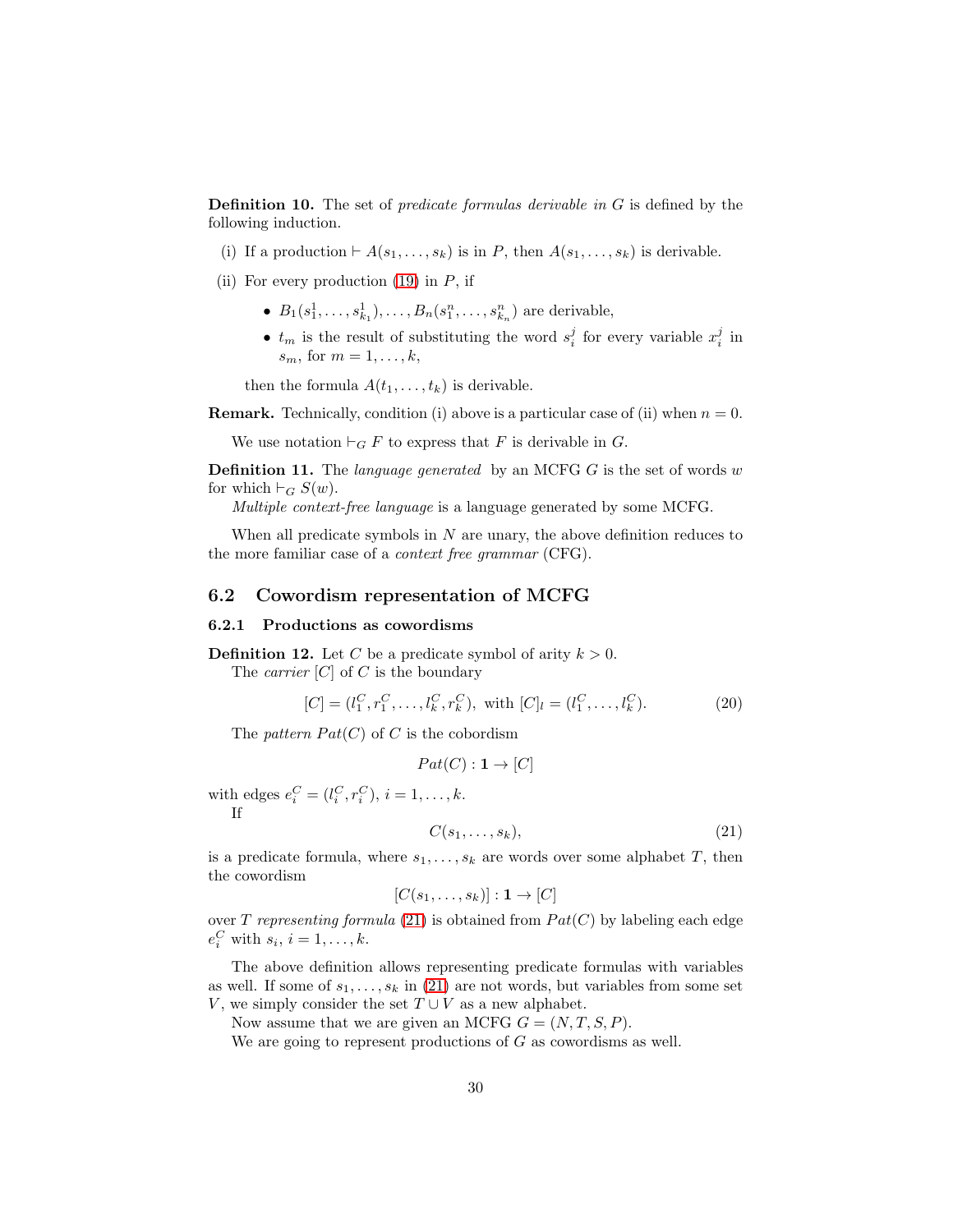<span id="page-30-2"></span>**Definition 13.** Given a production  $p$  of form  $(19)$ , a cowordism

$$
[p] : [B_1] \otimes \ldots \otimes [B_n] \to [A]
$$

represents p if the following equation holds

<span id="page-30-0"></span>
$$
[p] \circ ([B_1(x_1^1, \ldots, x_{k_1}^1)] \otimes \ldots \otimes [B_n(x_1^n, \ldots, x_{k_n}^n)]) = [A(s_1, \ldots, s_k)]. \qquad (22)
$$

Before giving a general construction of  $[p]$  we consider a simple example.

**Example.** Let  $T = \{a, b\}$  be the alphabet of terminals.

Consider nonterminals  $P$ ,  $Q$  and  $S$  of arities 2, 2 and 1 respectively, and the following six productions

$$
\vdash P(\epsilon, \epsilon) \ (1), \quad \vdash Q(\epsilon, \epsilon) \ (2), \quad P(x, y) \vdash P(xa, yb) \ (3),
$$

 $Q(z, t) \vdash Q(za, ta)$  (4),  $Q(z, t) \vdash Q(zb, tb)$  (5),  $Q(z, t), P(x, y) \vdash S(zxty)$  (6).

It is easy to see that the constructed MCFG generates the language

<span id="page-30-1"></span>
$$
\{wa^nwb^n|w \in T^*, n \ge 0\}.\tag{23}
$$

.

Now we construct cowordisms representing  $G$ . We will omit square brackets and use the same notation for a predicate symbol or a production and for its graphical representation.

We denote elements of carriers  $P$  and  $Q$  as

$$
P = (x_l, x_r, y_l, y_r), \quad Q = (z_l, z_r, t_l, t_r).
$$

Six cowordisms representing the productions are shown in the picture below

$$
\begin{array}{ccc}\n\bigodot_{y_l}^{y_r} & \bigodot_{t_l}^{t_r} & \bigodot_{t_l}^{t_r} & \bigodot_{y_l}^{t_r} & \bigodot_{y_l}^{y_l} & \bigodot_{y_l}^{y_l} & \bigodot_{y_l}^{y_l} \\
\bigodot_{x_l}^{x_r} & \bigodot_{z_l}^{x_l} & \bigodot_{z_l}^{z_r} & \bigodot_{z_l}^{y_l} & \bigodot_{x_l}^{y_l} & \bigodot_{x_l}^{y_l} & \bigodot_{x_l}^{y_l} \\
\bigodot_{x_l}^{t_r} & \bigodot_{z_l}^{t_r} & \bigodot_{z_l}^{t_r} & \bigodot_{z_l}^{t_r} & \bigodot_{x_l}^{t_r} & \bigodot_{x_l}^{t_r} & \bigodot_{x_l}^{t_r} \\
\bigodot_{z_l}^{t_l} & \bigodot_{x_l}^{t_l} & \bigodot_{z_l}^{t_l} & \bigodot_{z_l}^{t_l} & \bigodot_{x_r}^{t_r} & \bigodot_{x_l}^{t_l} & \bigodot_{z_l}^{t_l} \\
\bigodot_{z_l}^{t_l} & \bigodot_{z_l}^{t_l} & \bigodot_{z_l}^{t_l} & \bigodot_{x_l}^{t_l} & \bigodot_{x_l}^{t_l} & \bigodot_{x_l}^{t_l} & \bigodot_{x_l}^{t_l} \\
\bigodot_{z_l}^{t_l} & \bigodot_{z_l}^{t_l} & \bigodot_{z_l}^{t_l} & \bigodot_{z_l}^{t_l} & \bigodot_{z_l}^{t_l} & \bigodot_{z_l}^{t_l} & \bigodot_{z_l}^{t_l} & \bigodot_{z_l}^{t_l} & \bigodot_{z_l}^{t_l} & \bigodot_{z_l}^{t_l} & \bigodot_{z_l}^{t_l} & \bigodot_{z_l}^{t_l} & \bigodot_{z_l}^{t_l} & \bigodot_{z_l}^{t_l} & \bigodot_{z_l}^{t_l} & \bigodot_{z_l}^{t_l}
$$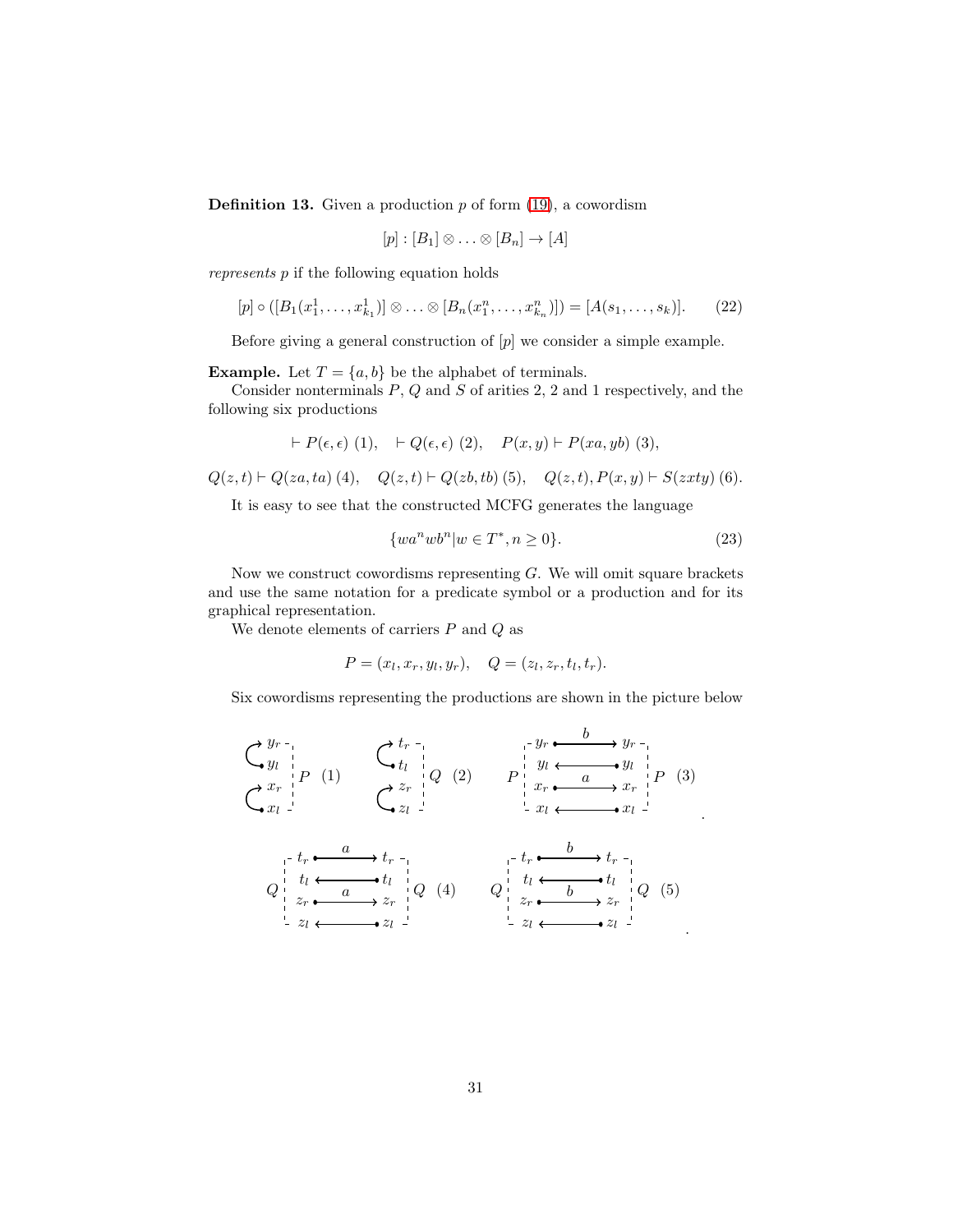

It is easy to see that the above cowordisms indeed are solutions of the corresponding equations of form [\(22\)](#page-30-0).

Hopefully, it is also easy to convince oneself that these six cowordisms together with symmetry maps generate by composition and tensor product all cowordisms from 1 to S representing words of [\(23\)](#page-30-1) and no other words.

The solution of [\(22\)](#page-30-0) is constructed as follows.

Let V be the set of all variables  $x_i^j$  occurring in p, and let E be the set of all edges  $e_i^j$  in patterns of  $B_1, \ldots, B_n$ .

For each pair  $(i, j)$ ,  $i = 1, \ldots, k_j$ ,  $j = 1, \ldots, n$  we denote  $e_i^j = e_i^{B_j}$ . This establishes a correspondence between sets  $V$  and  $E$ . Each cowordism

$$
[B_j(x_1^j,\ldots,x_{k_i}^j)]
$$

is obtained by labeling the edge  $e_i^j \in E$  with  $x_i^j \in V$ .

For each  $y = x_i^j \in V$  we denote the left and right endpoints of the corresponding edge in E as  $l(y)$  and  $r(y)$  respectively, i.e

$$
l(x_i^j) = l_i^{B_j}, \quad r(x_i^j) = r_i^{B_j}.
$$

Now, each word  $s_m$ ,  $m = 1, ..., k$ , on the righthand side of p is a concatenation of the form

$$
s_m = w_m^0 y_m^1 w_m^1 \dots y_m^{\alpha_m} w_m^{\alpha_m},
$$

where all

$$
w_m^0,\ldots,w_m^{\alpha_m}
$$

are words in the alphabet  $T$  (possibly empty), and

$$
y_m^1,\ldots,y_m^{\alpha_m}
$$

are variables from V. (With the convention that  $\alpha_m$  may equal zero, in which case  $s_m = w_m^0$ .)

We define the cowordism  $[p]$  by taking edges

$$
p_m^0 = (l_m^A, l(y_m^1)), \quad p_m^i = (r(y_m^i), l(y_m^{i+1})),
$$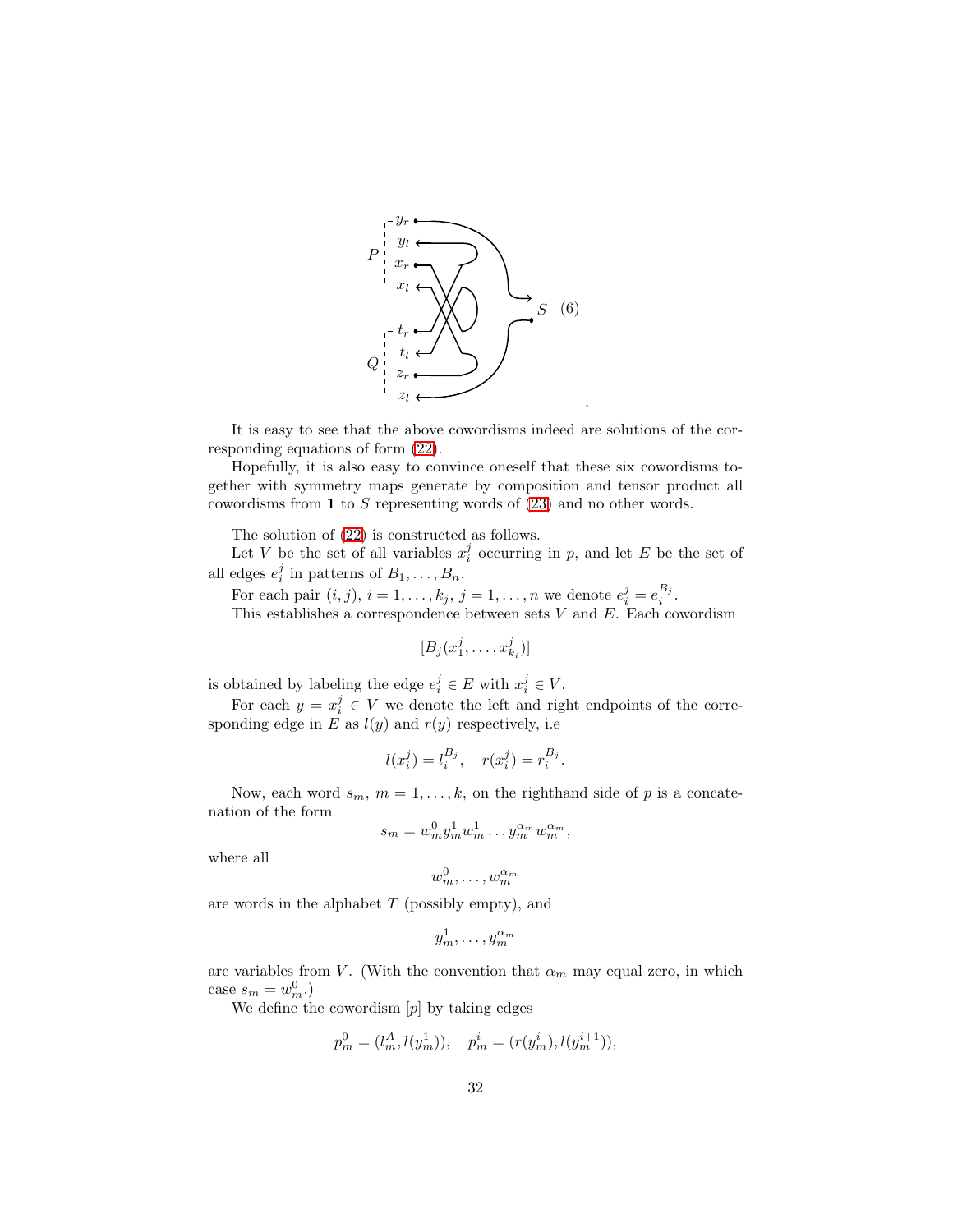$p_m^{\alpha_m} = (r(y_m^{\alpha_m}), r_m^A)$ 

and labeling each edge  $p_i^m$  with  $w_i^m$ ,  $i = 1, \dots \alpha_m - 1$ ,  $m = 1, \dots, k$ . This solves [\(22\)](#page-30-0)

An immediate consequence of [\(22\)](#page-30-0) is the following.

<span id="page-32-0"></span>Proposition 10. Let

$$
B(s_1^1, \ldots, s_1^{k_1}), \ldots, B(s_n^1, \ldots, s_n^{k_n})
$$

be predicate formulas, with arities  $k_1, \ldots, k_m$  respectively.

Let  $t_m$  be the result of substituting the word  $s_i^j$  for every variable  $x_i^j$  in  $s_m$ , for  $m = 1, \ldots, k$ ,

Then we have the identity

$$
[p] \circ ([B_1(s_1^1, \ldots, s_{k_1}^1)] \otimes \ldots \otimes [B_n(s_1^n, \ldots, s_{k_n}^n)]) = [A(t_1, \ldots, t_k)]. \square
$$

#### 6.2.2 Context-free cowordism grammars

Now that we have represented MCFG productions as cowordisms, it will be convenient to reformulate (and slightly generalize) MCFG in the language of cowordisms directly.

**Definition 14.** A *context-free cowordism grammar (cowordism CFG)*  $G$  is a tuple  $G = (N, T, P, S)$ , where

- N is a finite set of types, each type A being assigned a boundary  $[A]$ , the carrier of A;
- $T$  is a finite alphabet of *terminal symbols*;
- $P$ , is a finite set of rules of the form

<span id="page-32-1"></span>
$$
\sigma: A_1 \otimes \ldots \otimes A_n \to A,\tag{24}
$$

Where  $A_1, \ldots, A_n, A$  are elements of N, and

$$
\sigma : [A_1] \otimes \ldots \otimes [A_n] \to [A].
$$

is a cowordism;

•  $S \in N$  is the *standard type*, with the carrier [S] having exactly one left endpoint and one right endpoint.

Elements of P are called cowordism productions.

Now, for any type  $A \in N$ , we will define the set of type A cowordisms generated by G, or, simply, the cowordism type A of G. We will write  $\vdash_G \sigma : A$ to express that  $\sigma$  is in the cowordism type A of G.

The set is defined by induction.

• If a cowordism production  $\sigma: \mathbf{1} \to A$  is in P, then  $\vdash_G \sigma: A$ .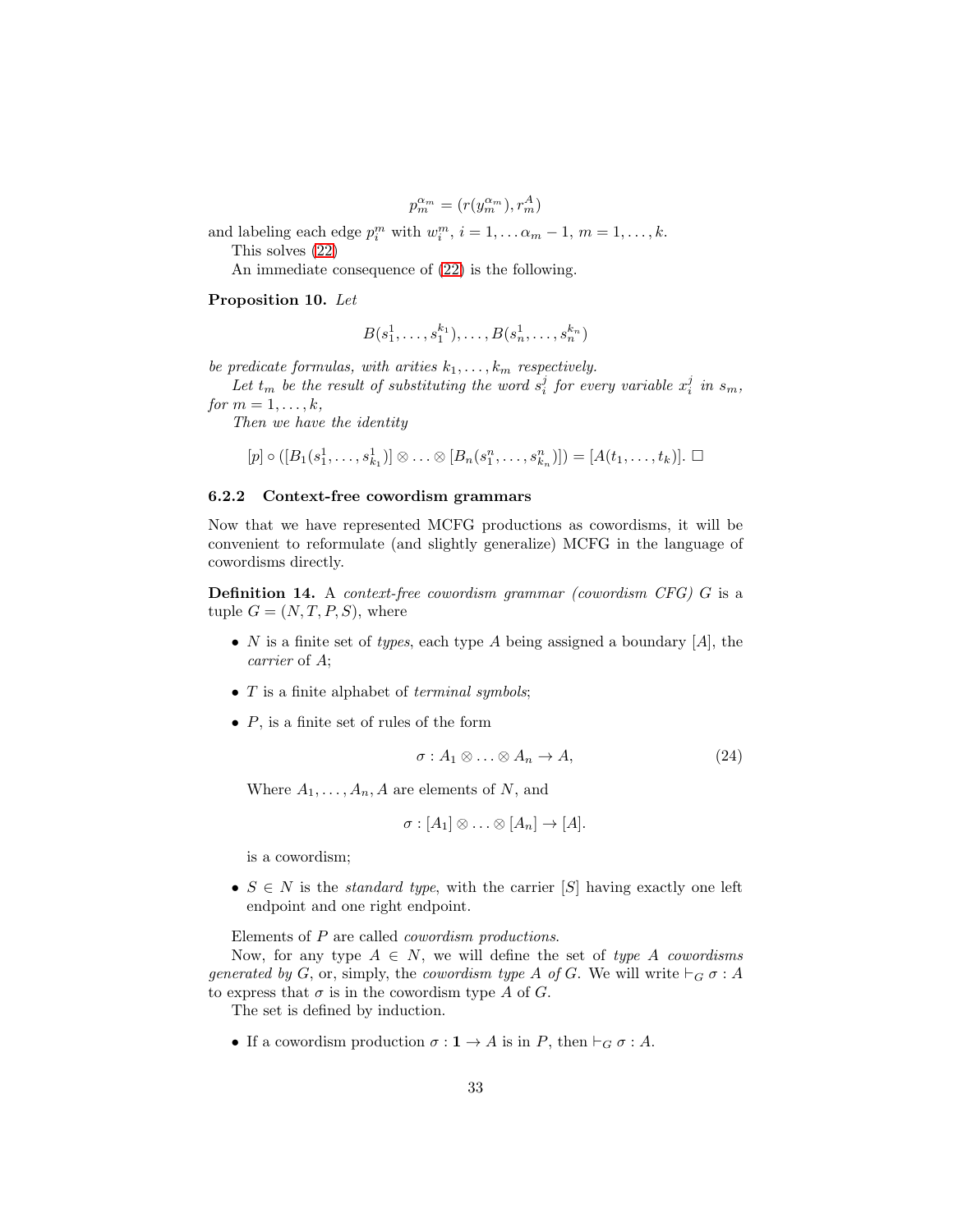• If a cowordism production

$$
\sigma: A_1 \otimes \ldots \otimes A_n \to A
$$

is in  $P$ , and

$$
\vdash_G \tau_i : A_i, \quad i = 1, \ldots, n,
$$

then  $\vdash_G \sigma \circ (\tau_1 \otimes \ldots \otimes \tau_n) : A$ .

Any regular cowordism in the type  $S$  of  $G$  consists of exactly one edge labeled with a word in  $T^*$ . It is natural to identify the cowordism type  $S$  of  $G$  with the language generated by G.

Definition 15. The language generated by the cowordism CFG G or, simply, the *language* of  $G$  is the set of words occurring as edge labels in type  $S$  regular cowordisms generated by G.

We denote the language generated by  $G$  as  $L(G)$ .

Now, given an MCFG  $G = (N, T, P, S)$ , the cowordism representation described in the preceding section gives us a cowordism CFG.

We put  $G' = (N, T, P', S)$ , where each nonterminal  $C \in N$  is assigned its carrier  $[C]$  as in Definition [12,](#page-29-1) and  $P'$  is the set of cowordism productions representing elements of P in the sense of Definition [13:](#page-30-2)

$$
P' = \{ [p] \mid p \in P \}.
$$

It is easy to see that  $G$  and  $G'$  are equivalent in all conceivable ways.

<span id="page-33-0"></span>**Proposition 11.** In notation as above, for any predicate symbol  $C \in N$  of arity k and words  $s_1, \ldots, s_k \in T^*$  it holds that  $\vdash_G C(s_1, \ldots, s_k)$  iff  $\vdash_{G'} [C(s_1, \ldots, s_k)]$ . In particular,  $L(G) = L(G')$ .

Proof. By induction on derivation using Proposition [10.](#page-32-0)

 $\Box$ 

#### 6.2.3 From cowordism CFG to MCFG

Let  $G = (N, T, P, S)$  be a cowordism CFG.

For each  $A \in N$  and regular cowordism  $\sigma : \mathbf{1} \to [A]$  such that  $\vdash_G \sigma : A$  let Pat( $\sigma$ ) be the pattern of  $\sigma$ , i.e. the cobordism obtained from  $\sigma$  by erasing all labels from edges.

We say that  $Pat(\sigma)$  is a possible pattern of A.

We denote the set of possible patterns of A as  $Patt(A)$ . Note that this set is finite.

**Definition 16.** The cowordism CFG G is *simple*, if for any type  $A \in N$  the set  $Patt(A)$  contains at most one element.

It is easy to see that a cowordism CFG constructed from an MCFG is simple. Let us show that there is an inverse translation.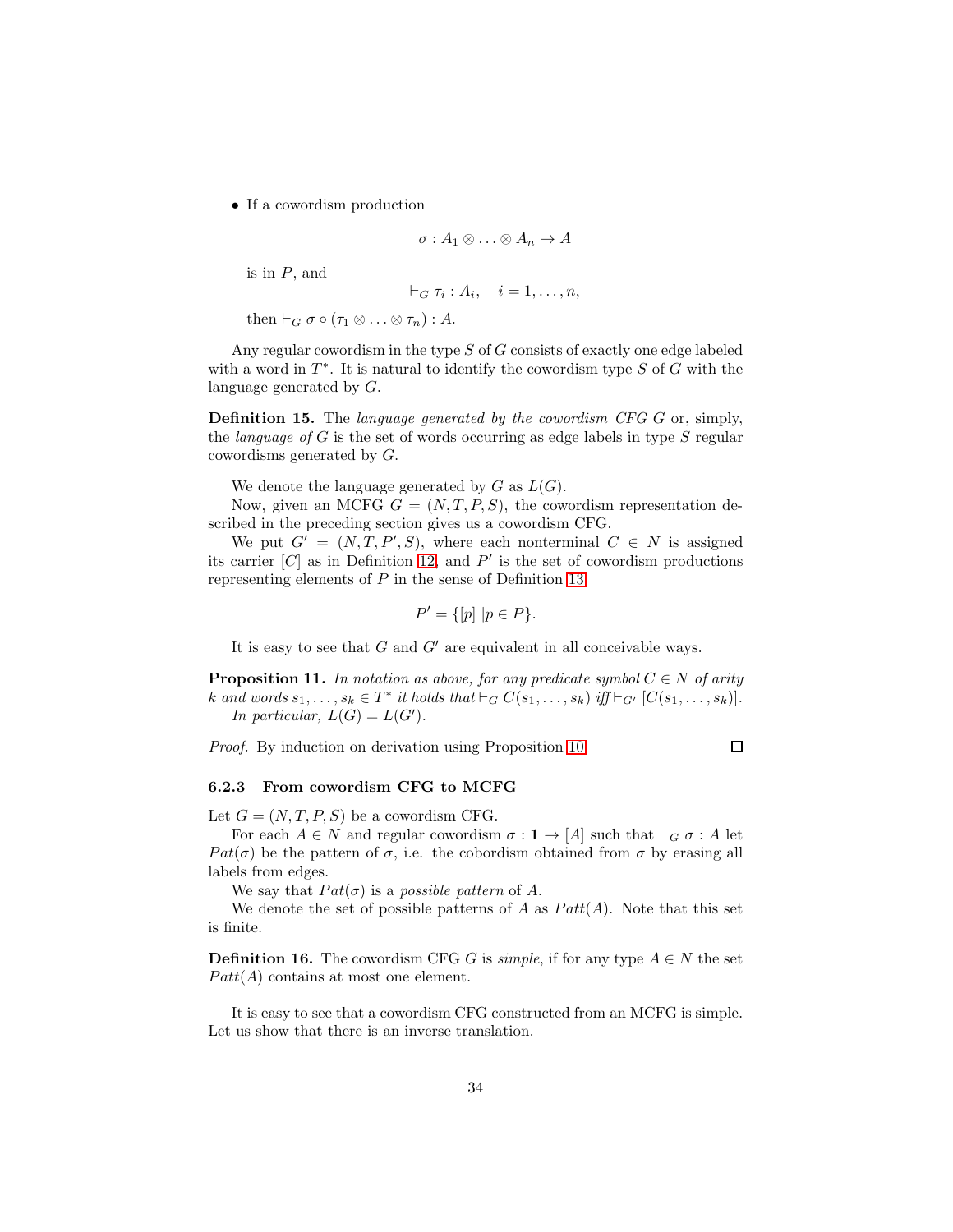**Proposition 12.** If a language is generated by a simple cowordism CFG, then it is also generated by MCFG.

*Proof.* Let  $G = (N, T, P, S)$  be a cowordism CFG.

For each  $A \in N$ , choose an enumeration

 $e_1^A, \ldots, e_k^A$ 

of edges in  $Pat(A)$ . For each edge  $e_i^A$  let  $l_i^A$ ,  $r_i^A$  denote its left and right endpoint respectively,  $i = 1, \ldots, k$ .

Consider the boundary

$$
[A]' = (l_1^A, r_1^A, \dots, l_k^A, r_k^A), \text{ with } [A]'_l = (l_1^A, \dots, l_k^A).
$$

Obviously, the boundaries  $[A]$  and  $[A]'$  may differ only by a permutation of vertices.

In particular, they are isomorphic, i.e. there exist invertible cowordisms (even cobordisms)

$$
\rho^A : [A] \to [A]', \quad \tau^A : [A]' \to [A]
$$

with  $\tau^A \circ \rho^A = \mathrm{id}_A$ ,  $\rho^A \circ \tau^A = \mathrm{id}_{A'}$ .

It follows that we get an equivalent cowordism CFG by assigning to each  $A \in N$  the carrier  $[A]'$  and replacing, in each cowordism production of form [\(24\)](#page-32-1), the cowordism  $\sigma$  with

$$
\rho^A\circ\sigma\circ(\tau^{A_1}\otimes\ldots\otimes\tau^{A_n}):\left[A_1\right]'\otimes\ldots\otimes\left[A_n\right]'\to\left[A\right]'.
$$

Without loss of generality we assume in the sequel that  $[A] = [A]'$  and omit primes.

Then for each  $A \in N$  we introduce a predicate symbol A of arity k, where n is the number of edges in  $Pat(A)$  (the abuse of notation is deliberate).

Now let  $P_0 \subseteq P$  be the set of cowordism productions that participate in generation of  $L(G)$ .

All cowordisms occurring in  $P_0$  are regular, because elements of  $L(G)$  are defined by regular cowordisms.

For each element  $p \in P_0$  of form [\(24\)](#page-32-1) we write an MCFG production  $p'$  as follows.

Let  $e_i^j = e_i^{A_j}$  be the *i*<sup>th</sup> edge in  $Pat(A_j)$  and let  $k_j$  be the number of edges in  $Pat(A_j), j = 1, ..., n$ .

Let V be the set of variables  $x_i^j$ ,  $i = 1, \ldots, k_j$ ,  $j = 1, \ldots, n$ .

Labeling each edge  $e_i^j$  with  $x_i^j$ , we obtain n regular cowordisms over  $T \cup V$ 

$$
\sigma_j: \mathbf{1} \to [A_j],
$$

with  $Pat(\sigma_j) = Pat(A_j)$  and, in fact,

$$
\sigma_j = [A_j(x_1^j, \ldots, x_{k_j}^j)]
$$

in the sense of Definition [12,](#page-29-1)  $j = 1, \ldots, n$ .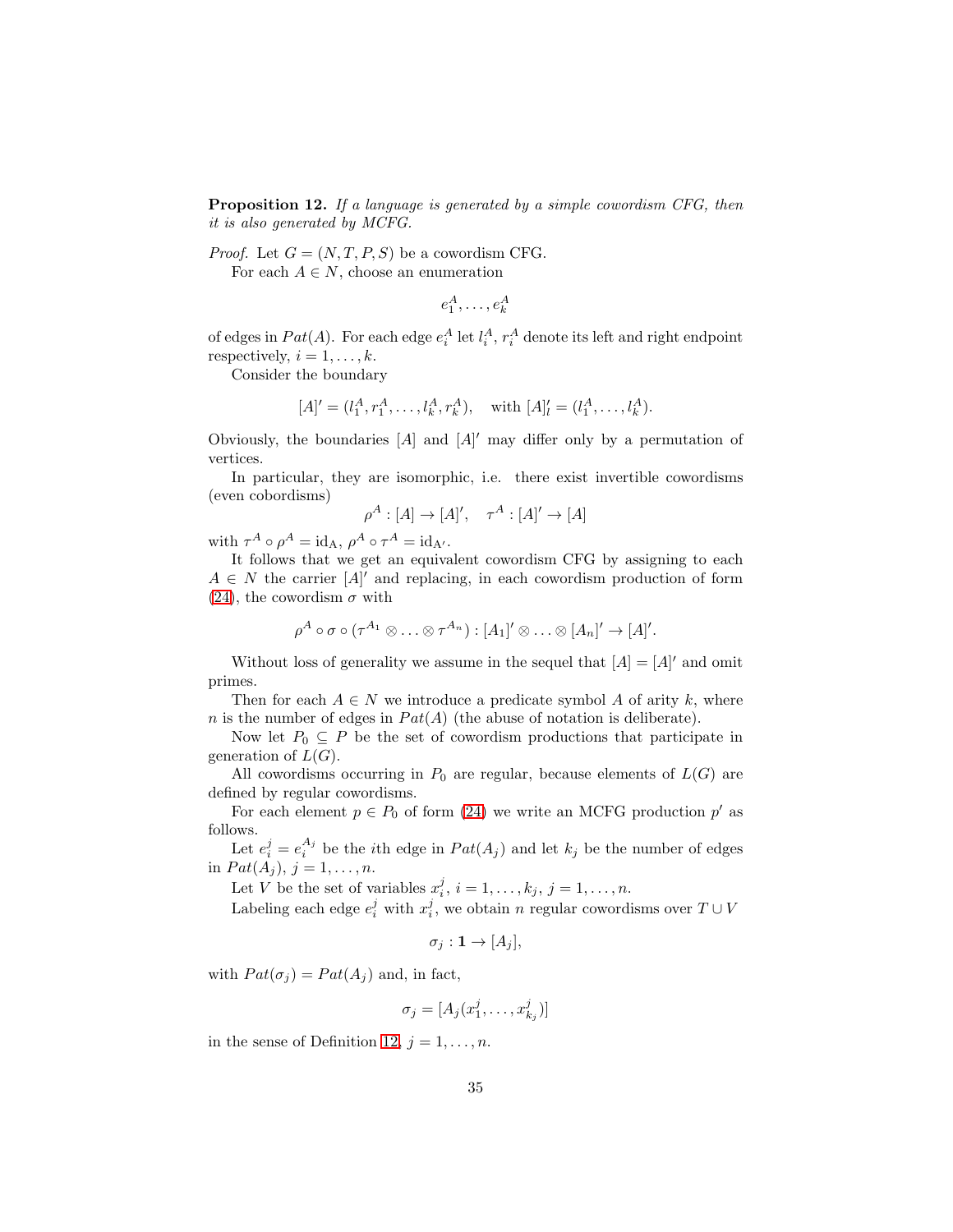It follows that the pattern of

$$
\tau = \sigma \circ (\sigma_1 \otimes \ldots \otimes \sigma_n)
$$

coincides with  $Pat(A)$ , hence  $\tau$  represents, in the sense of Definition [12](#page-29-1) some formula

$$
A(s_1,\ldots,s_k),
$$

where  $s_1, \ldots, s_k \in T \cup V$  and k is the number of edges in  $Pat(A)$ .

We write  $p'$  as

,

$$
A_1(x_1^1, \ldots, x_{k_1}^1), \ldots, A_n(x_1^n, \ldots, x_{k_n}^n) \vdash A(s_1, \ldots, s_k).
$$

Thus we obtain an MCFG  $G' = (N, T, P', S)$ , where

$$
P' = \{p' | p \in P_0)\}.
$$

By induction on derivations similar to Proposition [11,](#page-33-0) we establish that  $G'$ generates the same language as G.  $\Box$ 

Now we generalise the above to arbitrary cowordism CFG G.

Lemma 1. For any cowordism CFG G there exists a simple cowordism CFG G′ generating the same language.

*Proof.* Let  $G = (N, T, P, S)$ . Without loss of generality we may assume that  $L(G)$  is nonempty, otherwise the statement is obvious. (We can take  $G'$  with no productions at all.)

We construct a new cowordism CFG  $G'$  as follows.

For any type  $A \in N$  and any possible pattern  $\pi$  of A we introduce a new symbol  $(A, \pi)$ .

We define the set  $N'$  of types of  $G'$  as

$$
N' = \{(A, \pi) | A \in N, \pi \in Patt(A)\}.
$$

Interpretation of types is given by

$$
[A,\pi]=[A].
$$

For any cowordism production

$$
\sigma: A_1 \otimes \ldots \otimes A_n \to A
$$

of G we consider all possible cowordism productions of the form

<span id="page-35-0"></span>
$$
\sigma': (A_1, \pi_1) \otimes \ldots \otimes (A_n, \pi_n) \to (A, \pi), \tag{25}
$$

where

$$
\pi_i \in Patt(A_i), i = 1, \ldots, n,
$$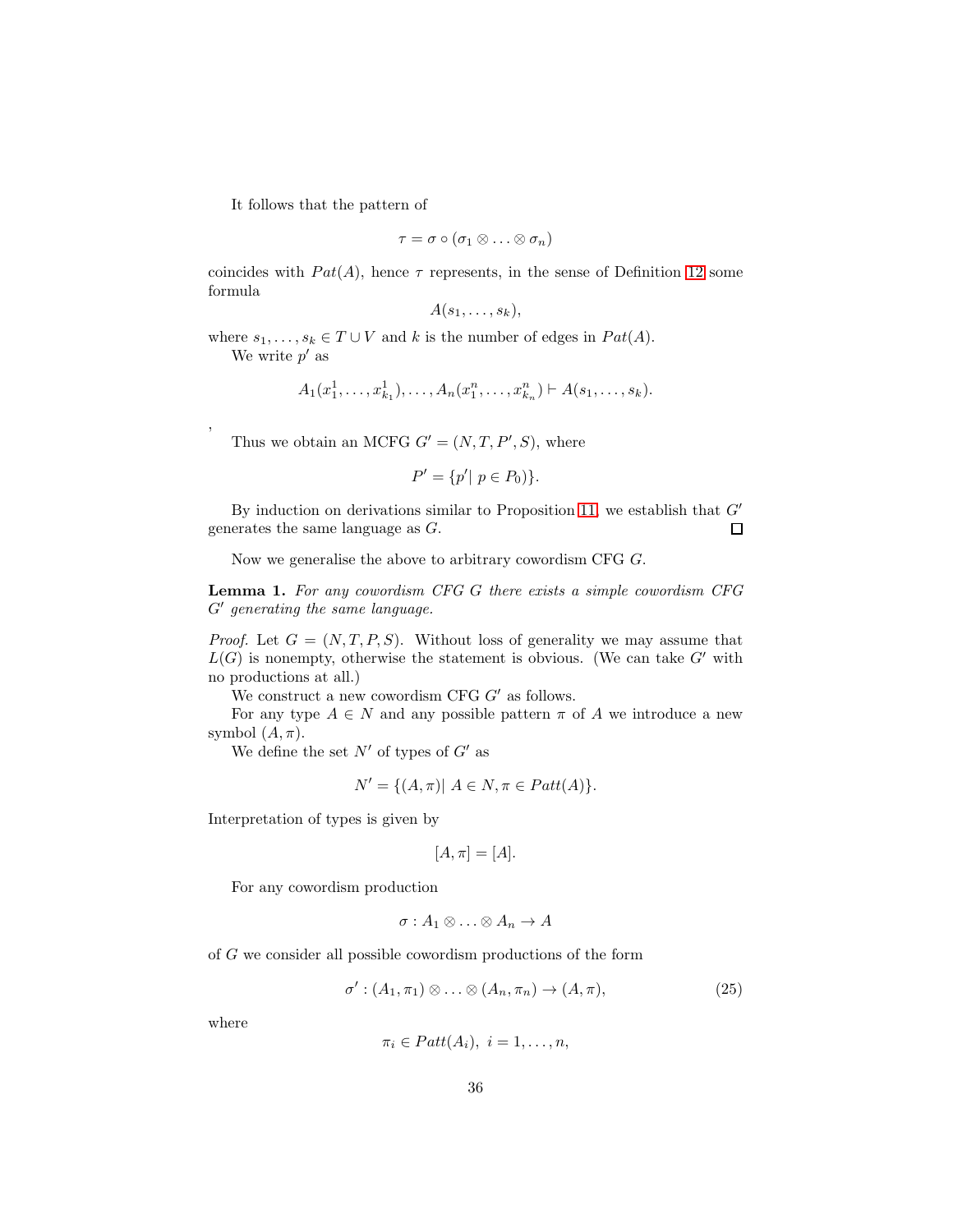and  $\pi \in \text{Patt}(A)$  is constructed as the composition

 $\tau = Pat(\sigma) \circ (\pi_1 \otimes \ldots \otimes \pi_n).$ 

The set  $P'$  of productions for  $G'$  consists of all cowordism productions of form [\(25\)](#page-35-0). Again, there are only finitely many of them.

Since the set  $L(G)$  is assumed nonempty, the set  $Patt(S)$  is a singleton. We denote  $S' = (S, e)$ , where e is the only element of  $Patt(S)$ .

We define  $G'$  as  $G' = (N', T, L', S')$ .

It is immediate that  $G'$  is simple and generates the same language as  $G$ .

Combining the above with the preceding lemma, we obtain the following.

<span id="page-36-0"></span>Lemma 2. A language is multiple context-free iff it is generated by a cowordism  $CFG. \ \Box$ 

### 6.3 Embedding in LLG

#### 6.3.1 From cowordism CFG to LLG

Any cowordism CFG (hence any MCFG) gives rise to an LLG.

Let  $G = (N, T, P, S)$  be a cowordism CFG.

We consider each type  $A \in N$  as a positive literal, whose interpretation is its carrier [A].

Then we define an LLG  $G' = (N, T, P', S)$  where the lexicon P' consists of expressions

$$
\frac{\ulcorner \sigma \urcorner}{\vdash \Gamma}
$$

such that

$$
\Gamma = A_1^{\perp}, \dots, A_n^{\perp}, A \tag{26}
$$

and there is a production  $\sigma : A_1 \otimes \ldots \otimes A_n \to A$  in P.

Note that the grammar is well defined. The sequent  $\Gamma$  is interpreted as the boundary  $[\Gamma] = [A_1]^{\perp} \wp \dots \wp[A_n]^{\perp} \wp[A]$ , and the name  $\lceil \sigma \rceil$ , by definition, is a cowordism from the empty boundary 1 to  $[\Gamma]$ .

It is immediate from Proposition [10](#page-32-0) that the language generated by  $G$  is a subset of the language generated by  $G'$ .

Let us prove the opposite inclusion

Note that the constructed LLG  $G'$  has a particularly simple lexicon: formulas in the lexicon do not contain any logical connective. Let us call such lexicons logic-free.

Proposition 13. Let H be an LLG with a logic-free lexicon.

Let  $\Gamma$  be a sequent not containing logical connectives, and let

$$
\frac{\sigma}{\vdash \Gamma}
$$

be a typing judgement derivable in H.

Then  $\sigma$  is an interpretation of a derivation  $\pi$  of  $\Gamma$  from axioms of H such that  $\pi$  does not contain any logical rules.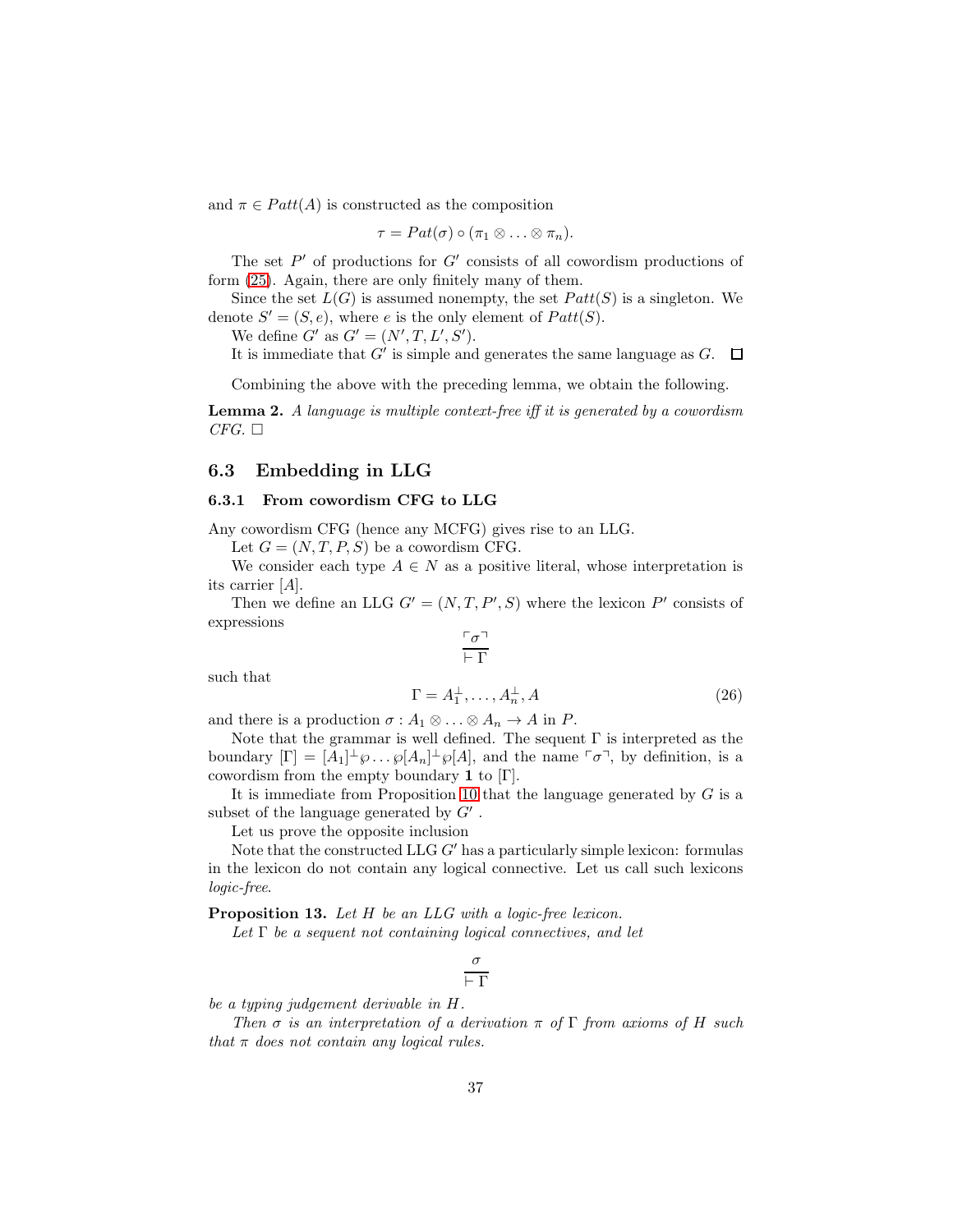*Proof.* Let  $\pi$  be a derivation of  $\Gamma$  from axioms of H whose interpretation is  $\sigma$ .

Since interpretation is invariant under cut-elimination, and cut-elimination for LL always terminates, we may assume that no step of the cut-elimination algorithm can be applied to transform  $\pi$ .

Assume that there is an occurrence of a logical rule in  $\pi$ .

Any logical rule introduces a logical connective. It follows that there is an application of the Cut rule afterwards that eliminates this connective, because Γ is connective-free. This cut is on a compound formula, so none of its premises is an axiom. But then the cut-elimination algorithm applies, and  $\pi$  can be transformed.  $\Box$ 

Coming back to our cowordism CFG  $G$  and corresponding LLG  $G'$ , we have the following.

### Corollary 2. Let

$$
\Gamma = A_1^{\perp}, \dots, A_n^{\perp}, A
$$

where  $A_1, \ldots, A_n, A \in N$ , and let

$$
\frac{\sigma}{\vdash \Gamma}
$$

be a typing judgement derivable in  $G'$ , If

$$
\sigma_i: \mathbf{1} \to A_i
$$

are cowordisms such that

$$
\vdash_G \sigma_i : A_i, \quad i = 1, \ldots, n,
$$

then

$$
\vdash_G \langle \sigma_1 \otimes \ldots \otimes \sigma_n, \sigma \rangle_{A_1 \otimes \ldots \otimes A_n} : A.
$$

*Proof.* By induction on a  $G'$  derivation without logical rules.

 $\Box$ 

**Corollary 3.** The language of  $G'$  coincides with the language of  $G$ .  $\Box$ 

Thus we have established the following.

<span id="page-37-0"></span>**Lemma 3.** If a language is generated by a cowordism CFG, then it is generated by an LLG.  $\Box$ 

The converse of Lemma [3](#page-37-0) is false, as we will show later.

It is not hard to see though that it holds when the lexicon of an LLG is logic free.

In fact, we can be less restrictive and require that the lexicon has no occurrence of the ⊗-connective. We will call such lexicons  $\otimes$ -free.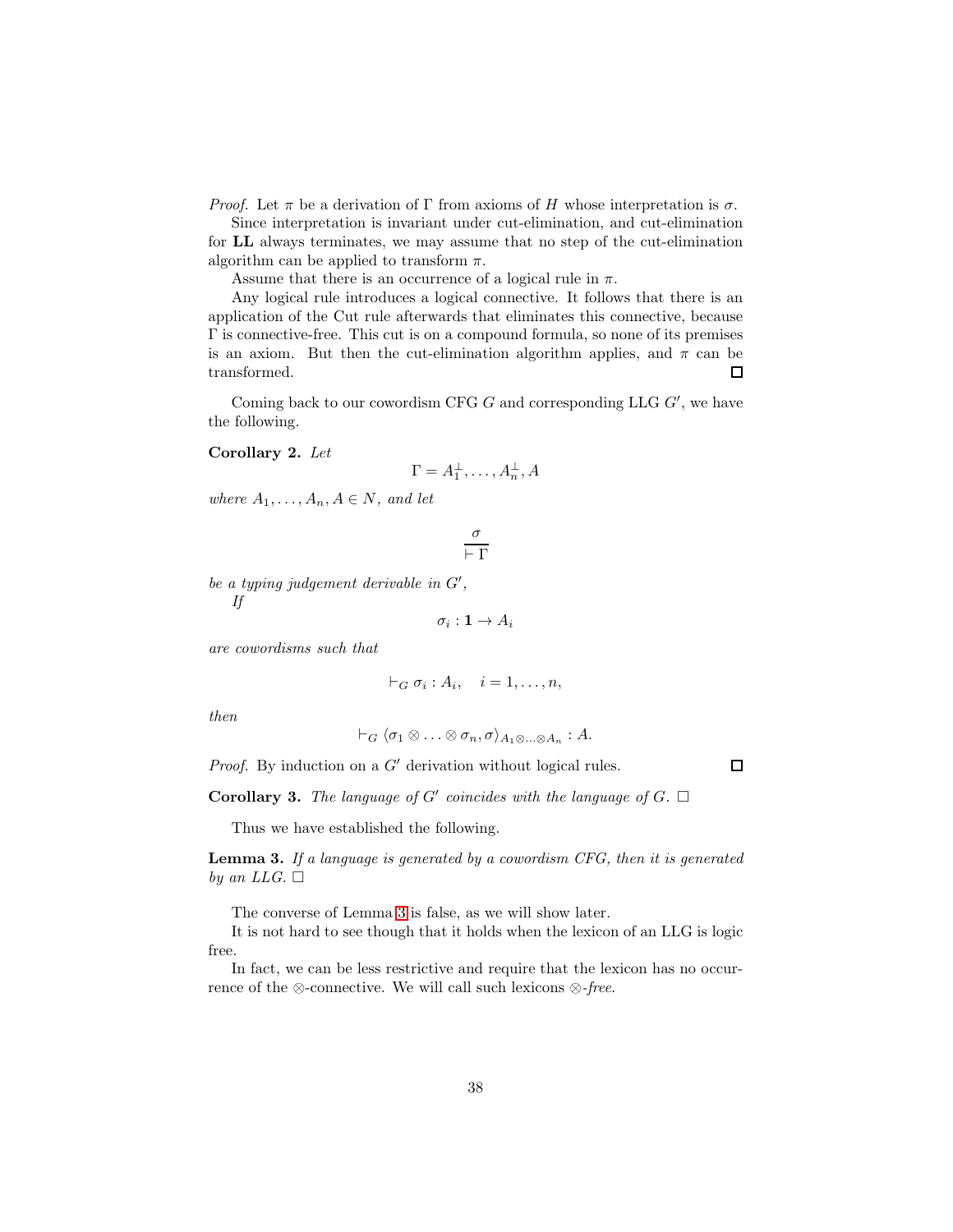#### 6.3.2 From ⊗-free lexicon to cowordism CFG

A ⊗-free lexicon is essentially a logic free lexicon.

**Proposition 14.** Any  $\otimes$ -free LLG G can be replaced with an LLG G' whose lexicon is logic free and which generates same types as G.

Proof. Immediate from Corollary [1.](#page-24-1)

So it is sufficient to consider an LLG  $G = (T, N, Lex, S)$  whose lexicon Lex is logic free.

For each axiom

$$
\frac{o}{\vdash A_1,\ldots,A_n}\in Lex,
$$

where  $A_1, \ldots, A_n$  are literals, consider n cowordisms

<span id="page-38-0"></span>
$$
\sigma_i: A_{i+1}^\perp \otimes \ldots \otimes A_n^\perp \otimes A_1^\perp \otimes \ldots \otimes A_{i-1}^\perp \to A_i, \quad i = 1, \ldots, n \tag{27}
$$

obtained from  $\sigma$  using correspondence [\(6\)](#page-14-1) and symmetry transformations.

We take the set of literals

$$
N'=N\cup N^\perp
$$

as the set of types for a cowordism CFG and the set  $P$  of all cowordisms of form [\(27\)](#page-38-0) as the set of cowordism productions.

This gives us a cowordism CFG  $G'$ .

By an easy induction on derivation  $G'$  we establish that  $L(G') \subseteq L(G)$ . For the opposite inclusion we have the following.

#### Proposition 15. Let

$$
\Gamma = A_1, \ldots, A_n
$$

where  $A_1, \ldots, A_n$  are literals, and let

$$
\frac{\sigma}{\vdash \Gamma}
$$

be a typing judgement derivable in G,

If

$$
\sigma_i: \mathbf{1} \to A_i
$$

are cowordisms such that

$$
\vdash_{G'} \sigma_i : A_i, \quad i = 1, \ldots, n-1
$$

then

$$
\vdash_{G'} \langle \sigma_1 \otimes \ldots \otimes \sigma_{n-1}, \sigma \rangle_{A_1 \otimes \ldots \otimes A_{n-1}} : A_n.
$$

Proof. By induction on a G derivation without logical rules.

 $\Box$ 

**Corollary 4.** The language of G' coincides with the language of  $G$ .  $\Box$ 

 $\Box$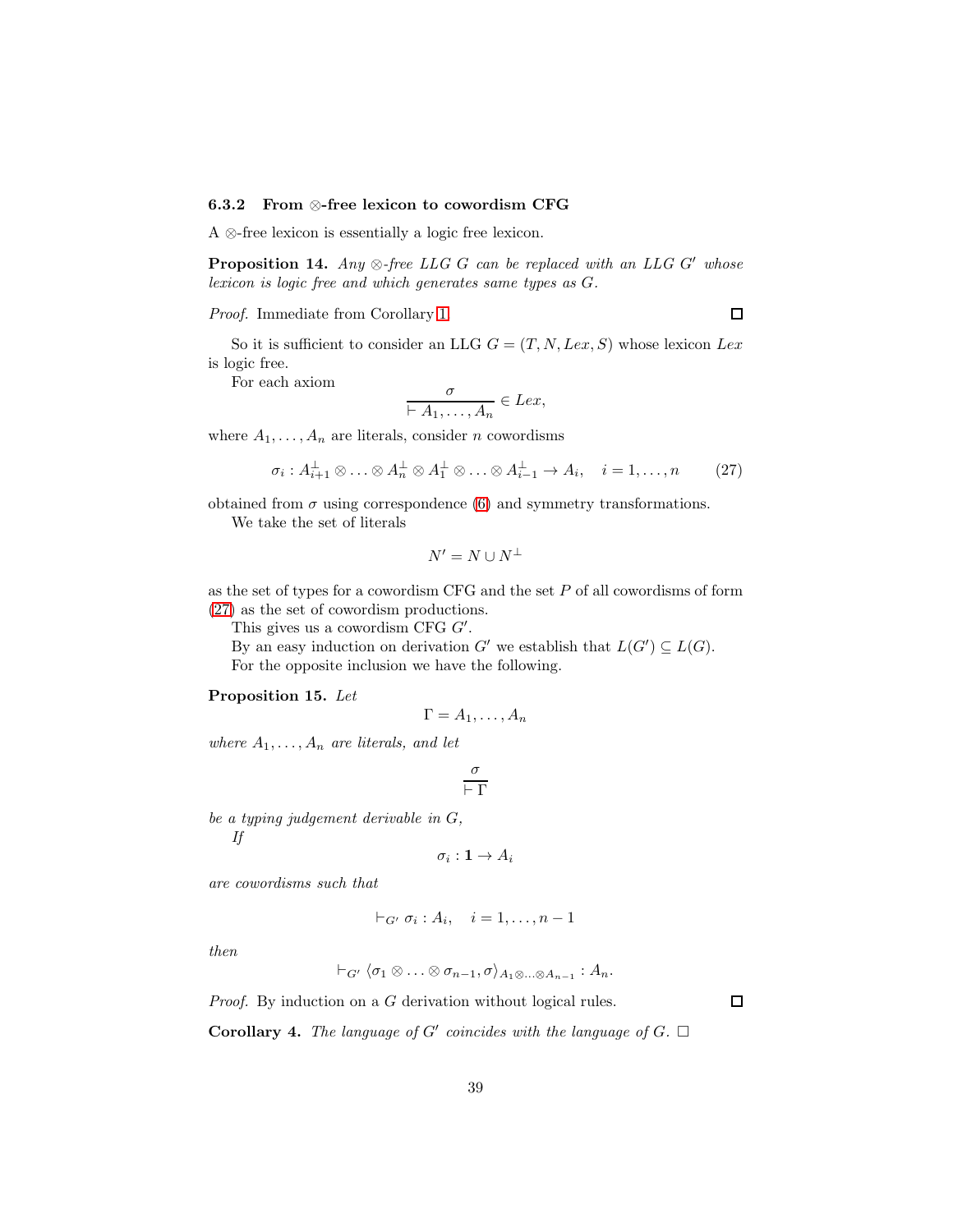Summing up, we have established the following.

**Lemma 4.** A language  $L$  is generated by a cowordism CFG iff  $L$  is generated by an  $\otimes$ -free LLG.  $\square$ 

Putting the above and Lemma [2](#page-36-0) together we obtain the following.

<span id="page-39-0"></span>**Theorem 1.** A language is multiple context-free iff it is generated by an  $LLG$ with a  $\otimes$ -free lexicon.  $\square$ 

## 7 Representing abstract categorial grammars

Abstract categorial grammars (ACG) were introduced in [\[12\]](#page-58-1). They are based on the purely implicational fragment of linear logic, and LL grammars of this paper can be seen as a representation and extension of ACG.

In this section we assume that the reader is familiar with basic notions of λ-calculus, see [\[4\]](#page-58-5) for a reference. We use [\[7\]](#page-58-11) as a reference for syntax and semantics of linear  $\lambda$ -calculus and intuitionistic linear logic. We note though that we consider only the simplest, implicational fragment, while definitions and results in [\[7\]](#page-58-11) are formulated for the full system. In fact, theorems of [\[7\]](#page-58-11) that we cite are rather straightforward in the purely implicational case.

## 7.1 Implicational logic and Linear  $\lambda$ -calculus

#### 7.1.1 Linear  $\lambda$ -calculus

Given a set N of literals, the set  $Fm_{-0}(N)$  of implicational linear logic (ILL) formulas (over N), also denoted as  $Tp(N)$  and called the set of linear implicational types (over  $N$ ), is defined by induction.

- Any  $A \in N$  is in  $F_{m_{-9}}(N)$ ;
- if  $A, B \in Fm_{\neg \circ}(N)$ , then  $(A \multimap B) \in Fm_{\neg \circ}(N)$ .

ILL formulas, seen as types, are used for typing *linear*  $\lambda$ -terms, which are λ-terms where each variable occurs exactly once.

More accurately, given a set  $X$  of variables and a set  $C$  of constants, with  $C \cap X = \emptyset$ , the set  $\Lambda(X, C)$  of linear  $\lambda$ -terms is defined by the following.

- Any  $a \in X \cup C$  is in  $\Lambda(X, C)$ ;
- if  $t, s \in \Lambda(X, C)$  are linear  $\lambda$ -terms whose sets of free variables are disjoint then  $(t \cdot s) \in \Lambda(X, C);$
- if  $t \in \Lambda(X, C)$ , and  $x \in X$  occurs freely in t exactly once then  $(\lambda x.t) \in$  $\Lambda(X,C)$ .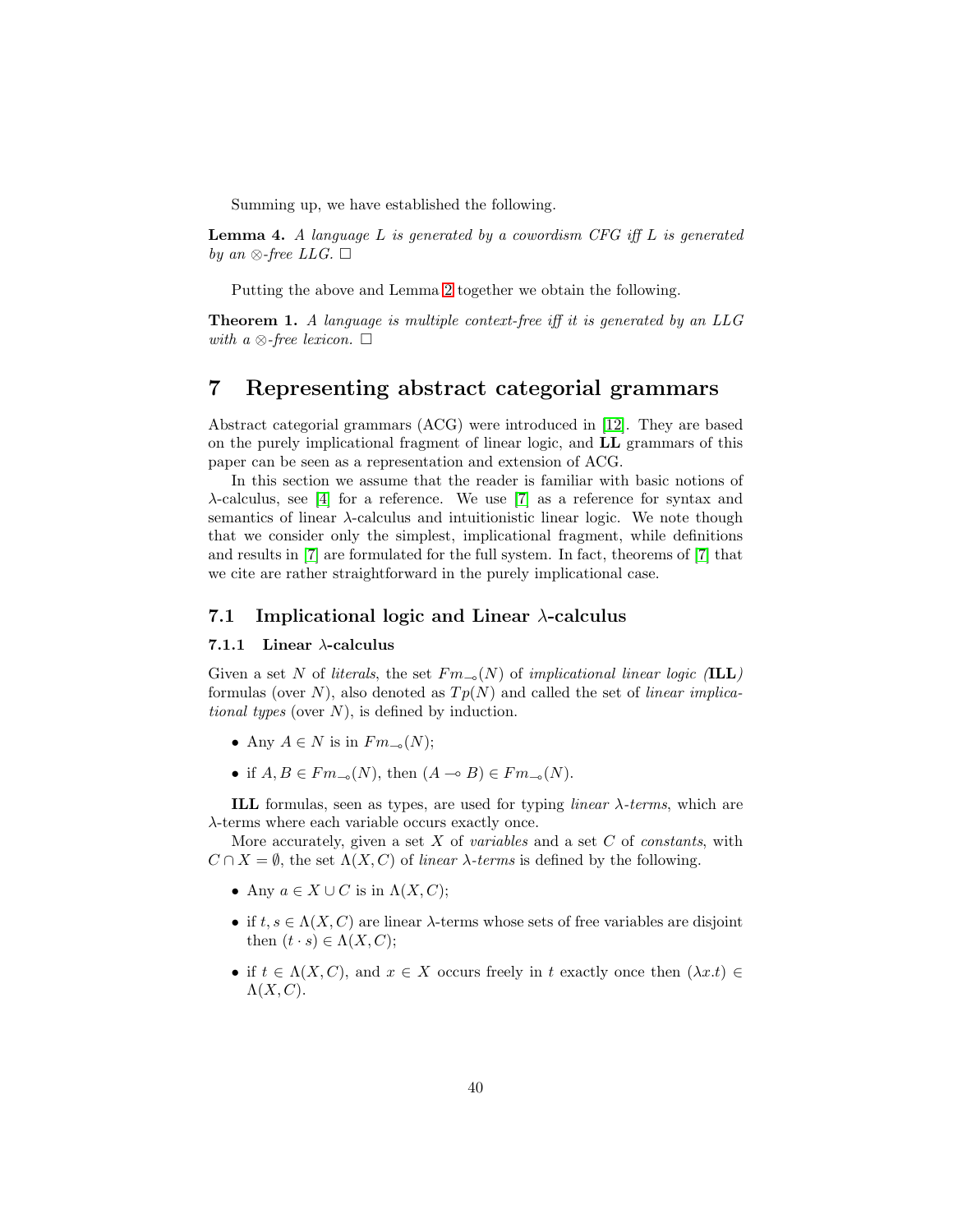We use common notational conventions such as omitting dots and outermost brackets and writing iterated applications as

<span id="page-40-1"></span>
$$
(tsk) = (ts)k.
$$
\n<sup>(28)</sup>

A typing judgement is a sequent of the form

$$
x_1 : A_1, \ldots, x_n : A_n \vdash t : A,
$$

where  $x_1, \ldots, x_n \in X$  are pairwise distinct (*n* may be zero),  $t \in \Lambda(X, C)$ , and  $A_1, \ldots, A_n, A \in Tp(N).$ 

Typing judgements are derived from the following type inference rules.

$$
x: A \vdash x: A \text{ (Id)},
$$

$$
\frac{\Gamma\vdash t:A\multimap B\quad\Delta\vdash s:A}{\Gamma,\Delta\vdash (ts):B}~(\multimap E), \quad \frac{\Gamma,x:A,\Delta\vdash t:B}{\Gamma,\Delta\vdash (\lambda x.t):A\multimap B}~(\multimap I).
$$

An ILL sequent is an expression of the form  $A_1, \ldots, A_n \vdash A$ , where  $A_1, \ldots, A_n$ and A are ILL formulas.

Natural deduction formulation of **ILL** is given by rules of linear  $\lambda$ -calculus with all terms erased.

Thus, linear  $\lambda$ -calculus, from a proof-theoretical pot of view, is a way to label ILL proofs. The following is a "linear" case of Curry-Howard isomorphism.

**Proposition 16** ([\[7\]](#page-58-11)). There is a one-to one correspondence between **ILL** natural deduction proofs and derivable typing judgements.  $\Box$ 

**Definition 17.** A linear signature, or, simply, a signature,  $\Sigma$  is a triple  $\Sigma$  =  $(N, C, \mathfrak{T})$ , where N is a finite set of atomic types, C is a finite set of constants and  $\mathfrak T$  is a function assigning to each constant  $c \in C$  a linear implicational type  $\mathfrak{T}(c) \in Tp(N).$ 

Typing judgements of the form

<span id="page-40-0"></span>
$$
\vdash c : \mathfrak{T}(c),\tag{29}
$$

where  $c \in C$ , are called *signature axioms* of  $\Sigma$ .

Given a signature  $\Sigma$ , we say that a typing judgement is *derivable in*  $\Sigma$  if it is derivable from axioms of  $\Sigma$  by rules of linear  $\lambda$ -calculus. We write in this case  $Γ ⊢<sub>Σ</sub> t : A.$ 

#### 7.1.2 Semantics

Let  $C$  be a symmetric monoidal category, and  $N$  be a set of literals.

An interpretation of linear types (or **ILL** formulas) over  $N$  in  $C$  consists in assigning to each atomic type  $A \in N$  an object  $[A] \in \mathbb{C}$ . This is extended to all types in  $Tp(N)$  by the obvious induction:

$$
[A \multimap B] = [A] \multimap [B].
$$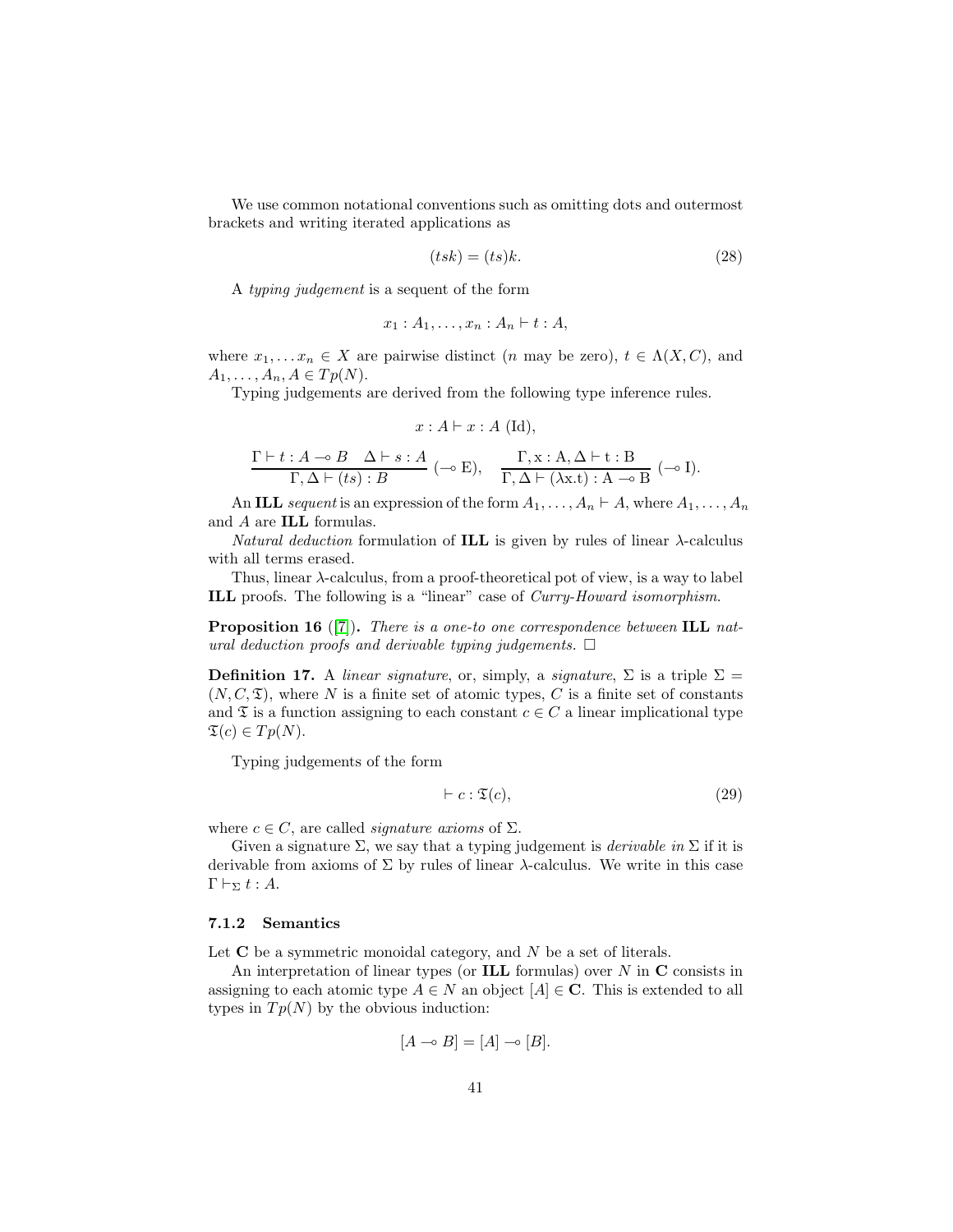The interpretation extends to all derivable typing judgements (respectively,

all ILL natural deduction proofs).

To each derivable typing judgement  $\sigma$  of the form

$$
x_1:A_1,\ldots,x_n;A_m\vdash A
$$

(respectively, to an ILL natural deduction proof of the corresponding sequent) we assign a C-morphism

$$
[\sigma] : [A_1] \otimes \ldots \otimes [A_n] \to [A],
$$

if  $n > 0$ , or

$$
[\sigma]: \mathbf{1} \to [A],
$$

if  $n = 0$ , by induction on type inference rules.

If  $\sigma$  is  $x : A \vdash x : A$  is the (Id) axiom, then  $[\sigma] = id_{[A]}.$ 

If  $\sigma$  is obtained from a derivable judgement  $\sigma'$  by the  $(-\sigma I)$  rule, then  $[\sigma]$  is obtained from  $[\sigma']$  using symmetry and correspondence [\(5\)](#page-14-0).

If  $\sigma$  is obtained from derivable judgements

$$
\sigma_1 = \Gamma_1 \vdash t : A \multimap B, \quad \sigma_2 = \Gamma_2 \vdash s : A
$$

by the  $(\neg \circ \mathbf{E})$  rule, then

$$
[\sigma]=\mathrm{ev}_{[A],[B]}\circ ([\sigma_1]\otimes [\sigma_2])
$$

(see [\(11\)](#page-17-1) for notation).

We now specialize the general construction concretely to the category of cowordisms, which is monoidal closed.

Interpretation of rules is shown on the following picture (in the horizontal representation; square brackets are omitted).



Now, assume that we are given a signature  $\Sigma = (N, C, \mathfrak{T})$ .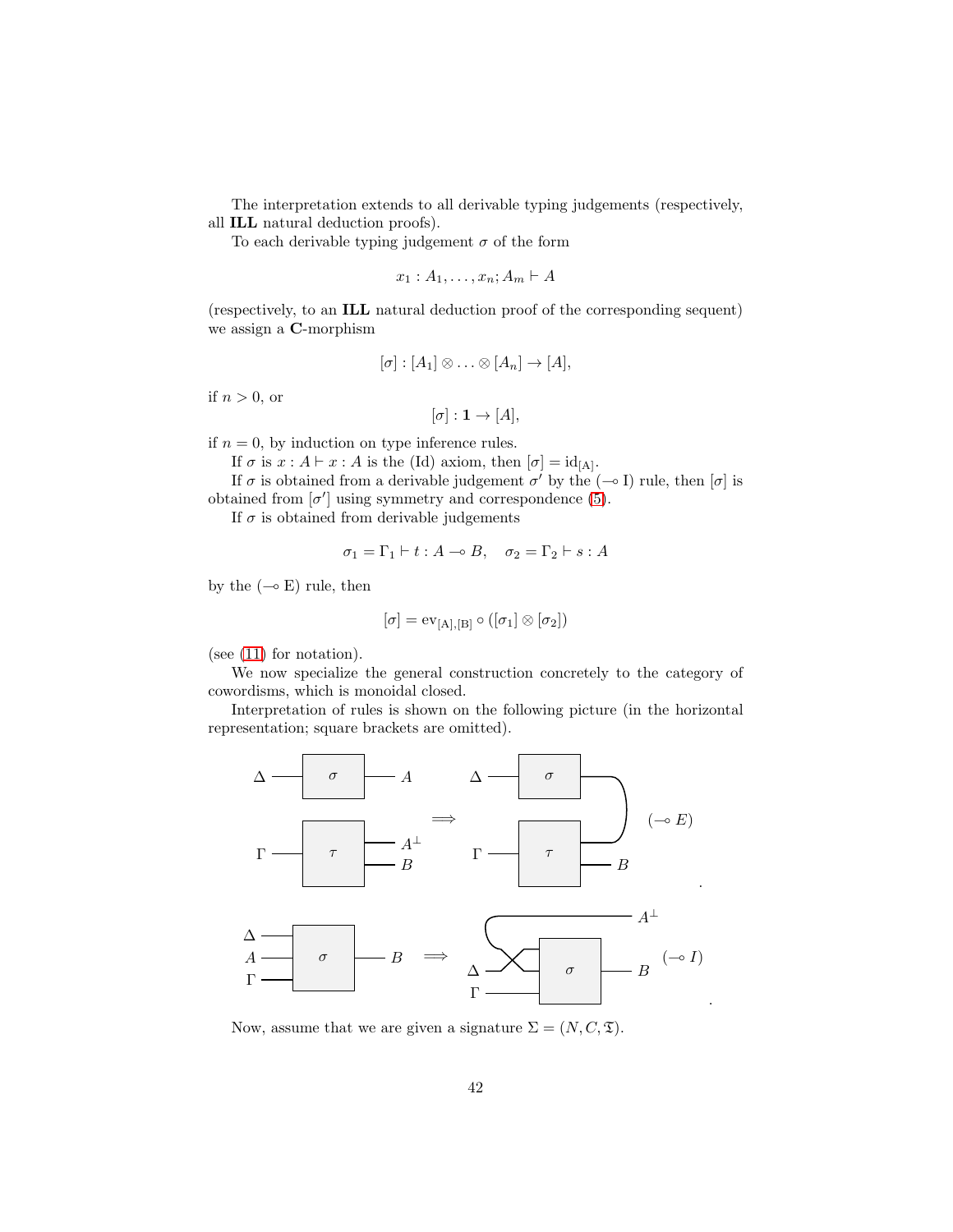An interpretation of the signature  $\Sigma$  in a monoidal closed category **C** consists of an interpretation of  $Tp(N)$  in C together with a function assigning to each signature axiom [\(29\)](#page-40-0) a morphism

<span id="page-42-0"></span>
$$
[c] : \mathbf{1} \to [\mathfrak{T}(c)]. \tag{30}
$$

The interpretation then extends to all typing judgements derivable in  $\Sigma$  by the same rules.

In accordance with notation in [\(30\)](#page-42-0), we will denote the cowordism interpretation of a derivable typing judgement of the form  $\vdash t : F$  as  $[t] = [\vdash t : F]$ .

(The notation is slightly ambiguous, because the type  $F$ , in general, is not uniquely determined by the term  $t$ , but this will not lead to a confusion.)

It might be evident from the geometric representation that the interpretation is invariant, say, under  $\beta$ -reduction: an introduction rule ( $\rightarrow$  I) followed by an elimination  $(\neg \circ E)$  amounts to partial composition of cowordisms, i.e. to substitution. In any case we have the following.

<span id="page-42-1"></span>**Lemma 5** ([\[7\]](#page-58-11)). Let  $\Sigma$  be a signature interpreted in a monoidal closed category C.

If

 $\Gamma \vdash t : A, \quad \Gamma \vdash s : A$ 

are typing judgements derivable in  $\Sigma$ , and the terms t, s are  $\beta\eta$ -equivalent, then the interpretations coincide,

$$
[\Gamma \vdash t : A] = [\Gamma \vdash s : A];
$$

#### 7.1.3 Sequent calculus formulation

The *sequent* formulation of linear  $\lambda$ -calculus is given by the following rules:

$$
x: A \vdash x: A \text{ (Id)}, \quad \frac{\Gamma \vdash t: A \quad x: A, \Delta \vdash s: B}{\Gamma, \Delta \vdash s[x := t]: B} \text{ (Cut)},
$$
\n
$$
\frac{\Gamma, x: A, y: B, \Delta \vdash t: C}{\Gamma, y: B, x: A, \Delta \vdash C} \text{ (Ex)},
$$
\n
$$
\frac{\Gamma \vdash x: A \quad y: B, \Delta \vdash s: C}{\Gamma, f: A \multimap B, \Delta \vdash s[y := (fx)]C} \text{ (---L)}, \quad \frac{\Gamma, x: A \vdash t: B}{\Gamma \vdash \lambda x. t: A \multimap B} \text{ (---R)}.
$$

The *sequent calculus* formulation of **ILL** is obtained from the above by erasing all terms in typing judgements.

The sequent calculus formulation of ILL is cut-free with algorithmic cutelimination, similarly to ordinary (classical) LL.

It is well known that natural deduction and sequent calculus formulations are equivalent.

**Lemma 6** ([\[7\]](#page-58-11)). A typing judgement (respectively, an **ILL** sequent) is derivable in natural deduction iff it is derivable in sequent calculus.

Moreover, there exists a translation from natural deduction proofs to sequent calculus proofs and vice versa.  $\Box$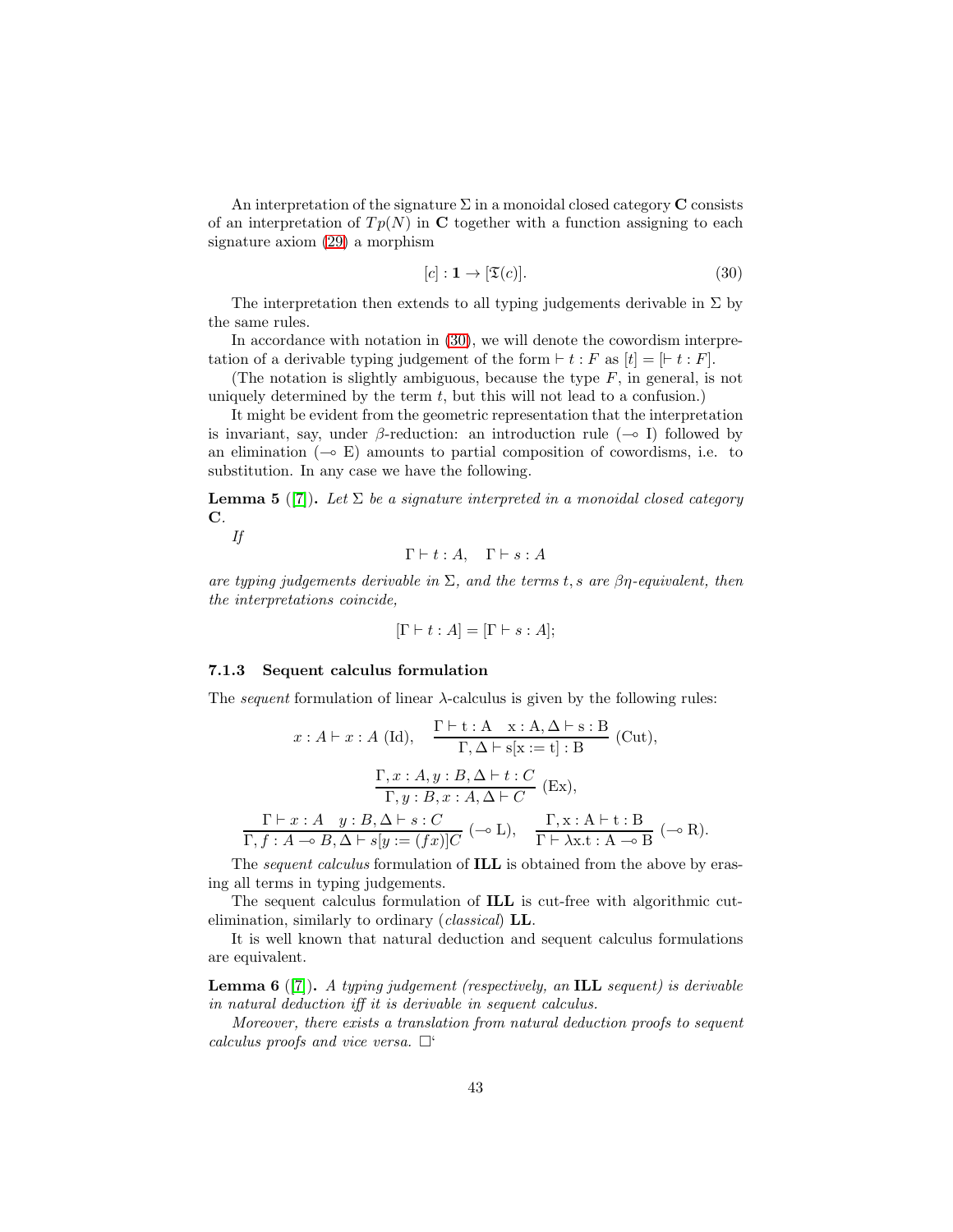Any interpretation of linear types (ILL formulas) in a monoidal closed category gives rise to an interpretation of sequent calculus proofs as well.

Specifically, the Cut is interpreted as partial composition, the Exchange, as a symmetry transformation, while the (Id) axiom and the  $(-\in R)$  rule are already present in the natural deduction.

For the sake of illustration let us compute the interpretation of the  $(-\circ L)$ rule. (We specialize to the case of cowordisms below, although the statement is true for any ∗-autonomous category). We will use the usual convention and not distinguish notationally a formula or a proof from its interpretation.

<span id="page-43-1"></span>**Lemma 7.** If  $\sigma$  and  $\tau$  are cowordisms representing proofs of sequents

$$
\Gamma \vdash A, \quad B, \Delta \vdash C
$$

respectively, then the proof of the sequent

$$
\Gamma, A \multimap B, \Delta \vdash C
$$

obtained from  $\sigma$  and  $\tau$  by the  $(-\circ L)$  rule is interpreted as the cowordism

<span id="page-43-0"></span>
$$
(\mathbf{L}\sigma \mathbf{L}\wp \tau) \circ \epsilon_{\Gamma,A^\perp,B,\Delta} \tag{31}
$$

(see  $(14)$  for notation), shown in the following picture.



*Proof.* The  $(\neg$  L) rule is emulated using Exchange, Cut and the natural deduction rule  $(\neg \in E)$  by means of the following derivation:

$$
\frac{A \rightarrow B \vdash A \rightarrow B \quad \overline{\Gamma \vdash A}}{A \rightarrow B, \Gamma \vdash B} (\neg B) \quad \tau
$$
\n
$$
\frac{\tau}{\Gamma, A \rightarrow B \vdash B} (\text{Ex}) \quad \frac{\tau}{B, \Delta \vdash B} (\text{Cut})
$$
\n
$$
\frac{\tau}{\Gamma, A \rightarrow B \vdash B} (\text{Cut})
$$

The interpretation of the above proof is computed in the following picture.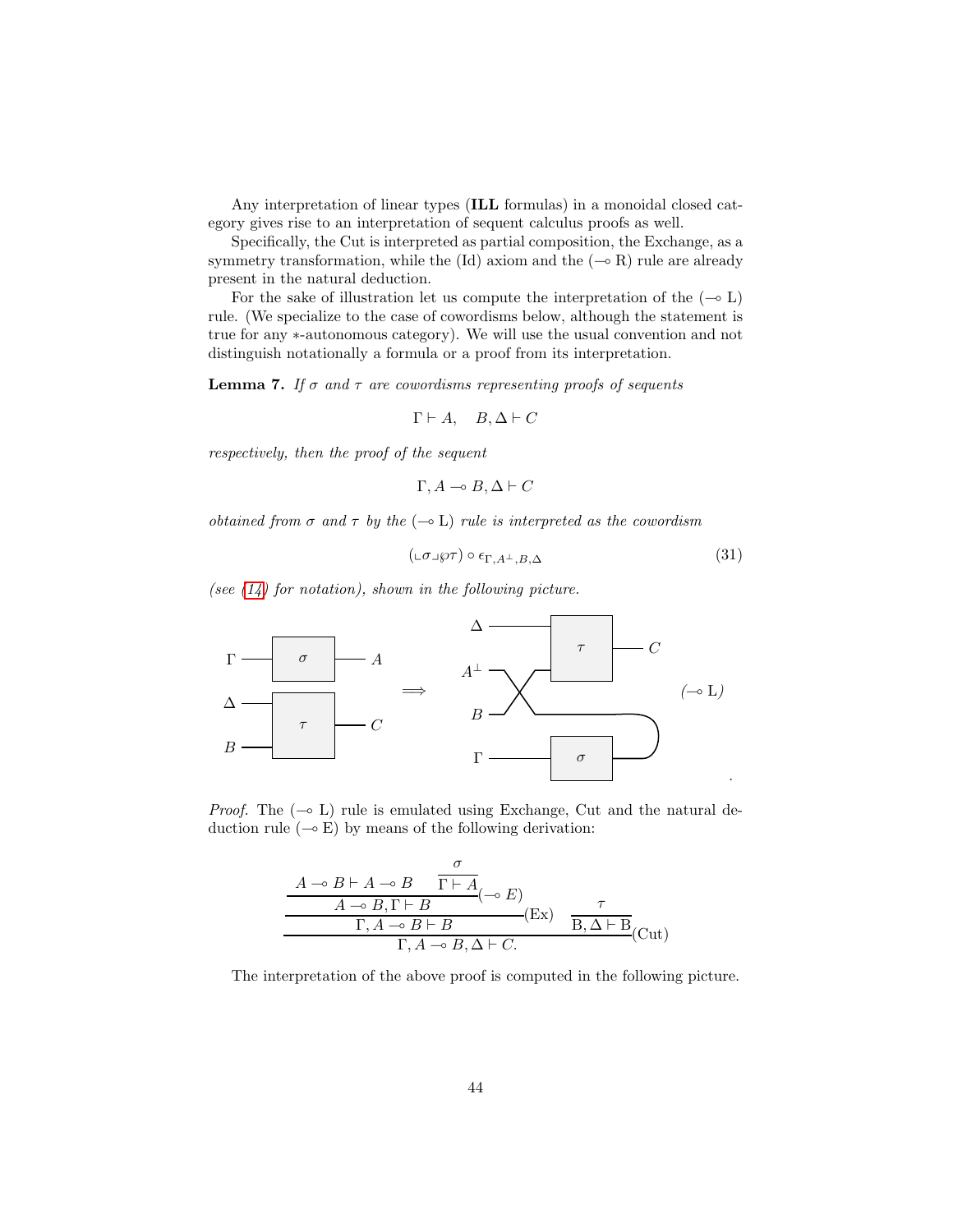

On the other hand, computing the cowordism in [\(31\)](#page-43-0) directly from its expression we get the alternative picture.



Both alternatives represent the same graph as depicted in the formulation of the lemma.  $\Box$ 

Similarly to the case of classical LL, interpretations of ILL in monoidal closed categories, in particular, in categories of cowordisms are invariant under cut-elimination [\[7\]](#page-58-11).

The following proposition, similar to Proposition [9,](#page-23-0) will be useful.

<span id="page-44-0"></span>**Proposition 17.** Let  $\Sigma$  be a linear signature and let an interpretation of  $\Sigma$  in the category of cowordisms be given.

A typing judgement  $\sigma$  of the form  $\Gamma \vdash t : A$  is derivable in  $\Sigma$  iff there exist signature axioms

$$
\vdash c_1 : \mathfrak{T}(c_1), \ldots, \vdash c_n : \mathfrak{T}(c_n),
$$

a term  $t'$  and a typing judgement  $\sigma'$  of the form

$$
x_1 : \mathfrak{T}(c_1), \ldots, \vdash x_n : \mathfrak{T}(c_n), \Gamma \vdash t' : A
$$

(where  $x_1, \ldots, x_n$  do not occur in  $\sigma$ ) derivable in linear  $\lambda$ -calculus (not using axioms of  $\Sigma$ ) such that

$$
\sigma=\sigma'\circ(\sigma_1\otimes\ldots\otimes\sigma_n),
$$

where  $\sigma_i = [c_i], i = 1, \ldots, n$ , (see [\(30\)](#page-42-0) for notation).

Proof. By induction on derivation.

 $\Box$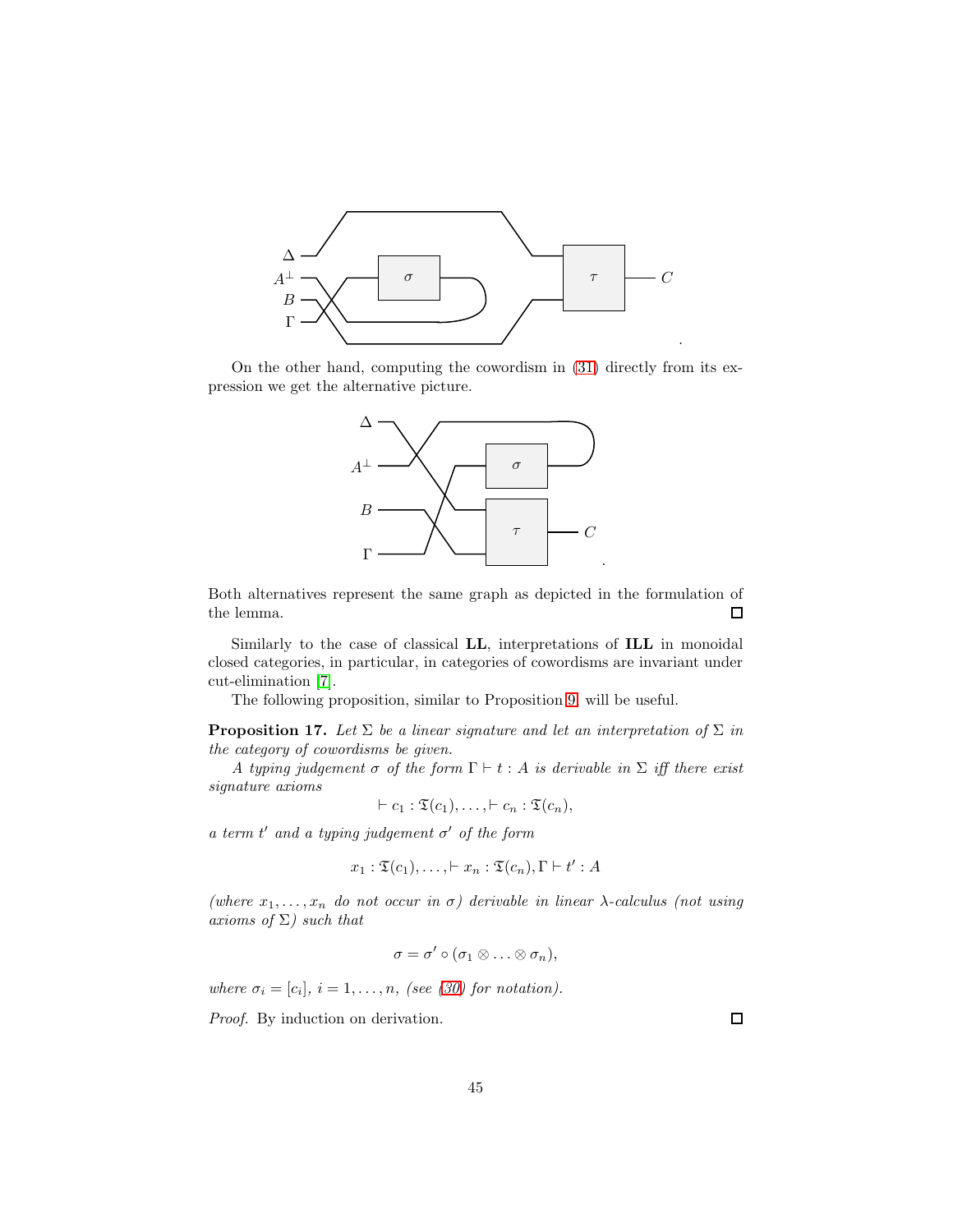## 7.2 Embedding into LL

ILL can also be faithfully represented as a fragment of classical LL.

Given an alphabet N of literals, the set  $Fm_{\neg o}(N)$  of implicational formulas over N is mapped to the set  $Fm(N)$  of classical formulas over N by means of translation [\(15\)](#page-20-0).

Next, an ILL sequent

$$
A_1,\ldots,A_n\vdash A
$$

is mapped to the LL sequent

$$
\vdash A_1^{\perp}, \ldots, A_n^{\perp}, A.
$$

ILL sequent proofs translate to LL proofs in a straightforward way, with the  $(\neg \circ R)$  rule corresponding to the  $(\wp)$  rule, the  $(\neg \circ L)$  rule corresponding to the  $(\otimes)$  rule, while Identity, Cut and Exchange of **ILL** translate to Identity, Cut and Exchange of LL respectively.

It is very easy to check that this embedding is conservative [\[39\]](#page-60-10): a sequent is cut-free derivable in ILL iff its translation is cut-free derivable in LL. Moreover, ILL proofs of an ILL sequent and LL proofs of its translation are in a one-to-one correspondence modulo some inessential permutations of rules. On the semantic side this is reflected in the following.

<span id="page-45-0"></span>**Lemma 8.** Let an alphabet  $N$  of literals and an interpretation of elements of N as boundaries be given.

Let  $A_1, \ldots, A_n, A \in Fm_{\multimap}(N)$ . There exists an LL proof  $\pi$  of the sequent

 $\vdash A_1^{\perp}, \ldots, A_n^{\perp}, A$ 

iff there is an ILL proof  $\pi'$  of the sequent

$$
A_1,\ldots,A_n\vdash A
$$

such that the interpretation  $\sigma$  of  $\pi$  equals the name of the interpretation  $\sigma'$  of  $\pi'$ ,  $\sigma = \lceil \sigma'^{-1} \rceil$ .

Proof. By induction on cut-free derivations using straightforward manipulations with pictures as in Lemma [7.](#page-43-1)  $\Box$ 

## <span id="page-45-1"></span>7.2.1 Representing linear signatures

Thanks to the embedding of ILL to LL, we can represent linear signatures in LL as well.

Let  $\Sigma = (N, C, \mathfrak{T})$  be a linear signature and assume that an interpretation of  $\Sigma$  in the category of cowordisms over some alphabet T is given.

As previously, we consider atomic types of  $\Sigma$  as literals and this gives us an interpretation of LL as well.

We then translate  $\Sigma$  to an equivalent cowordism signature  $\Sigma'$  as follows.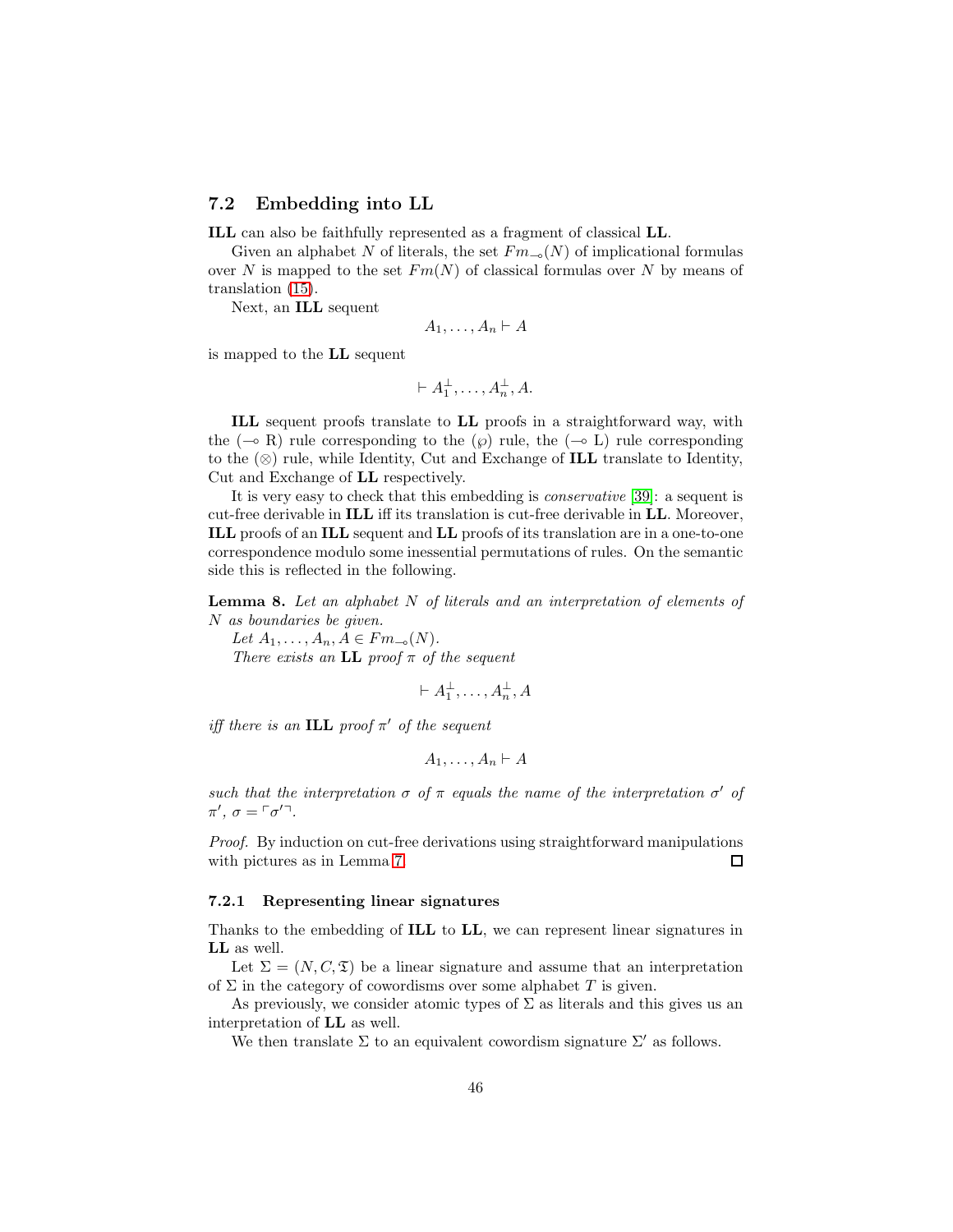We define the set  $\Xi$  of axioms as

$$
\Xi = \{ \frac{[c]}{\vdash \mathfrak{T}(c)} \vert \ c \in C \}.
$$

(See  $(30)$  for notation.) In other words, elements of  $\Xi$  are signature axioms of  $\Sigma$  taken together with their interpretations.

The cowordism signature  $\Sigma'$  is defined as  $\Sigma' = (N, T, \Xi)$ .

<span id="page-46-1"></span>**Lemma 9.** Let  $A_1, \ldots, A_n, A \in Tp(N)$ , and

$$
\sigma: \mathbf{1} \to [A_1]^\perp \wp \dots \wp[A_n]^\perp \wp[A]
$$

be a cowordism over T.

The typing judgement

$$
\frac{\sigma}{\vdash A_1^{\perp},\ldots,A_n^{\perp},A}
$$

is derivable in  $\Sigma'$  iff there is some term t such that

<span id="page-46-0"></span>
$$
x_1 : A_1, \dots, x_n : A_n \vdash_{\Sigma} t : A
$$
\n
$$
(32)
$$

and  $\sigma$  is the name of the cowordism

$$
[x_1:A_1,\ldots,x_n:A_n\vdash t:A]:[A_1]\otimes\ldots\otimes[A_n]\to[A]
$$

corresponding to [\(32\)](#page-46-0).

Proof. Proposition [17,](#page-44-0) Lemma [8](#page-45-0) and Proposition [9.](#page-23-0)

We say that the cowordism signature  $\Sigma'$  is the *cowordism representation* of the linear signature  $\Sigma$  induced by the given interpretation of types.

## 7.3 Abstract categorial grammars

Given two linear signatures  $\Sigma_i = (N_i, C_i, \mathfrak{T}_i), i = 1, 2$ , a map of signatures

$$
\phi: \Sigma_1 \to \Sigma_2
$$

is a pair  $\phi = (F, G)$ , where

•  $F: Tp(\Sigma_1) \to Tp(\Sigma_2)$  is a function satisfying the homomorphism property

$$
F(A \multimap B) = F(A) \multimap F(B),
$$

•  $G: C_1 \to \Lambda(X, C_2)$  is a function such that for any  $c \in C_1$  it holds that  $\vdash_{\Sigma_2} G(c): F(\mathfrak{T}(c)).$ 

 $\Box$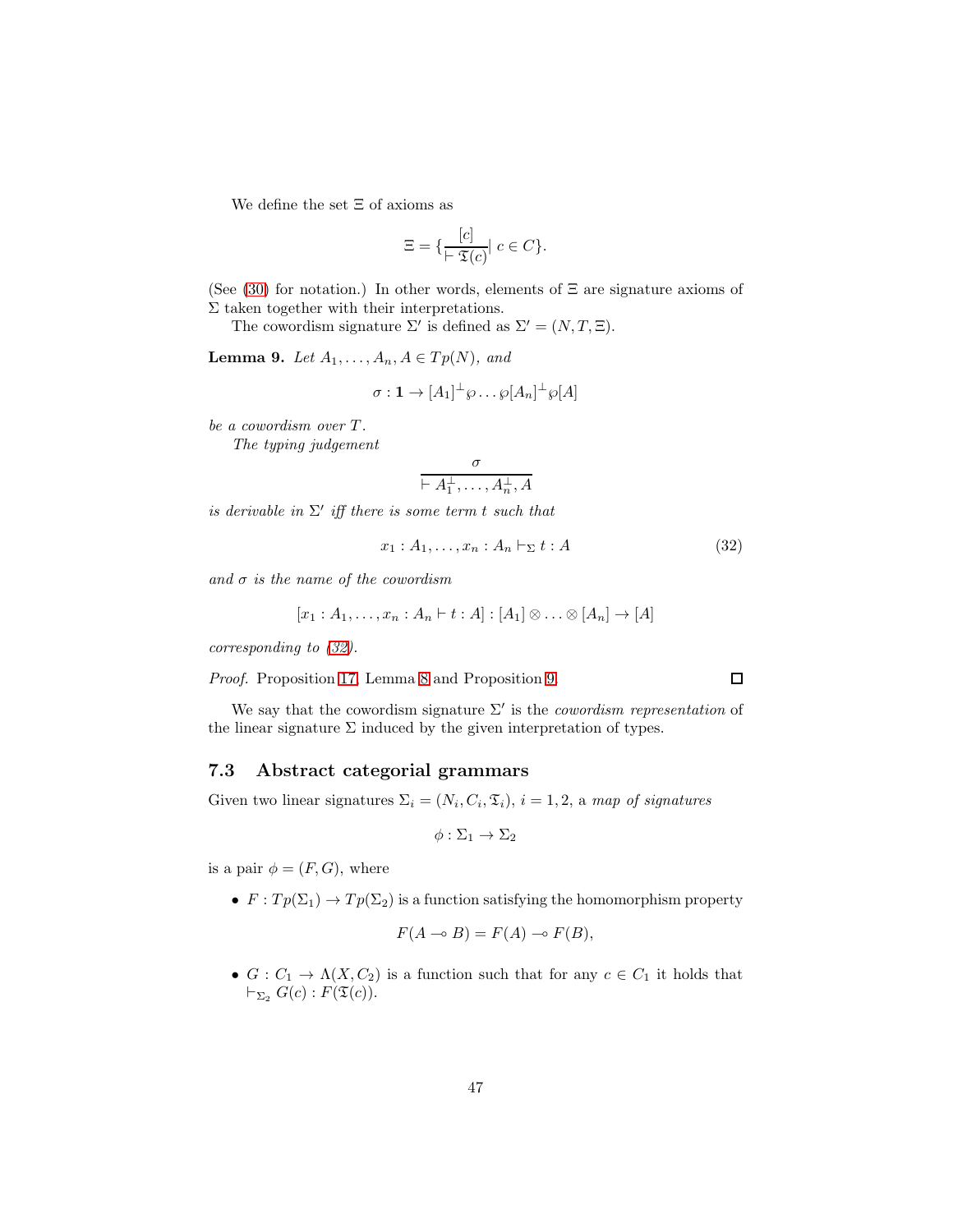The map  $G$  above extends inductively to a map

$$
G: \Lambda(X, C_1) \to \Lambda(X, C_1)
$$

by

$$
G(x) = x, \ x \in X,
$$

$$
G(ts) = (G(t)G(s)), \quad G(\lambda x.t) = (\lambda x.G(t)).
$$

For economy of notation, we write  $\phi(A)$  for  $F(A)$  when  $A \in Tp(C_1)$ , and we write  $\phi(t)$  for  $G(t)$  when  $t \in \Lambda(X, C_1)$ .

**Definition 18.** An abstract categorial grammar (ACG) G is a tuple  $G =$  $(\Sigma_{abstr}, \Sigma_{obj}, \phi, S)$ , where

- $\Sigma_{abstr}$ ,  $\Sigma_{obj}$ , are linear signatures, respectively, the *abstract* and the *object* signature;
- $\bullet \phi : \Sigma_{abstr} \to \Sigma_{obj}$ , the lexicon, is a map of signatures;
- S, the standard type, is an atomic type of  $\Sigma_{abstr}$ .

The *abstract* and the, *object* language, respectively,  $L_{abstr}(G)$  and  $L_{obj}(G)$ generated by  $G$  are defined as the sets of terms for which

$$
\vdash_{\Sigma_{abstr}} t : S, \text{ respectively, } \vdash_{\Sigma_{obj}} t : \phi(S).
$$

In the context of formal languages, the object language generated by an ACG should be understood as a representation of syntax.

## <span id="page-47-1"></span>7.4 Representing as LLG

Let  $G = (\Sigma_{abstr}, \Sigma_{obj}, \phi, S)$  be an ACG, and assume that an interpretation of the object signature  $\Sigma_{obj}$  in the category of cowordisms is given.

This gives us immediately an interpretation of the abstract signature as well.

Indeed, types and signature axioms of  $\Sigma_{abstr}$ , are mapped by the lexicon  $\phi$  to types and derivable typing judgements of  $\Sigma_{obj}$ , and these are mapped to boundaries and cowordisms by the given interpretation. Composing the two we get the desired interpretation of  $\Sigma_{abstr}$ .

Thus, to any type  $A \in Tp(\Sigma_{abstr})$  we assign the boundary

$$
[A] = [\phi(A)],
$$

and to any signature axiom  $\vdash c : \mathfrak{T}(c)$  of  $\Sigma_{abstr}$  we assign the cowordism

$$
[c] = [\phi(c)] : \mathbf{1} \to [\phi(\mathfrak{T}(c))] = [\mathfrak{T}(c)].
$$

<span id="page-47-0"></span>**Proposition 18.** Let  $\sigma$  be a typing judgement

$$
x_1 : A_1, \ldots, x_n : A_n \vdash t : A
$$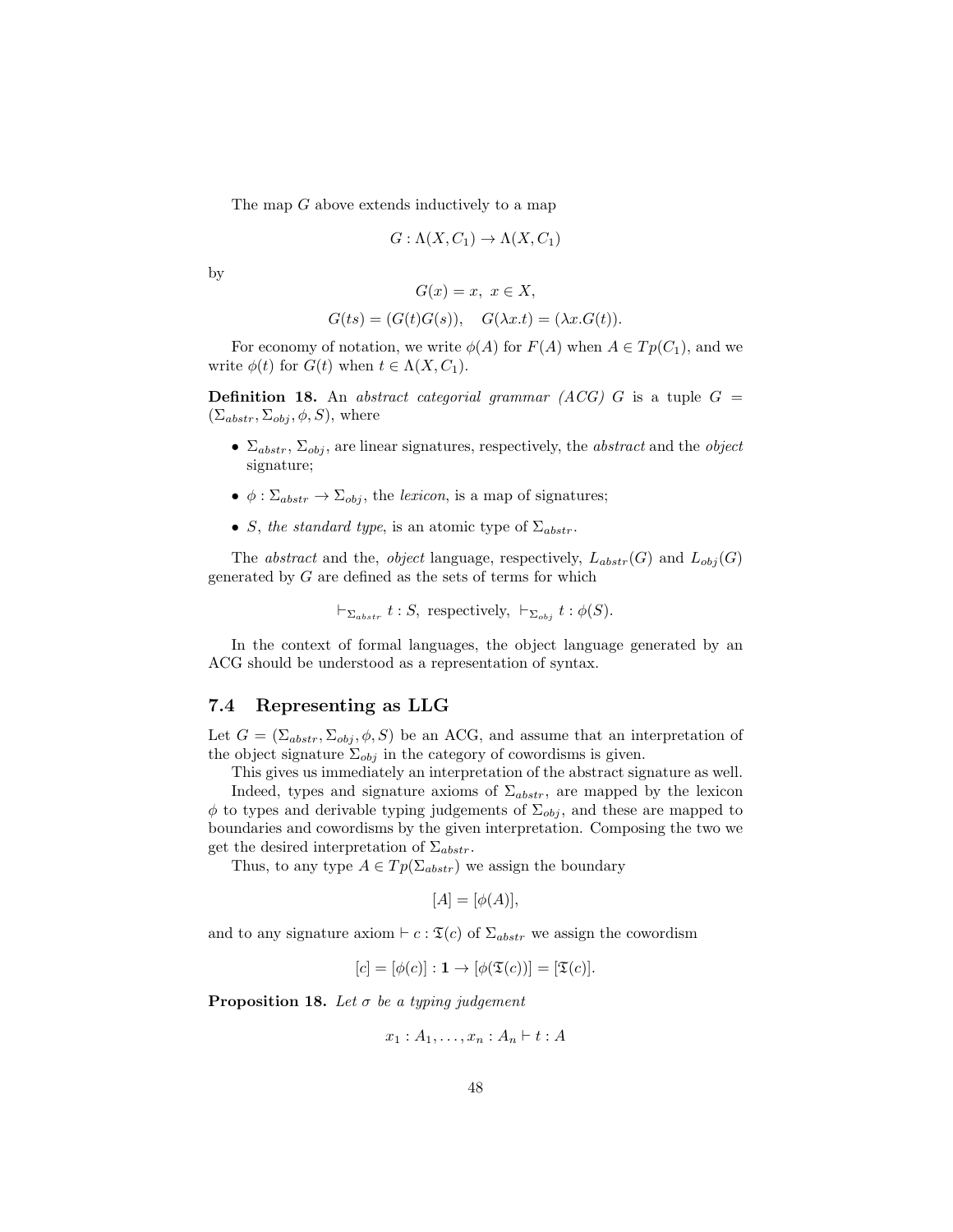derivable in  $\Sigma_{abstr}$ . Then the interpretation  $[\sigma]$  of  $\sigma$  coincides with the interpretation of the typing judgement

$$
x_1 : \phi(A_1), \ldots, x_n : \phi(A_n) \vdash \phi(t) : \phi(A)
$$

(which is derivable in  $\Sigma_{obj}$ ).

Proof. By induction on derivation.

It follows that we have a cowordism signature  $\Sigma'$  representing the abstract signature  $\Sigma_{abstr}$  as described in Section [7.2.1.](#page-45-1)

We define the LLG G' representing G by  $G' = (\Sigma', S)$ .

Lemma [9](#page-46-1) and Proposition [18](#page-47-0) immediately imply that the LLG  $G'$  is a translation of the ACG G.

<span id="page-48-0"></span>**Lemma 10.** In notation as above, let  $A_1, \ldots, A_n, A \in T_p(\Sigma_{abstr})$ .

A typing judgement

$$
\frac{\sigma}{\vdash A_1^{\perp},\ldots,A_n^{\perp},A}
$$

for some cowordism  $\sigma$  is derivable in G' iff there exists a term t such that the typing judgement

$$
x:A_1,\ldots,A_n\vdash t:A
$$

is derivable in the abstract signature  $\Sigma_{abstr}$ .

Furthermore, if all cowordisms of type  $S$  generated by  $G'$  are regular, then there are translations

$$
L_{abstr}(G) \to L(G), \quad L_{obj}(G) \to L(G)
$$

of both the abstract and the object language of  $G$  to the language of  $G'$ , sending a term  $t \in L_{abstr}(G)$  (respectively,  $t \in L_{obj}(G)$ ) to the interpretation [t] of the corresponding typing judgement  $\vdash t : S$  (respectively,  $\vdash t : \phi(S)$ ).  $\Box$ 

Whether the translation of grammars is *faithful* and the generated languages are isomorphic depends, of course, on the chosen interpretation of the object signature in the cowordism category. (In general, the interpretation can be degenerate, i.e. not injective, or it can map the object language to singular cowordisms.)

We now discuss the cases of *string* and *tree* ACG, relevant for analysis of syntax generation, where the translation is indeed a transparent isomorphism.

## 8 Encoding string and tree ACG

## 8.1 Encoding string ACG

#### 8.1.1 String signature

Let  $T$  be a finite alphabet.

 $\Box$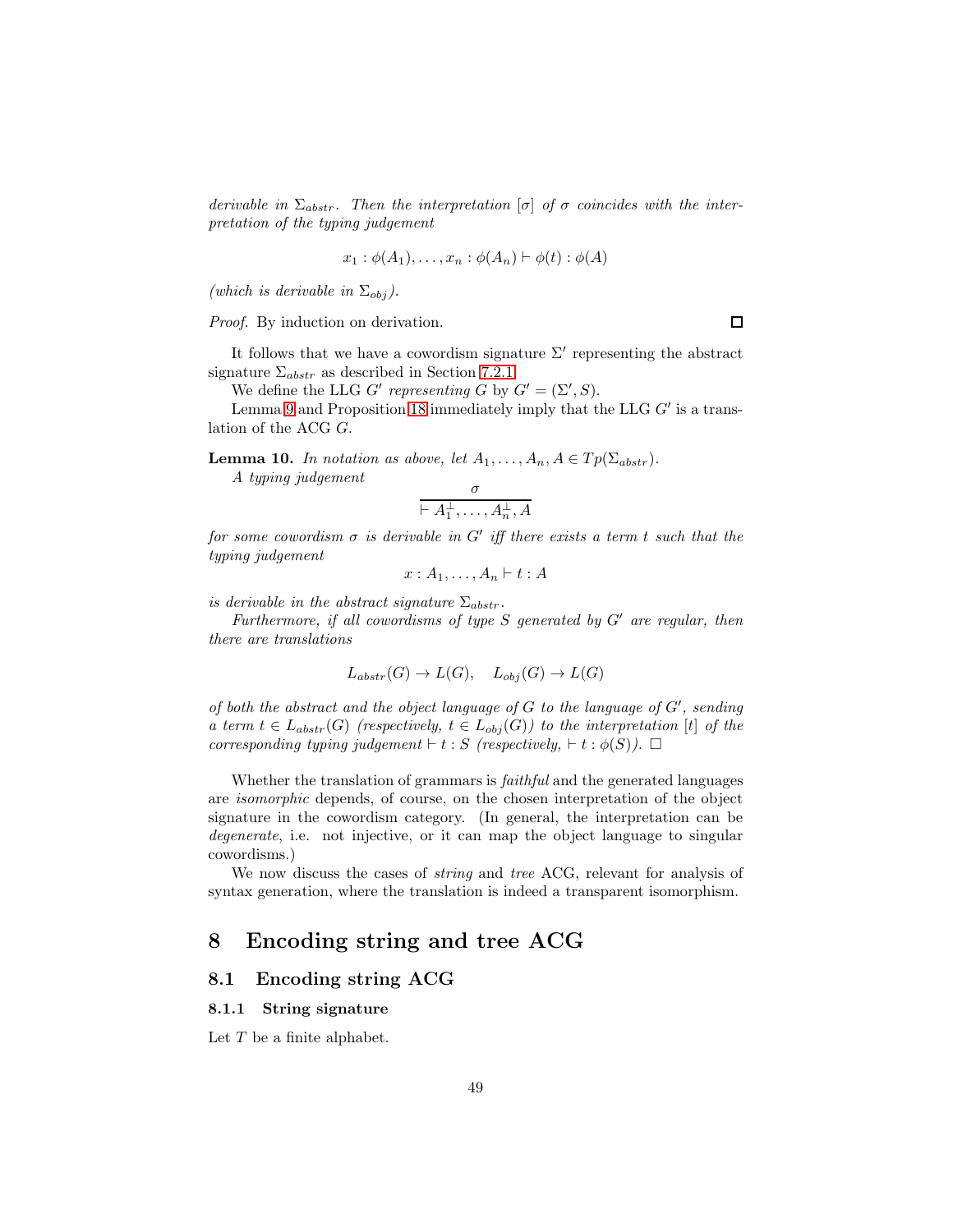The *string signature*  $Str_T$  over T is the linear signature with a single atomic type  $O$ , the alphabet  $T$  as the set of constants and the typing assignment

$$
\mathfrak{T}(c) = O \multimap O \ \forall c \in T.
$$

We denote the type  $O \rightarrow O$  as str.

If t is a closed (i.e. not having free variables) term such that  $\vdash_{Str_T} t : str$ , we say that  $t$  is a *string term*.

Any word  $a_1 \ldots a_n$  in the alphabet T can be represented as the string term

$$
\rho(a_1 \dots a_n) = (\lambda x. a_1(\dots (a_n(x)) \dots)). \tag{33}
$$

It is not hard to see that, if we identify  $\beta\eta$ -equivalent terms, the map  $\rho$  has an inverse.

<span id="page-49-0"></span>**Lemma 11.** Any string term t is  $\beta\eta$ -equivalent to the term  $\rho(w)$  for some  $w \in T^*$ .

- *Proof.* (i) There is no  $\lambda$ -term t such that  $\vdash_{Str_T} t : O$  (for example, because any derivable typing judgement has an even number of O occurrences).
- (ii) Using (i), we prove by induction on type inference that if t is a  $\beta$ -normal term such that  $\vdash_{Str_T} t : F$  for some type F, then t is either a constant  $t \in T$ , or an abstraction,  $t = (\lambda x.t')$  for some variable x and term t'.
- (iii) Using (ii), we prove by induction on type inference that for any derivable typing judgement  $x: O \vdash_{Str_T} t: O$ , where t is a  $\beta$ -normal term, it holds that  $t = c_1(\ldots(c_n(x))\ldots)$  for some constants  $c_1, \ldots, c_n \in T$ .

Now without loss of generality we can assume that  $t$  in the hypothesis of the lemma is  $\beta$ -normal.

If t is a constant then t is  $\beta\eta$ -equivalent to  $\rho(t)$ . Otherwise claim (ii) implies that the last rule in the derivation of the typing judgement  $t: O \to O$  is  $(\neg \in \mathbb{E})$ .  $\Box$ Then the statement of the lemma follows from (iii).

In the setting of Lemma [11,](#page-49-0) we say that the word  $w$  is represented by the string term  $t$ .

#### 8.1.2 Cowordism representation of the string signature

Let us interpret the atomic type  $O$  as the one-point boundary

$$
[O] = [O]_l = \{l\}.
$$

By induction this gives us an interpretation of all types in  $Tp(Str_T)$  as boundaries.

We note that any regular cowordism  $\sigma: O \to O$  is a graph consisting of a single edge labeled with some word  $w \in T^*$ . We denote such a cowordism as  $[w]$  and call it the *cowordism representation* of w.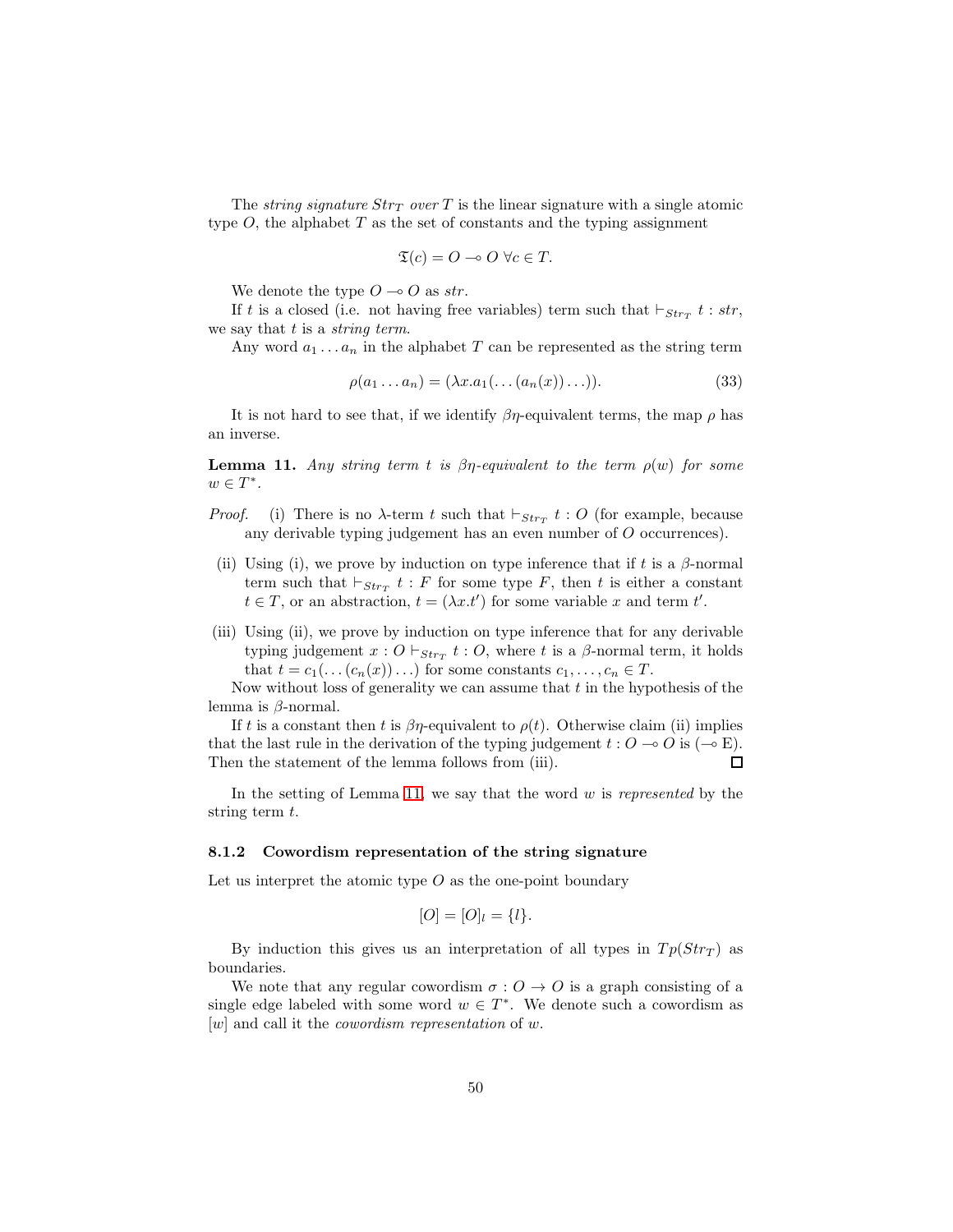We interpret each signature axiom  $\vdash c : O \multimap O$ , where  $c \in T$ , as the corresponding regular cowordism  $[c] : 1 \rightarrow [O] \rightarrow [O]$ .

This gives us an interpretation of the signature  $Str_{T}$  in the category of cowordisms over T.

We call this interpretation the *cowordism representation of the string signa*ture.

Lemma [11](#page-49-0) easily leads us to the following.

<span id="page-50-0"></span>**Proposition 19.** For any string term t, the cowordism representation  $[t]$  of the corresponding typing judgement  $\vdash t : str$  coincides with the cowordism representation [w] of the word  $w \in T^*$  represented by t,  $[t] = [w]$ .

*Proof.* By Lemma [5,](#page-42-1) the cowordism representation does not distinguish  $\beta\eta$ -equivalent terms, hence, by Lemma [11,](#page-49-0) we can identify t with  $\rho(w)$ .

Induction on the length of w.

For the empty word the statement is clear.

Otherwise  $w = w'c$ , where  $w' \in T^*$ ,  $c \in T$ .

Then the term  $t = \rho(w)$  is  $\beta \eta$ -equivalent to  $t' = \lambda x.(\rho(w)c)$ , and the typing judgement  $\vdash_{Str_T} t'$ : str is derived as follows

$$
\frac{\vdash e: O \multimap O \quad x: O \vdash x: O}{x: O \vdash cx: O} \quad (\multimap E)
$$
  

$$
\frac{x: O \vdash (\rho(w'))(cx): C}{x: O \vdash (\rho(w'))(cx): c: O} \quad (\multimap E)
$$
  

$$
\vdash t': O \multimap O \quad (\multimap I).
$$

Applying the induction hypothesis to  $\rho(w')$  we immediately compute the interpretation of  $\vdash t : str$  as [w]. Computation is shown in the picture below (with two elimination rules done at one step).

$$
0 \leftrightarrow 0
$$
  
\n
$$
\begin{array}{ccc}\nC & 0^{\perp} & \nearrow \\
C & 0 & \Rightarrow & C \\
\hline\n\vdots & \ddots & \ddots \\
C & 0 & \searrow\n\end{array} \Rightarrow \begin{array}{ccc}\nC & \nearrow & \downarrow \\
C & \searrow & \downarrow \\
\hline\n\vdots & \ddots & \ddots \\
C & 0 & \searrow\n\end{array} \Rightarrow \begin{array}{ccc}\n\frac{w'c}{c} & 0 & \Rightarrow & \frac{w'c}{c} & 0 \\
\hline\n\vdots & \ddots & \ddots & \ddots \\
C & 0 & \searrow\n\end{array}
$$

Since cowordism representation does not distinguish  $\beta\eta$ -equivalent terms, the statement is proven. 口

.

## 8.2 Encoding string ACG

A string ACG G is an ACG whose object signature is the string signature over some alphabet T,  $G = (\Sigma, Str_T, \phi, S)$ .

The *string language*  $L(G)$  generated by a string ACG G is the set of words

$$
L(G) = \{ w \in T^* | \ \rho(w) \in L_{obj}(G) \}.
$$

Now let a string ACG G be given.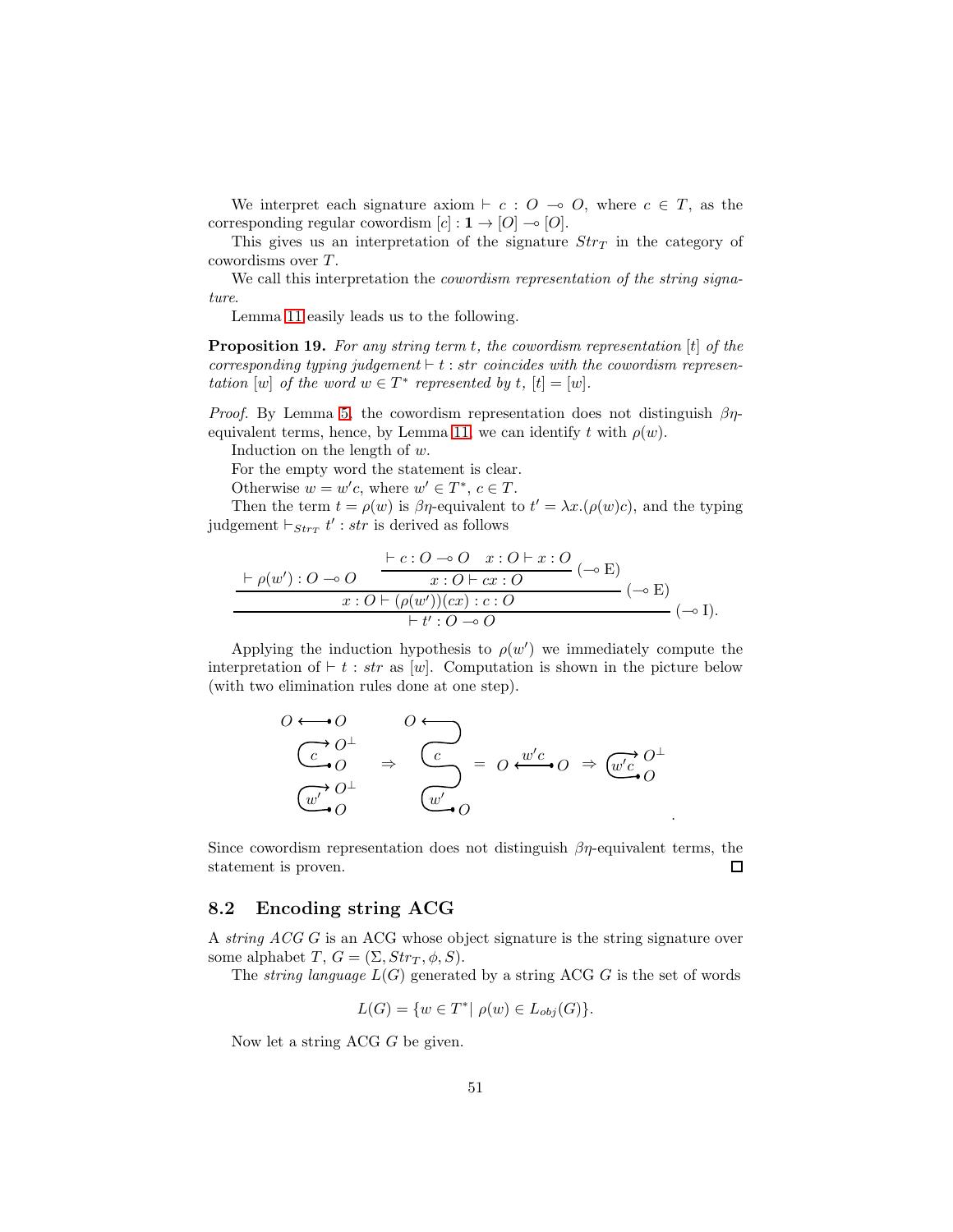We have an LLG  $G'$  representing the ACG  $G$  as described in Section [7.4.](#page-47-1)

It follows from Lemma [19](#page-50-0) that all cowordisms of type  $str$  generated by  $G'$ are regular. Hence by Lemma [10](#page-48-0) we have a translation of  $L_{abstr}$  and  $L_{obj}(G)$ to  $L(G)$ . Lemma [19](#page-50-0) guarantees that this translation is one-to-one on the level of strings, i.e. the string language  $L(G)$  generated by G coincides with the language  $L(G')$  generated by  $G'$ .

We summarise.

<span id="page-51-0"></span>**Theorem 2.** If a language is generated by a string ACG then it is also generated by an LLG.  $\Box$ 

It seems an interesting question whether the converse is true or not. We would expect that the two types of grammars generate the same class of languages.

Remark. Since MCFG embed into string ACG [\[13\]](#page-58-12), Theorem [2](#page-51-0) on encoding ACG in LLG grammars implies that MCFG embed into LLG. However it does not imply the converse statement (Theorem [1,](#page-39-0) that any ⊗-free lexicon gives rise to an MCFG).

On the other hand it is not hard to see that Theorem [1](#page-39-0) together with Theorem [2](#page-51-0) do imply the known result [\[35\]](#page-60-11) that any second order string ACG generates a multiple context-free language. Thus we gave another, possibly more "geometric" proof of this result.

## 8.3 Tree ACG

Linguists often represent natural language in terms of labeled trees rather than just strings and consider formal tree languages and corresponding formal grammars, such as tree adjoining grammars [\[18\]](#page-59-11). We now discuss how to represent tree languages and tree ACG in the setting of cowordisms.

#### 8.3.1 Tree language

In what follows, a tree means a *rooted planar tree*.

We assume that we are given an alphabet  $N$  of node labels, and we will consider labeled trees whose nodes are labeled with elements of N. We denote the set of all such trees as  $Tr(N)$ .

Remark. The alphabet of node labels is often subdivided further into alphabets of terminal and nonterminal symbols, but this is a purely cosmetic detail, and constructions that we discuss below can be easily adapted to this setting.

It is convenient to introduce "elementary building blocks" for constructing elements of  $Tr(N)$ .

Let us say that an *elementary tree*  $A_k$ , where  $A \in N$ , is a planar rooted tree consisting of the root labeled with A and its k children, which are unlabeled.

Each elementary tree  $A_k$  can be identified with a k-ary functional symbol. Then trees over  $N$  can be identified with terms constructed from these functional symbols.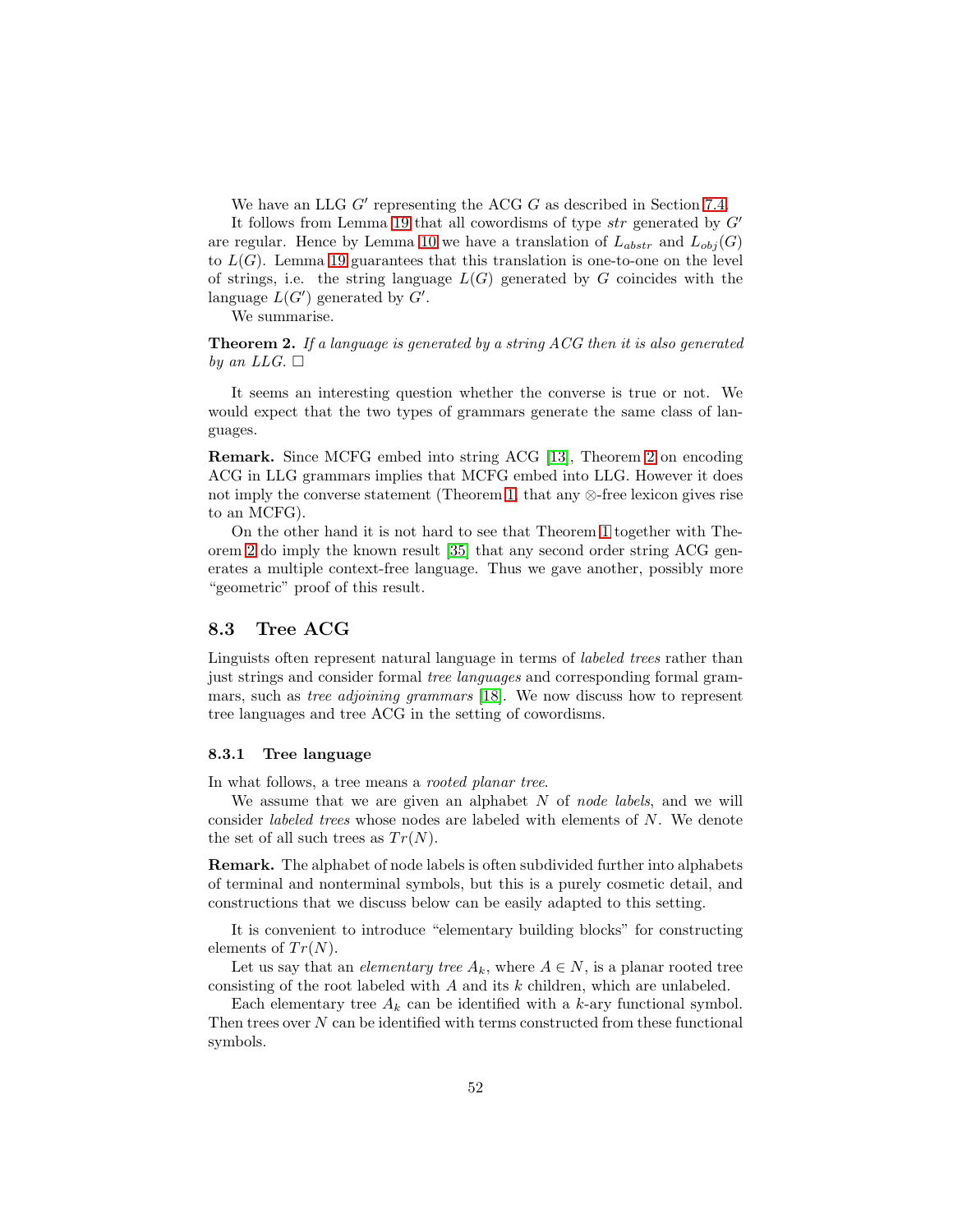Namely, the tree with a single vertex labeled with  $A \in N$  corresponds to the constant  $A_0$ , and the tree  $\alpha \in N$  obtained by attaching trees  $\alpha_1, \ldots, \alpha_k$  to a root labeled with  $A \in N$  corresponds to the term  $A_k(\alpha_1, \ldots, \alpha_k)$ .

Now, given a tree  $\alpha$ , we say that the *branching* of a node v of  $\alpha$  is the number of children of v. The branching of  $\alpha$  is the maximal branching of its nodes.

We denote the set of all labeled trees over  $N$  with branching less or equal to  $n$  as  $Tr(N, n)$ .

A tree language over alphabet  $N$  is a set of planar rooted trees whose nodes are labeled with elements of N.

We say that a tree language L has *bounded branching* if there is n such that the branching of all trees in L have branching less or equal to  $n, L \subseteq Tr(N, n)$ . In this case we say that  $n$  is the *maximal branching* of  $L$ , if all trees in  $L$  have branching less or equal to n and there is  $\alpha \in L$  whose branching is n.

#### <span id="page-52-1"></span>8.3.2 Encoding tree languages

The set  $Tr(N)$  of labeled trees can be conveniently encoded into words over a certain alphabet. If, furthermore, we restrict to the set  $Tr(N, n)$  of trees with bounded branching, then the alphabet for the encoding is finite.

Given an alphabet  $N$  of node labels and a maximal branching  $n$ , let us put

$$
T(N, n) = \{ A_i^k | A \in N, 0 \le i \le k, 0 \le k \le n \}.
$$

We encode each element  $\alpha \in Tr(N, n)$  as a word  $[\alpha] \in (T(N, n))^*$  inductively as follows (identifying labeled trees with functional terms):

$$
[A_0] = A_0^0, \quad [A_k(\alpha_1, \dots, \alpha_k)] = A_k^0[\alpha_1] A_k^1[\alpha_2] \dots A_k^{k-1}[\alpha_k] A_k^k.
$$

Given a tree language L over N with branching n, we denote as  $[L]$  the image of L in  $(T(N, n))^*$  under the above encoding. Note that the encoding map from  $L$  to  $[L]$  is a bijection.

Apart from representing "finished" trees we also need to represent trees "under construction" and operations on them. For that purpose we will encode elementary trees as cowordisms over  $T(N, n)$ .

We introduce the boundary

<span id="page-52-0"></span>
$$
\mathcal{T} = \{l, r\}, \quad \mathcal{T}_l = \{l\} \tag{34}
$$

and map each elementary tree  $A_k$  to the *elementary tree cowordism* 

$$
[A_k] : \underbrace{\mathcal{T} \otimes \ldots \otimes \mathcal{T}}_{k \text{ times}} \to \mathcal{T}
$$

over  $T(N, n)$ , whose edges are labeled with the words  $A_k^0, \ldots, A_k^k$ , defined by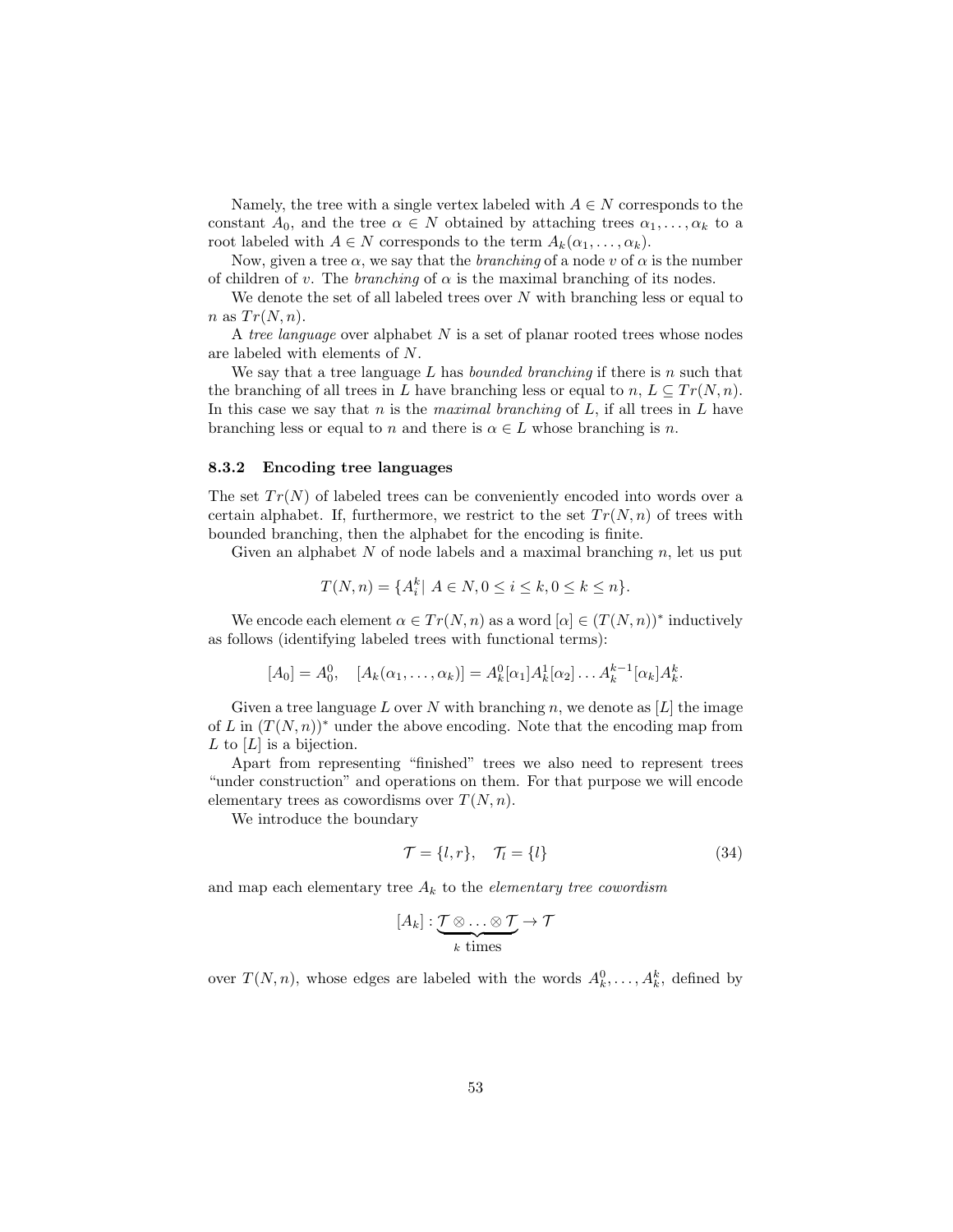the following picture (in the vertical representation).



The case  $k = 0$  corresponds to the tree  $A_0$  with a single vertex labeled with A, and the cowordism

$$
[A_0]:\mathbf{1}\to\mathcal{T}
$$

consists of a single edge labeled with  $A_0^0$ .

For a "finished tree"  $\alpha \in Tr(N, n)$  we identify its encoding word  $[\alpha] \in$  $(T(N,n))^*$  with the corresponding regular cowordism from 1 to  $\mathcal T$  whose only edge is labeled with  $[\alpha]$ .

It is easy to see then that this encoding is a sound representation of elementary trees considered as functional symbols, i.e.

$$
[A_k(\alpha_1,\ldots,\alpha_k)]=[A_k]\circ([\alpha_1]\otimes\ldots\otimes[\alpha_k]).
$$

## 8.4 Tree signature

(Tree signatures and tree ACG were defined in [\[6\]](#page-58-13) without special names.)

Labeled trees with bounded branching, being, essentially, functional terms, can be represented as linear  $\lambda$ -terms in the obvious way.

Let an alphabet  $N$  and a maximal branching  $n$  be given.

The tree signature  $Tree_{N,n}$  has unique atomic type  $\mathcal T$  (notational clash with [\(34\)](#page-52-0) is intentional), the set of constants  $C = \{A_k | A \in N, k \leq n\}$  (another intentional abuse of notation!) and signature axioms

<span id="page-53-0"></span>
$$
\vdash A_k : \underbrace{\mathcal{T} \multimap \dots \multimap \mathcal{T}}_{k \text{ times}} \multimap \mathcal{T}, \tag{35}
$$

where  $A \in N$ ,  $k \leq n$ .

If t is a closed (i.e. not having free variables) term such that  $\vdash_{Tree_{N,n}} t : \tau$ , we say that  $t$  is a tree term.

A labeled tree  $\alpha \in Tr(N, n)$  is represented as a tree term  $\rho(\alpha)$  defined by induction:

$$
\rho(A_0) = A_0 \quad \rho(A_k(\alpha_1,\ldots,\alpha_k) = A_k \rho(\alpha_1) \ldots \rho(\alpha_k),
$$

where notational convention [\(28\)](#page-40-1) is used.

It is not hard to show that any tree term represents an element of  $Tr(N, n)$ up to a  $\beta\eta$ -equivalence.

Let us introduce some terminology.

We define *open tree types* by the following induction: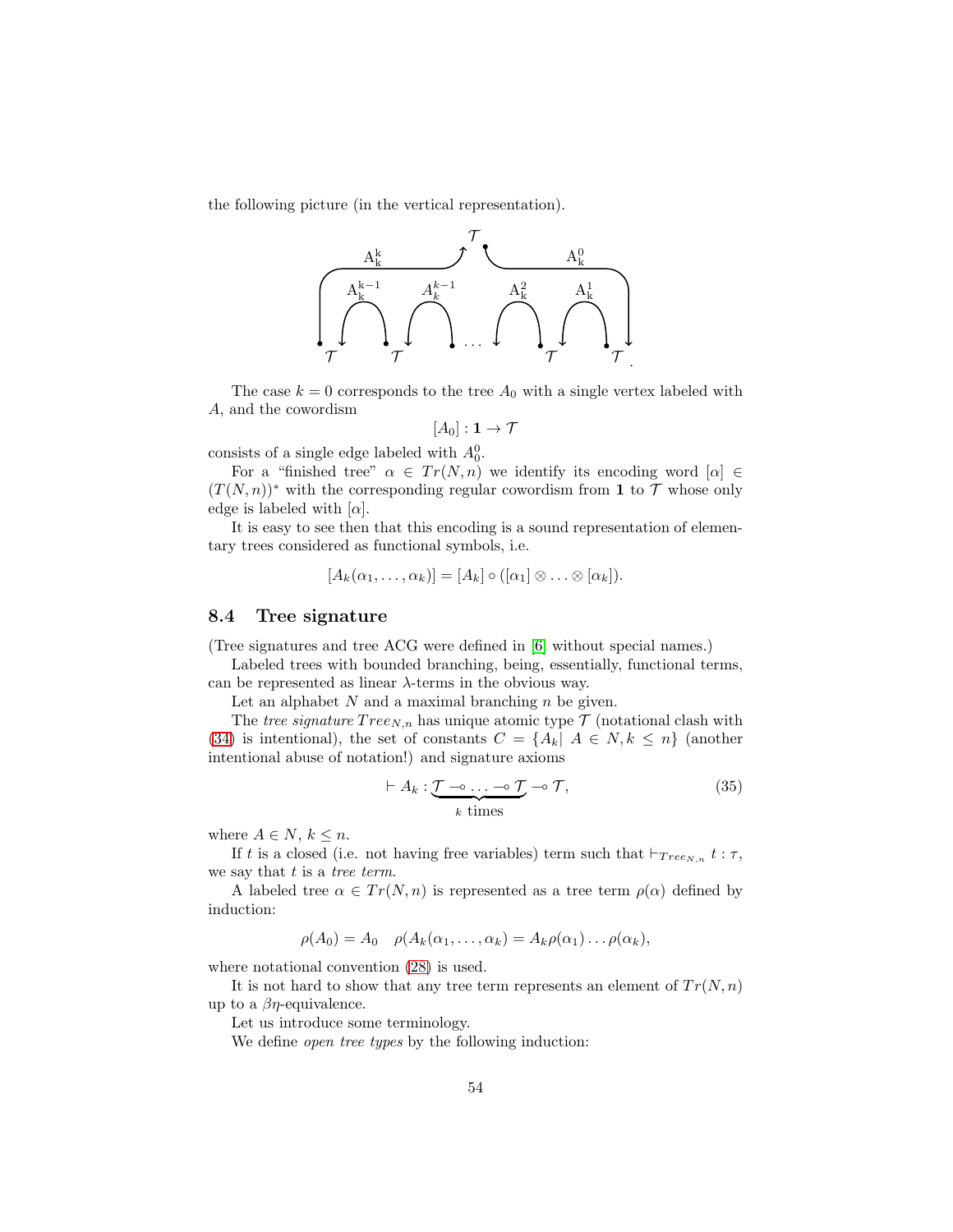- $\mathcal T$  is the open tree type with 0 hanging vertices;
- if F is the open tree type with m hanging vertices, then  $\mathcal{T} \multimap F$  is the open tree type with  $m + 1$  hanging vertices.

And open tree terms are defined by the following:

- $\bullet$  any  $\beta$ -normal term built from constants and variables using only application is an open tree term with 0 bound leaves;
- a term  $\lambda x.t$ , where t is an open tree term with k bound leaves, is an open tree term with  $k + 1$  bound leaves.

<span id="page-54-0"></span>**Lemma 12.** Any tree term t, is  $\beta\eta$ -equivalent to the term  $\rho(\alpha)$  for some  $\alpha \in$  $Tr(N, n)$ .

*Proof.* Without loss of generality, the term t is  $\beta$ -normal.

Then the statement follows from the following more general statement, which is proven by induction on derivation.

Assume that

$$
x_1 : \mathcal{T}, \ldots, x_n : \mathcal{T} \vdash_{Tree_{N,n}} t : F,
$$

where t is  $\beta$ -normal.

- (i) If F is an open tree type with m hanging vertices, then there exists  $k \leq m$ such that  $t$  is an open tree term with  $k$  bound leaves.
- (ii) If t is not of the form  $t = \lambda y \cdot t'$ , then F is an open tree type and t is an open tree term with no bound vertices.

In the setting of Lemma [20](#page-55-0) we say that  $\alpha$  is the tree represented by the term t.

#### 8.4.1 Cowordism representation of the tree signature

An interpretation of the tree signature, essentially, has already been constructed in Section [8.3.2.](#page-52-1)

Let us interpret the atomic type  ${\mathcal T}$  as the corresponding boundary  ${\mathcal T}$  defined in [\(34\)](#page-52-0).

By induction this gives us an interpretation of all types in  $T_p(\mathcal{T})$  as boundaries.

We interpret each signature axiom of form [\(35\)](#page-53-0) as the elementary tree cowordism  $[A_i]$ .

This gives us an interpretation of the signature  $Tree_{N,n}$  in the category of cowordisms over  $T(N, n)$ .

We call this interpretation the *cowordism representation* of tree signature.

We have the following proposition, identical in form to Proposition [19](#page-50-0)

 $\Box$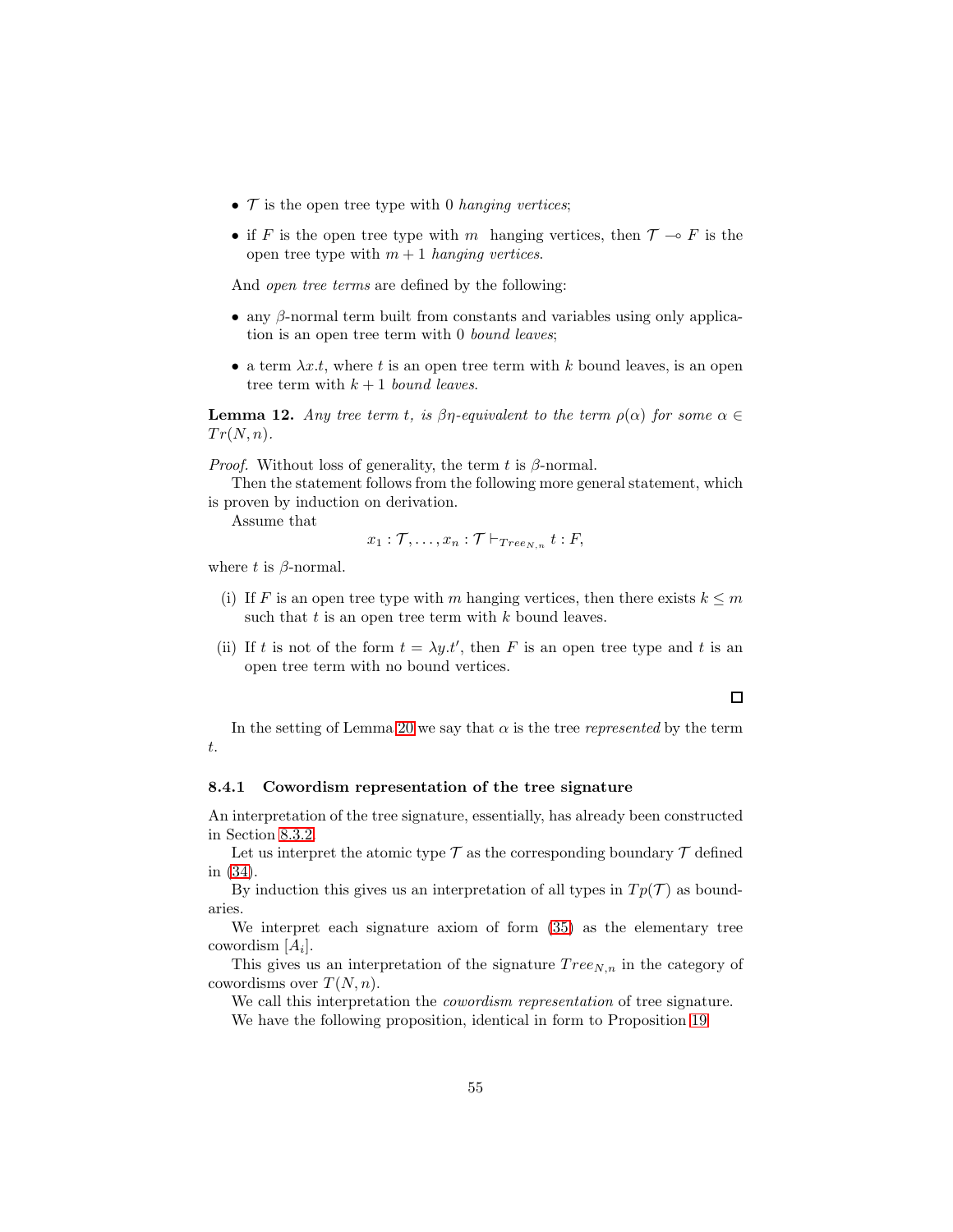<span id="page-55-0"></span>**Proposition 20.** For any tree term  $t$ , the cowordism representation  $[t]$  of the corresponding typing judgement  $\vdash_{Tree_{N,n}} t : \mathcal{T}$  coincides with the cowordism representation  $[\alpha]$  of the tree  $\alpha \in Tr(N,n)$  represented by t,  $[t] = [\alpha]$ .

Proof. Similar to Proposition [19.](#page-50-0)

Without loss of generality, the term t can be assumed  $\beta$ -normal, then, by Lemma [12,](#page-54-0) t is  $\beta\eta$ -equivalent to  $\rho(\alpha)$  for some  $\alpha \in Tr(N,n)$ , we use induction on  $\alpha.$  $\Box$ 

## 8.5 Encoding tree ACG

Tree abstract categorial grammars (tree ACG) are defined similarly to string ACG.

A tree ACG G is an ACG whose object signature is the tree signature over some alphabet  $N$  of node labels with maximal branching  $n$ ,

$$
G = (\Sigma, Tree_{N,n}, \phi, S).
$$

The tree language  $L(G)$  generated by a tree ACG G is the set of trees

$$
L(G) = \{ \alpha \in Tr(N, n) | \rho(w) \in L_{obj}(G) \}.
$$

Tree ACG are encoded in LLG in the same way as string ACG.

Let a tree ACG G be given.

The cowordism representation of the tree signature is an interpretation of the object signature in the category of cowordisms. Hence we have an LLG  $G'$ representing the ACG G as described in Section [7.4.](#page-47-1)

Lemma [10](#page-48-0) and Lemma [20](#page-55-0) immediately imply that the encoding  $[L(G)]$  of the tree language  $L(G)$  generated by G coincides with the language  $L(G')$  generated by  $G'$ .

We summarise.

**Theorem 3.** If a tree language  $L$  is generated by a tree  $ACG$  then its encoding [L] is generated by an LLG.  $\square$ 

## 9 Encoding backpack problem

It is known that ACG, in general, can generate NP-complete languages [\[42\]](#page-60-3) (and for unlexicalized ACG, even decidability is an open question).

It seems natural to expect that LLG can generate NP-complete languages as well. In this last section we show how an LLG can generate solutions of the backpack problem. Our purpose here is mainly illustrative. We try to convince the reader that the geometric language of cowordisms is indeed intuitive and convenient for analysing language generation.

We consider backpack problem in the form of the *subset sum problem*.

Definition 19. Subset sum problem (SSP): Given a finite sequence s of integers, determine if there is a subsequence  $s' \subseteq s$  such that  $\sum_{z \in s} z = 0$ .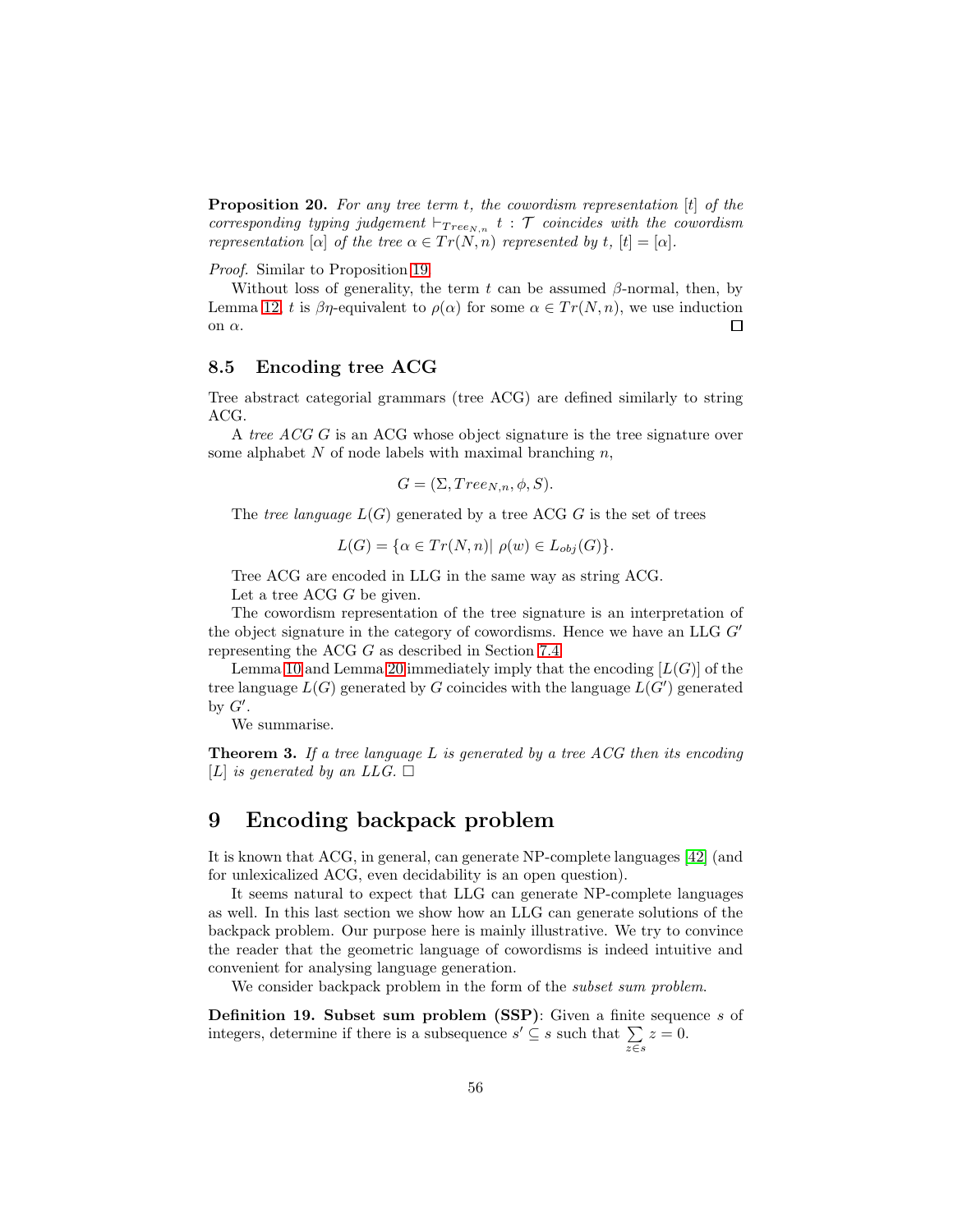SSP is known to be NP-complete, see [\[25\]](#page-59-12).

We now define a language representing solutions of SSP.

We represent integers as words in the alphabet  $\{+, -\}$ , we call them *numer*als. An integer  $z$  is represented (non-uniquely) as a word for which the difference of + and  $-$  occurrences equals z.

We say that a numeral is *irreducible*, if it consists only of pluses or only of minuses.

We represent finite sequences of integers as words in the alphabet  $T =$  $\{+, -, \bullet\}$ , with  $\bullet$  interpreted as a separation sign. Thus a word in this alphabet should be read as a list of numerals separated by bullets.

When all numerals in the list are irreducible, we say that the list is irreducible. Note that any sequence of integers has unique representation as an irreducible list.

We now construct a system of cowordisms over  $T$  which (together with symmetry transformations) generates solutions of SSP.

We will use four atomic boundaries  $E, P, H, S$ , each of them having one point in the left boundary and one point in the right boundary.

First we construct a system which generates lists of numerals representing sequences that sum to zero.

We define four cowordisms

$$
cons: S \otimes S \to S, \quad open: H \to S
$$

$$
push: H \otimes H \to H \otimes H, \quad close: \mathbf{1} \to H
$$

in the graphical language as follows.



The cowordism cons, by iterated compositions with itself, generates lists with arbitrary many empty slots. Then the cowordism *open* converts them into slots that can be filled with pluses and minuses. Then push fill the slots (always in pairs), and close closes them.

It is easy to see that all cowordisms from  $\bf{1}$  to S generated by the above system (together with symmetry transformations) represent sequences of integers summing to zero, and vice versa, for any sequence summing to zero, its irreducible list representation is generated by the above.

Now, in order to generate solutions of SSP we need some extra "deceptive" slots, which contain elements not summing to zero. These slots will be represented by the boundary P.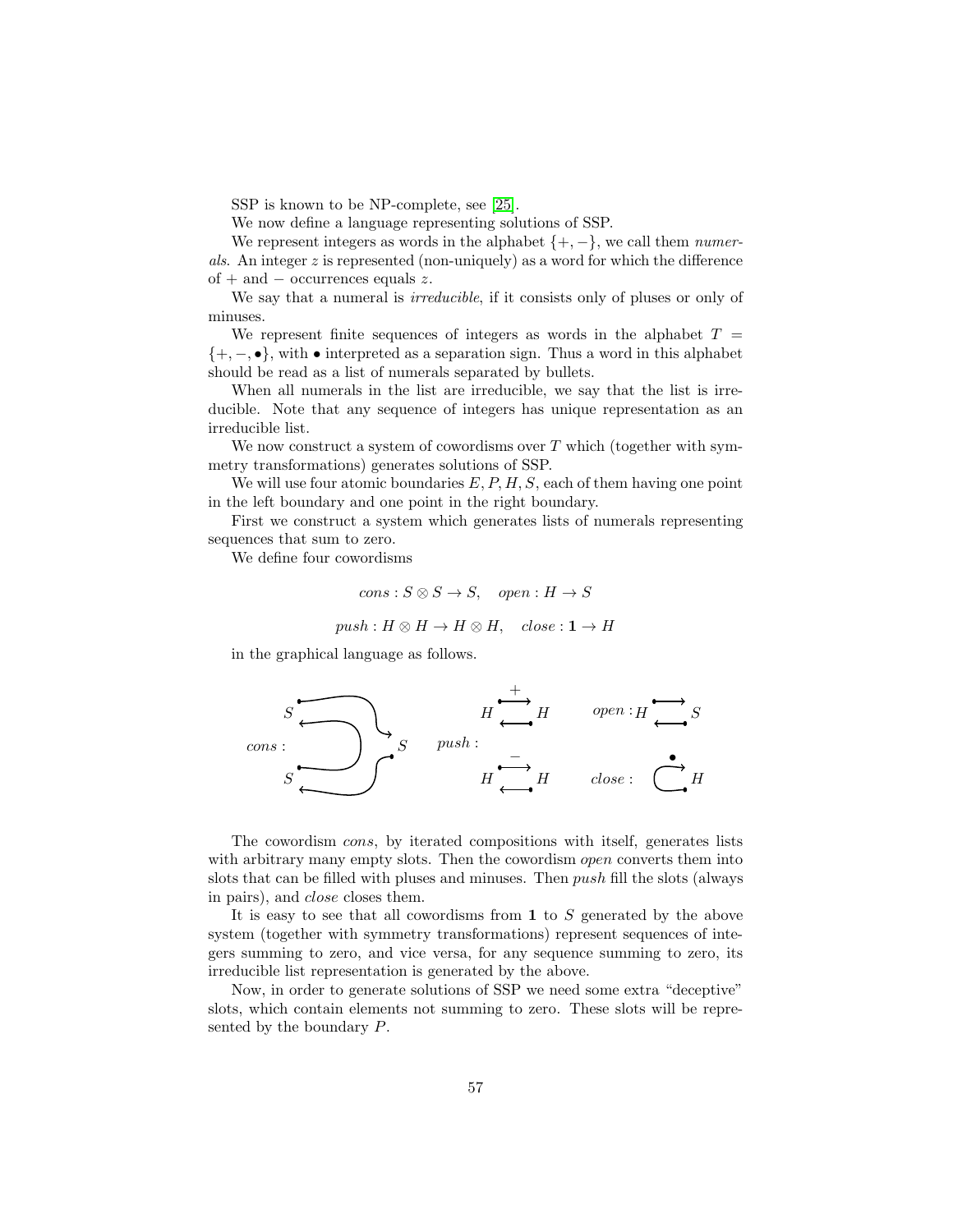We define cowordisms

open<sub>P</sub> : 
$$
P \otimes S \rightarrow S
$$
, close<sub>P</sub> :  $1 \rightarrow P$ ,  
push<sub>+</sub> :  $P \rightarrow P$ , push<sub>-</sub> :  $P \rightarrow P$ 

as follows.

$$
P \longrightarrow B
$$
\n
$$
S \longrightarrow S
$$
\n
$$
P \longrightarrow B
$$
\n
$$
push = : P \longrightarrow B
$$
\n
$$
push = : P \longrightarrow P
$$
\n
$$
p
$$
\n
$$
p
$$

The cowordism open<sub>P</sub> adds deceptive slots to the list,  $push_$  and  $push_+$  fill them with arbitrary numerals, and  $close_P$  closes them.

Let us denote the set of cowordisms from  $\bf{1}$  to S generated by the above system and symmetry as  $L_0$ .

It is easy to see that  $L_0$  membership problem is, essentially, SSP. In particular, a sequence s of integers is a solution of SSP iff the corresponding irreducible list is in  $L_0$ . It follows that  $L_0$  is NP-hard.

It is also easy to show that  $L_0$  membership problem is itself in NP, hence  $L_0$ is, in fact, NP-complete.

Let us define an LLG G by a lexicon consisting of names of the above cowordisms.

It is easy to see that  $G$  generates  $L_0$ . This can be established by reasoning similar to that in Lemma [9.](#page-46-1) We omit a proof because of space limitation.

(This example shows also that the generative power of LLG is strictly greater than MCFG, because multiple context-free languages are effectively decidable.)

## <span id="page-57-2"></span>References

- [1] S. Abramsky, "Abstract scalars, loops, free traced and strongly compact closed categories", Proceedings of CALCO 2005, Springer Lecture Notes in Computer Science, 3629, pp. 1-31, 2005.
- <span id="page-57-1"></span>[2] S. Abramsky, B. Coecke. "Categorical quantum mechanics", in Handbook of quantum logic and quantum structures: quantum logic, pp. 261-324, 2008.
- <span id="page-57-0"></span>[3] J. C. Baez and J. Dolan, "Higher-dimensional Algebra and Topological Quantum Field Theory", J.Math.Phys. 36, pp. 6073-6105, 1995.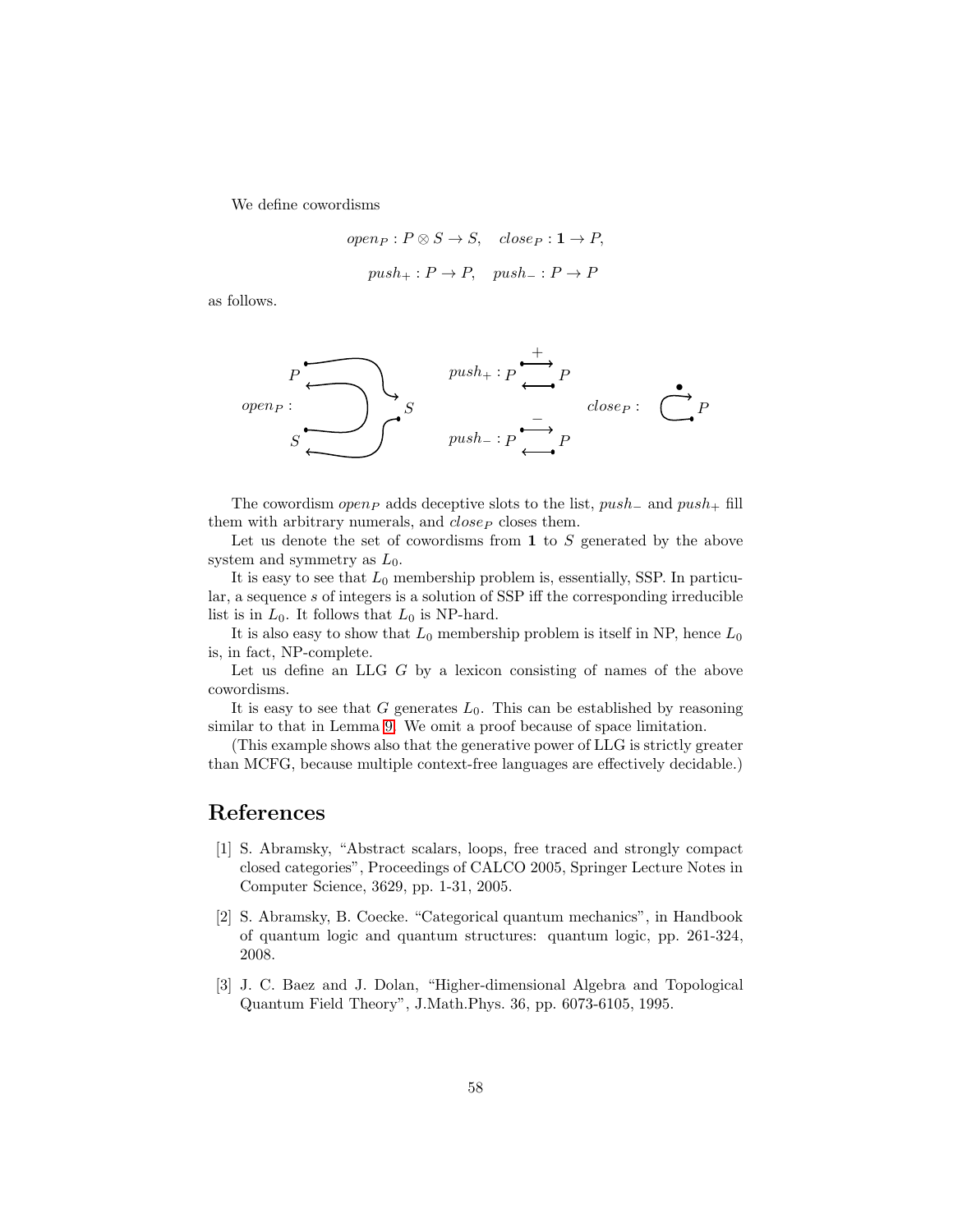- <span id="page-58-5"></span>[4] H.P. Barendregt, "The Lambda Calculus Its Syntax and Semantics". Studies in Logic and the Foundations of Mathematics. 103. Amsterdam: North-Holland, 1985.
- <span id="page-58-13"></span><span id="page-58-7"></span>[5] M. Barr. "∗-Autonomous Categories", Lecture Notes in Mathematics 752, Springer, 1979.
- [6] Ph. de Groote, "Tree-Adjoining Grammars as Abstract Categorial Grammars", In: TAG+6, Proceedings of the sixth International Workshop on Tree Adjoining Grammars and Related Frameworks, pp. 145-150, 2001.
- <span id="page-58-11"></span>[7] N. Benton, G. Bierman, J. Hyland, V. de Paiva, "Term assignment for Intuitionistic Linear Logic", Report 262, Computer Laboratory, University of Cambridge, 1992.
- <span id="page-58-8"></span>[8] R. Cockett, R. Seely, "Weakly Distributive Categories", Journal of Pure and Applied Algebra, 114(2), pp 133-173, 1997.
- <span id="page-58-3"></span>[9] B. Coecke, M. Sadrzadeh, S. Clark, "Mathematical Foundations for a Compositional Distributional Model of Meaning". Lambek Festschirft, special issue of Linguistic Analysis, 2010.
- <span id="page-58-4"></span>[10] B. Coecke, M. Sadrzadeh, M. Sadrzadeh, "Lambek vs. Lambek: Functorial Vector Space Semantics and String Diagrams for Lambek Calculus", Annals of Pure and Applied Logic, 164(11), 1079-1100, 2013.
- <span id="page-58-2"></span>[11] M. Dalrymple., J. Lamping, F. Pereira, F., V. Saraswat, Linear logic for meaning assembly, in Proceedings of CLNLP, Edinburgh, South Queensferry: ELSNET, 1995.
- <span id="page-58-1"></span>[12] P. de Groote, Towards Abstract Categorial Grammars, in , Proceedings of the 39th Annual Meeting on Association for Computational Linguistics, ACL '01, pp.148-155, 2001.
- <span id="page-58-12"></span>[13] P. de Groote, S. Pogodalla, On the expressive power of abstract categorial grammars: Representing context-free formalisms. Journal of Logic, Language and Information 13(4):421-438, 2004.
- <span id="page-58-9"></span><span id="page-58-0"></span>[14] Jean-Yves Girard, "Linear logic", Theoretical Computer Science, 50:1-102, 1987.
- [15] Jean-Yves Girard, "Linear logic: its syntax and semantics", in J.-Y.Girard, Y.Lafont and L.Regnier, eds. Advances in Linear Logic, 1-42, Cambridge University Press, 1995, Proc. of the Workshop on Linear Logic, Ithaca, New York, June, 1993.
- <span id="page-58-6"></span>[16] J.-Y. Girard, P. Taylor, and Y. Lafont, "Proofs and Types", Cambridge University Press, New York, NY, USA, 1989.
- <span id="page-58-10"></span>[17] M. Hyland and A. Schalk, "Glueing and Orthogonality for Models of Linear Logic", Theoretical Computer Science 294, pp. 183–231, 2003.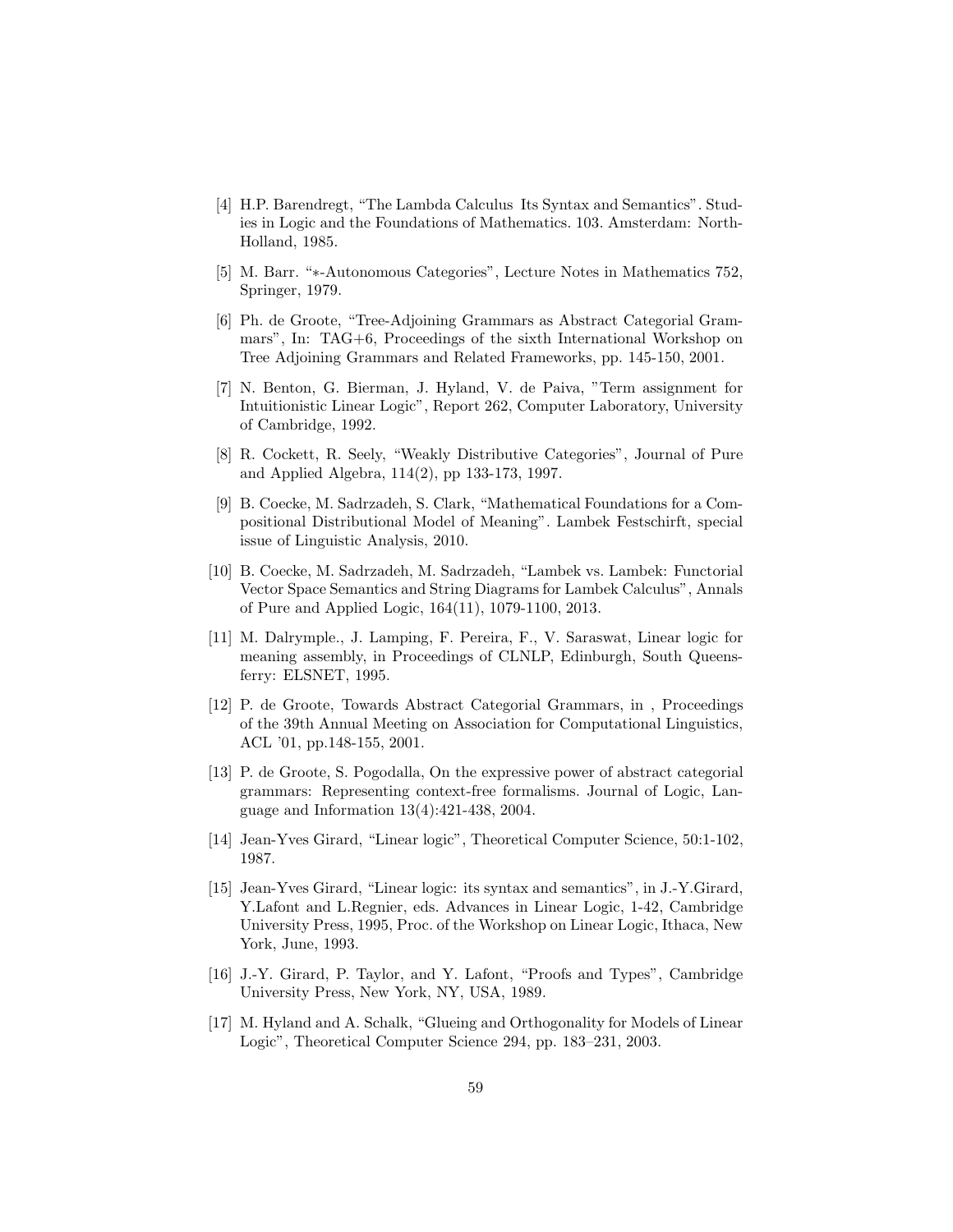- <span id="page-59-11"></span>[18] A.K. Joshi, L.S. Levy, M. Takahashi, "Tree adjunct grammars", Journal of Computer Systems Science, 10 (1), pp. 136-163, 1975.
- <span id="page-59-10"></span>[19] M. Kanazawa, "The Pumping Lemma for Well-Nested Multiple Context-Free Languages", in Developments in Language Theory, 13th International Conference, DLT 2009, Stuttgart, Germany, June 30 - July 3, 2009. Proceedings, Lecture Notes in Computer Science 5583, pp. 312-325, 2009.
- <span id="page-59-8"></span><span id="page-59-3"></span>[20] G.M. Kelly, M.L. Laplaza, "Coherence for compact closed categories". Journal of Pure and Applied Algebra. 19: 193-213, 1980.
- [21] Y. Kubota, R. Levine, "Gapping as like-category coordination", in D. Béchet & A. Dikovsky, eds, 'Logical Aspects of Computational Linguistics', Vol. 7351 of Lecture Notes in Computer Science, Springer, Nantes, pp. 135-150, 2012.
- <span id="page-59-0"></span>[22] J. Lambek, Joachim, "The mathematics of sentence structure", Amer. Math. Monthly, 65: 154-170, 1958.
- <span id="page-59-7"></span><span id="page-59-6"></span>[23] J. Lambek. "Type grammar revisited", Logical Aspects of Computational Linguistics, 1582, 1999.
- <span id="page-59-12"></span>[24] S. Mac Lane, "Categories for the working mathematician", Springer-Verlag, 1971.
- [25] S. Martello, P. Toth," "4 Subset-sum problem". Knapsack problems: Algorithms and computer interpretations", Wiley-Interscience. pp. 105-136, 1990.
- <span id="page-59-9"></span>[26] P.-A. Melliés, "Categorical semantics of linear logic", in: Interactive Models of Computation and Program Behaviour, Panoramas et Synthèses 27, Société Mathématique de France 1-196, 2009.
- <span id="page-59-2"></span>[27] V. Mihaliček, C. Pollard, "Distinguishing phenogrammar from tectogrammar simplifies the analysis of interrogatives." In Proceedings of the 15th and 16th International Conference on Formal Grammar (FG'10/FG'11), 130-145. Springer 2012.
- <span id="page-59-1"></span>[28] M. Moortgat, "Categorial type logics", in Johan van Benthem and Alice ter Meulen, eds., Handbook of Logic and Language, chapter 2, pp. 93-178, Elsevier, MIT Press, 1997.
- <span id="page-59-5"></span>[29] R. Moot, "Comparing and evaluating extended Lambek calculi",. In Kubota, Y. and Levine, R., editors, Proceedings for ESSLLI 2015 Workshop Empirical Advances in Categorial Grammar, University of Tsukuba and Ohio State, pp. 108-131, 2015.
- <span id="page-59-4"></span>[30] R. Moot, "Hybrid type-logical grammars, 1rst-order linear logic and the descriptive inadequacy of lambda grammars", https://hal.archivesouvertes.fr/ hal-00996724, 2014.